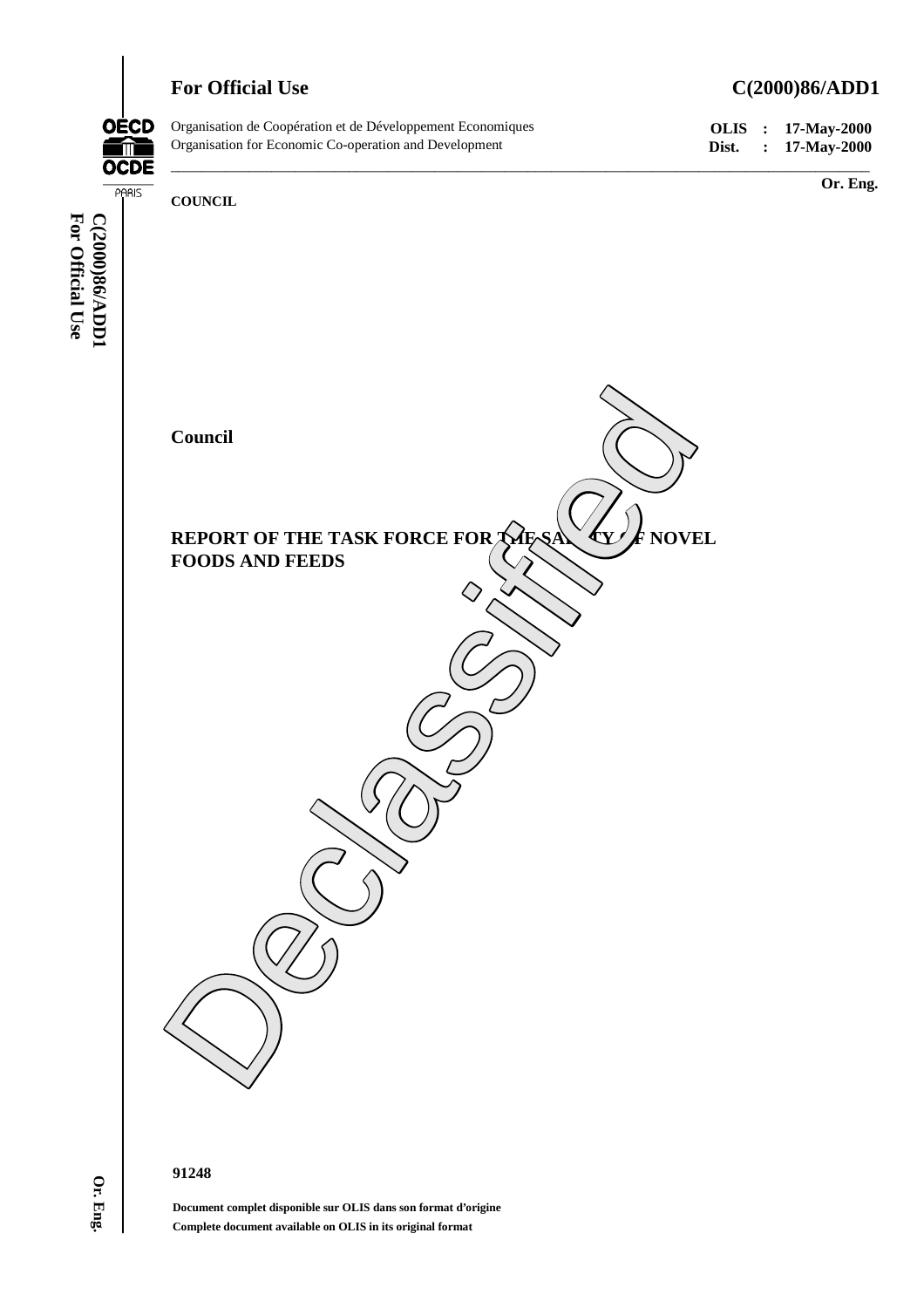# **TABLE OF CONTENTS**

| <b>Chapter I</b>  |                                                                             |             |                                                                        |  |  |  |  |
|-------------------|-----------------------------------------------------------------------------|-------------|------------------------------------------------------------------------|--|--|--|--|
|                   | Α.                                                                          |             |                                                                        |  |  |  |  |
|                   |                                                                             | A.1.        |                                                                        |  |  |  |  |
|                   |                                                                             | A.1.1.      |                                                                        |  |  |  |  |
|                   |                                                                             |             |                                                                        |  |  |  |  |
|                   |                                                                             | A.1.3.      |                                                                        |  |  |  |  |
|                   |                                                                             | A.2.        |                                                                        |  |  |  |  |
|                   |                                                                             | A.2.1.      |                                                                        |  |  |  |  |
|                   |                                                                             |             |                                                                        |  |  |  |  |
|                   |                                                                             |             |                                                                        |  |  |  |  |
|                   |                                                                             |             |                                                                        |  |  |  |  |
|                   | B.                                                                          |             |                                                                        |  |  |  |  |
|                   |                                                                             | B.1.        |                                                                        |  |  |  |  |
|                   |                                                                             | B.2.        | The safety of whole foods: altered expression of natural toxicants and |  |  |  |  |
|                   |                                                                             | <b>B.3.</b> |                                                                        |  |  |  |  |
|                   |                                                                             | <b>B.4.</b> | The safety of whole foods: unexpected changes in food composition      |  |  |  |  |
|                   |                                                                             | <b>B.5.</b> | Gene transfer: potential impacts on human health                       |  |  |  |  |
| <b>Chapter II</b> | <b>Current Approaches and Experiences in the Safety Assessment of Foods</b> |             |                                                                        |  |  |  |  |
|                   | А.                                                                          |             |                                                                        |  |  |  |  |
|                   |                                                                             | A.1.        |                                                                        |  |  |  |  |
|                   |                                                                             | A.2.        |                                                                        |  |  |  |  |
|                   |                                                                             | A.3.        |                                                                        |  |  |  |  |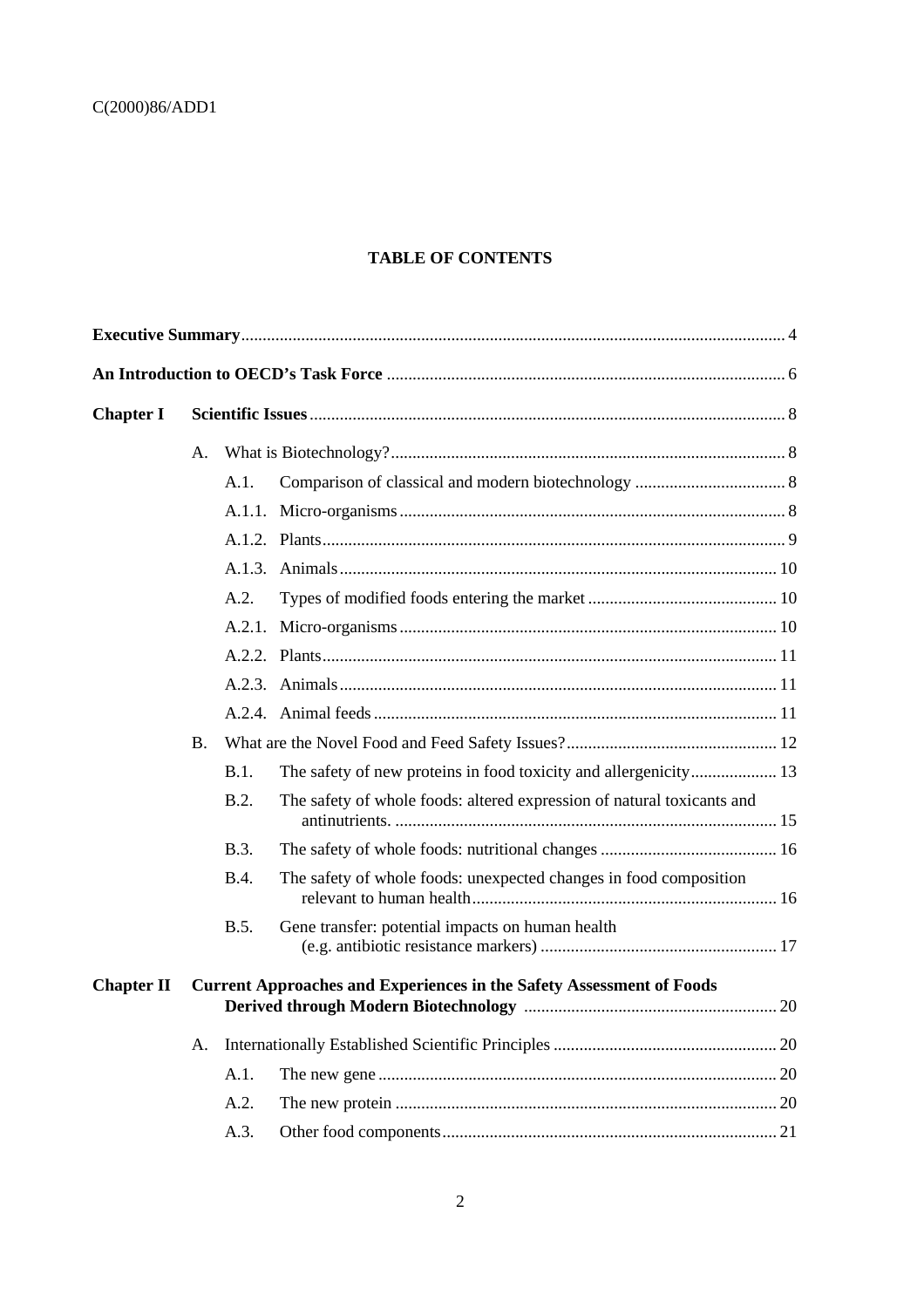|                                                                                            |                 | A.4.                                                                   |  |  |  |  |  |
|--------------------------------------------------------------------------------------------|-----------------|------------------------------------------------------------------------|--|--|--|--|--|
|                                                                                            |                 | A.5.                                                                   |  |  |  |  |  |
|                                                                                            | <b>B.</b>       |                                                                        |  |  |  |  |  |
|                                                                                            |                 |                                                                        |  |  |  |  |  |
|                                                                                            | A <sub>1</sub>  |                                                                        |  |  |  |  |  |
|                                                                                            | <b>B.</b>       |                                                                        |  |  |  |  |  |
|                                                                                            | $\mathcal{C}$ . |                                                                        |  |  |  |  |  |
|                                                                                            | D.              |                                                                        |  |  |  |  |  |
|                                                                                            |                 | D.1.                                                                   |  |  |  |  |  |
|                                                                                            |                 | D.2.                                                                   |  |  |  |  |  |
|                                                                                            |                 | D.3                                                                    |  |  |  |  |  |
|                                                                                            |                 | D.4.                                                                   |  |  |  |  |  |
|                                                                                            |                 | D.5.                                                                   |  |  |  |  |  |
|                                                                                            |                 | D.6.                                                                   |  |  |  |  |  |
|                                                                                            |                 | D.7.                                                                   |  |  |  |  |  |
|                                                                                            | E.              | The Feasibility of Using Post-Market Surveillance to Assess Impacts on |  |  |  |  |  |
|                                                                                            | F.              | Communication with the Public on Approaches to Safety Assessment  34   |  |  |  |  |  |
|                                                                                            |                 |                                                                        |  |  |  |  |  |
|                                                                                            |                 |                                                                        |  |  |  |  |  |
| Annex 2: List of Participants in the Task Force for the Safety of Novel Foods and Feeds 63 |                 |                                                                        |  |  |  |  |  |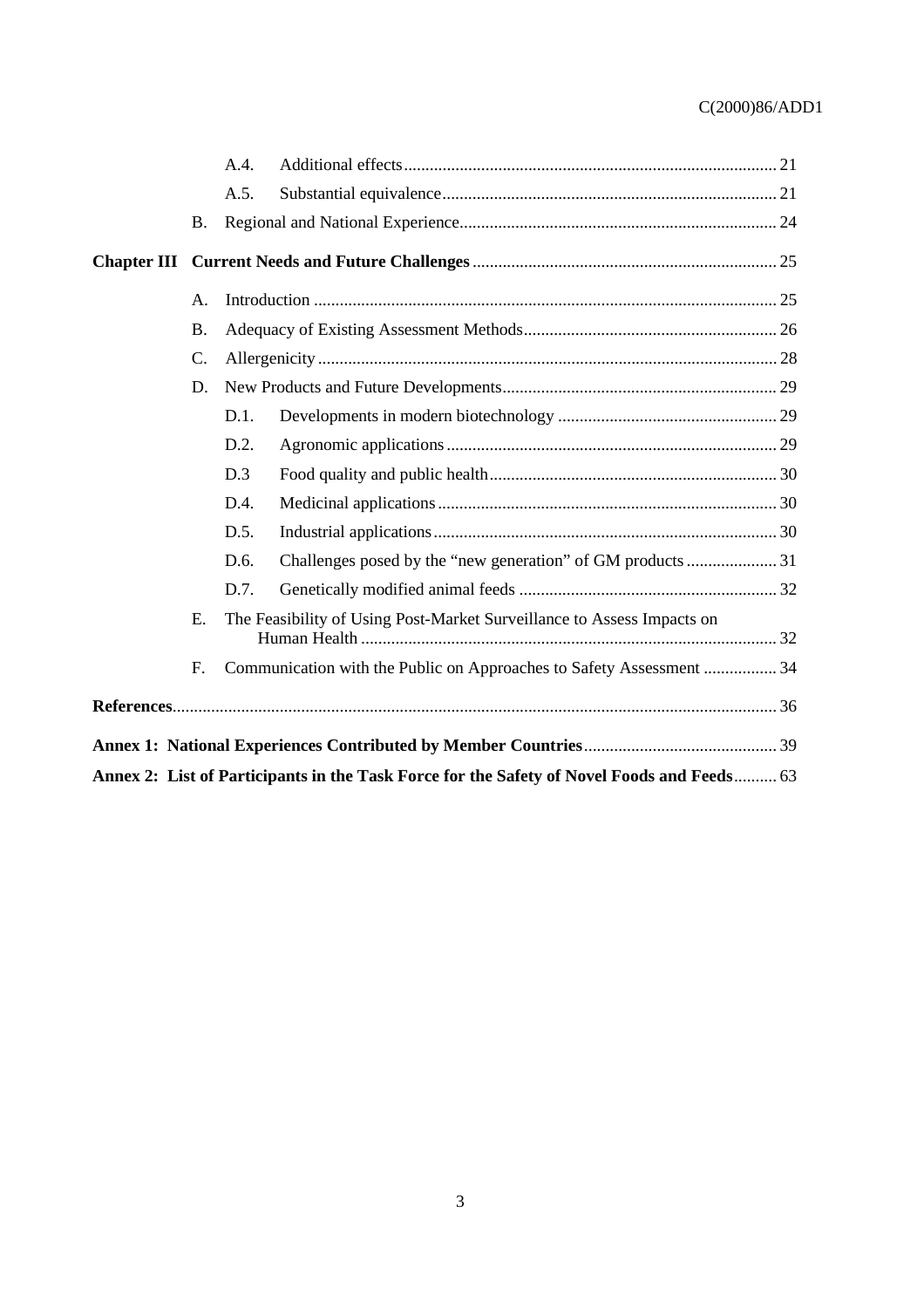# **EXECUTIVE SUMMARY**

1. The techniques of genetic modification are having a major impact on the development of new varieties of crops, vegetables and fruits, starting with major trading commodities such as maize, rice, soybean – whether for human consumption or as livestock feed. There are systems in place in the majority of OECD countries for the safety assessment of genetically modified (GM) foods and feeds. Most participants in the OECD's **Task Force for the Safety of Novel Foods and Feeds** work in national ministries or agencies whose responsibility is to ensure consumer safety.

2. Regulatory bodies in some of the OECD countries have approved approximately 40 GM foods, and more approvals are expected in the near future. The main issues addressed by food safety assessors are the implications on human health, including the impact of genes which code for antibiotic resistance, the identification of toxicological or allergenic properties of new food components introduced through genetic modifications; and nutritional impacts.

3. Safety assessors use a number of internationally established scientific principles, including *substantial equivalence*, in their work*.* Although substantial equivalence is not the only such principle, there is detailed description given in the report, partly because it was a concept elaborated at the OECD, and partly because there is high level of interest in the topic at the present time.

4. Much experience has been gained in the safety assessment of the first generation of foods derived through modern biotechnology, and those countries that have conducted assessments are confident that those GM foods they have approved are as safe as other foods. Nevertheless, some have raised concerns about the adequacy of existing test methods. For example, more standardised procedures to establish substantial equivalence are needed, as well as improved methods to assess the allergenicity of proteins new to the diet (together with their digestibility and toxicity) taking regional differences in diet into account. In this respect the Task Force has recognised the need for capacity-building to assess the safety of novel foods as a priority activity. This is the reason why work continues internationally on the development of Consensus Documents on individual crop species. **Food and feed safety assessors should address these issues. In this context it is important to note that the concept of substantial equivalence is being addressed in a number of international fora and will need to be kept under review.**

5. Looking at regional and national experience, the report states that there are differences in risk analysis among OECD countries. One example is that the application of the concept of substantial equivalence is not necessarily identical in regional and national legislation. It is evident that differences exist in risk management and the way other legitimate factors (such as socio-economic and ethical concerns) are taken into account.

6. A major issue for the future is the development of strategies for managing the safety assessment of the **"next generation"** of GM products (i.e. those expected to be marketed during the next decade). One category of these new products, **agronomic applications***,* includes crop varieties with the ability to withstand specific environmental stresses. For example, researchers are developing new varieties that can resist drought, salt or heat stress.

7. A second category of new products, **food and public health applications***,* includes crop varieties with improved levels of specific nutrients. An example is the new "golden rice" variety that expresses a Vitamin A precursor.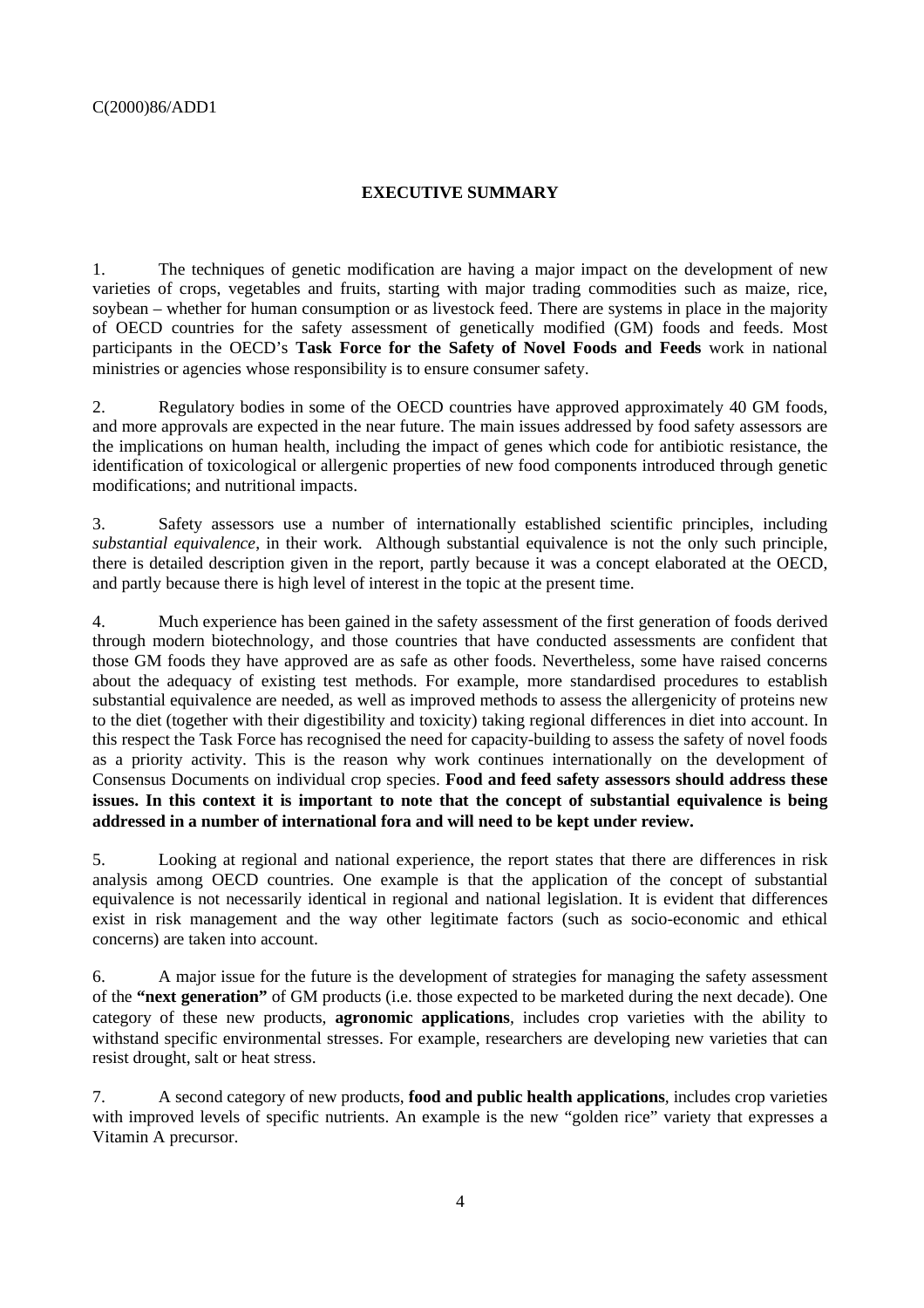8. A third category, **medical applications**, includes fruits and vegetables (such as bananas or potatoes) that are being genetically modified to produce edible vaccines or novel forms of pharmaceuticals.

9. A fourth category, **industrial and environmental applications**, refers to new crop plants being developed for use in the production of textiles, fuel oils, or other forms of industrial chemicals, as well as methods of bio-remediation and waste control.

10. These "next generation" products will raise additional food safety issues for several reasons. Perhaps most importantly, some will involve more complicated modifications (with several genes) than the "first generation" products. Since this will make the application of established principles such as substantial equivalence even more difficult, evaluating these products' safety is likely to require that more sophisticated testing strategies and methods be developed. Even in the case of products (i.e. medical and industrial) not intended to be consumed as food, safety assessors need to be certain that effective measures are in place to keep these products from entering the food chain. In preparation for the new generation of GM products, **food safety assessors should keep the concept of substantial equivalence under review and should continue to exchange experience with the development of new testing methods and strategies as well as harmonising data needs**.

11. This report shows that some differences exist among OECD countries. One issue on which there is disagreement concerns the detection of any possible long-term effects through post-market surveillance. Post-market surveillance implies the continuing need to monitor GM foods' impact on human health following marketing. Some OECD countries believe that, because new food products should not be placed on the market until safety of the product has been established, there is no scientific basis on which to require special surveillance for foods derived using modern biotechnology. For other countries, postmarket surveillance is one of the ways to demonstrate the absence of possible long-term or unintended effects that might result from the consumption of a novel food or feed. **Safety assessors should continue to review this issue by evaluating feasibility studies related to post-market surveillance.**

12. Although food safety assessment is based on sound science, there is a clear need for increased transparency and for safety assessors to communicate better with the public. Much progress has already been made in this regard. For example, some authorities invite public comments on safety evaluations and some publish the results of the work of their advisory committees. (In this context, the Internet has become a powerful tool for disseminating safety information.) Some authorities have included consumer representatives on committees responsible for safety assessments. However, more could be done in this area. An important first step would be for authorities to compare experiences, with a view to developing "good practices" for public involvement in safety assessments. **Safety assessors in different countries should continue to exchange experiences on mechanisms for public involvement in the safety assessment process. OECD's BioTrack Online site should be further developed, to ensure that this information is readily available.**

13. A number of references are made to the work of other intergovernmental organisations, particularly FAO, WHO and that of the Codex Alimentarius Commission. The Task Force, which works with these organisations to ensure an effective global system for food safety assessment, welcomes their participation in its work. **It also welcomes the work of the Inter-Agency Network for Safety in Biotechnology (IANB), which currently comprises eleven intergovernmental organisations.**<sup>4</sup>

1

a . *CGIAR, CBD, ICGEB, FAO, OIE, OECD, UNCTAD, UNDP, UNIDO, WHO, WTO*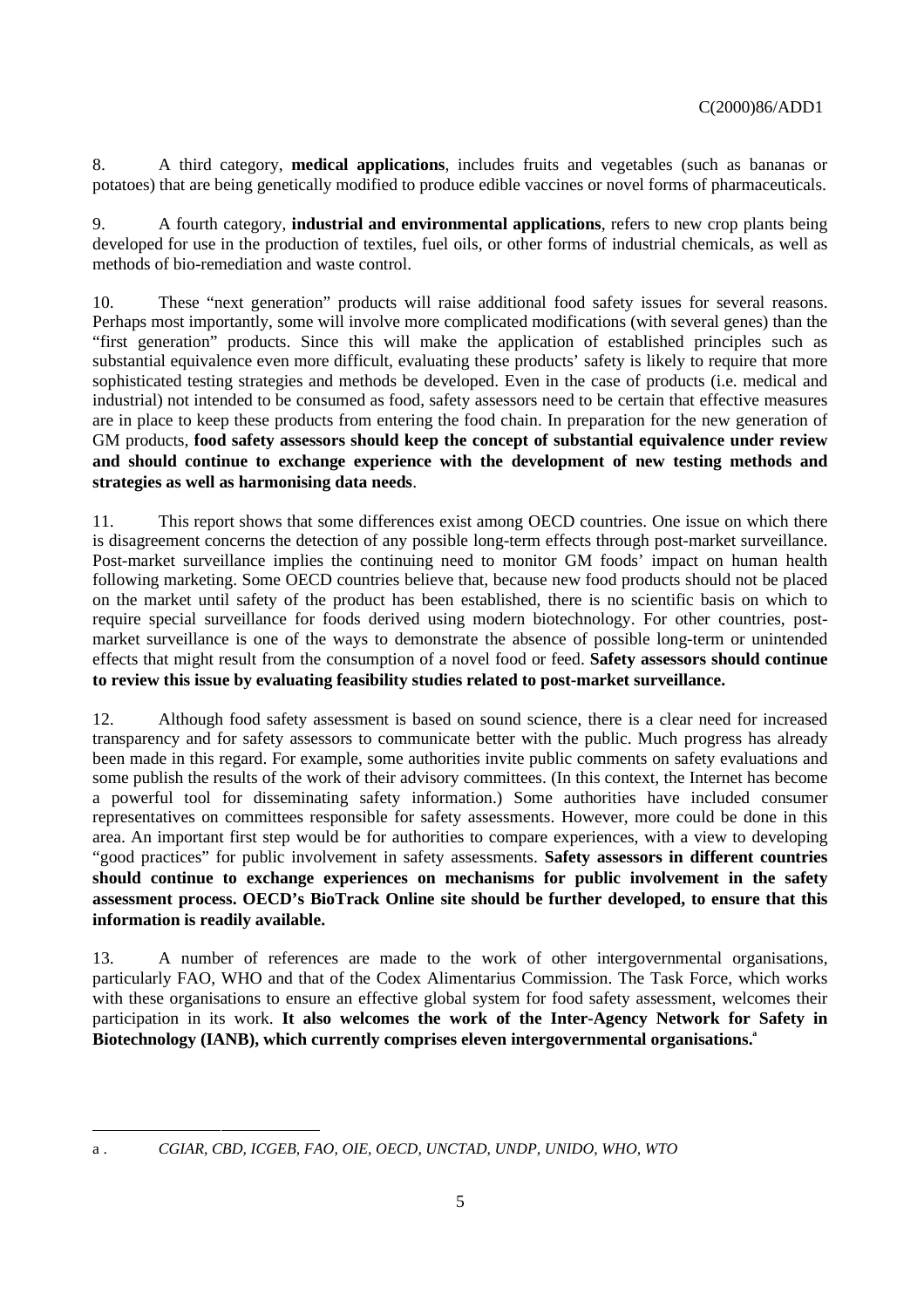# **AN INTRODUCTION TO OECD'S TASK FORCE**

14. OECD's Task Force for the Safety of Novel Foods and Feeds is made up of individuals nominated by the governments of OECD Member countries. For the most part, they work in ministries or agencies with responsibility for ensuring the safety of products of modern biotechnology including genetically modified foods and feeds. In some OECD countries this body is the Ministry of Health; in others it is the Ministry of Agriculture. Sometimes they share this responsibility with other ministries such as environment. Other countries have specialised agencies with this responsibility. The expertise these nominated individuals have in common is principally related to their experience with food safety assessment. In addition to individuals nominated by OECD governments, other international organisations, particularly FAO and WHO, contribute to the work of the Task Force.

15. The work of the Task Force builds on the OECD's considerable experience with safety-related activities, dating back to the mid-1980s. Initially, much of the work was concentrated on the environmental and agricultural implications of field trials of genetically modified (GM) crops. This was followed by considering the implications of the scale-up of crop plants (OECD, 1993a).

16. By the end of 1990, work had been established to develop scientific principles for food safety assessment of products of modern biotechnology.

17. The main achievement of this work within OECD was *Safety Evaluation of Foods Derived by Modern Biotechnology - Concepts and Principle*s (OECD, 1993b). The main concept presented in this report is that the most practical approach to determining the relative safety of a new food is to consider whether it is *substantially equivalent* to analogous traditional foods - if such foods exist. Initially, this concept was applied to organisms of terrestrial origin; later it was concluded that, with certain caveats, the principle of substantial equivalence could also be applied to products of aquatic biotechnology (OECD, 1994).

18. It was recognised that while substantial equivalence might be determined relatively easily in some cases, in others, a product might be determined to be substantially equivalent except for the novel trait. There might also be cases where a product was so novel that the concept of substantial equivalence could not be usefully applied. The safety assessment of defined differences, and of non-substantially equivalent products, was discussed at an OECD Workshop at Oxford (OECD, 1996). At that time, the first steps were taken towards identifying strategies that could establish the safety of food produced by biotechnology when there is no acceptable counterpart for comparison and substantial equivalence cannot be applied. In considering this topic, attention was given to experiences with novel foods from nonbiotechnological sources (such as irradiated foods).

19. By 1997, several OECD countries had gained experience with safety assessment of foods derived through modern biotechnology. An OECD Workshop at Aussois, France, examined the effectiveness of the application of substantial equivalence in safety assessment. The methods used in the nutritional and toxicological evaluation of new foods, particularly those methods to access protein toxicity, were also addressed. It was concluded that the determination of substantial equivalence provides equal or increased assurance of the safety of foods derived from genetically modified plants, as compared with foods derived through conventional methods (OECD, 1998).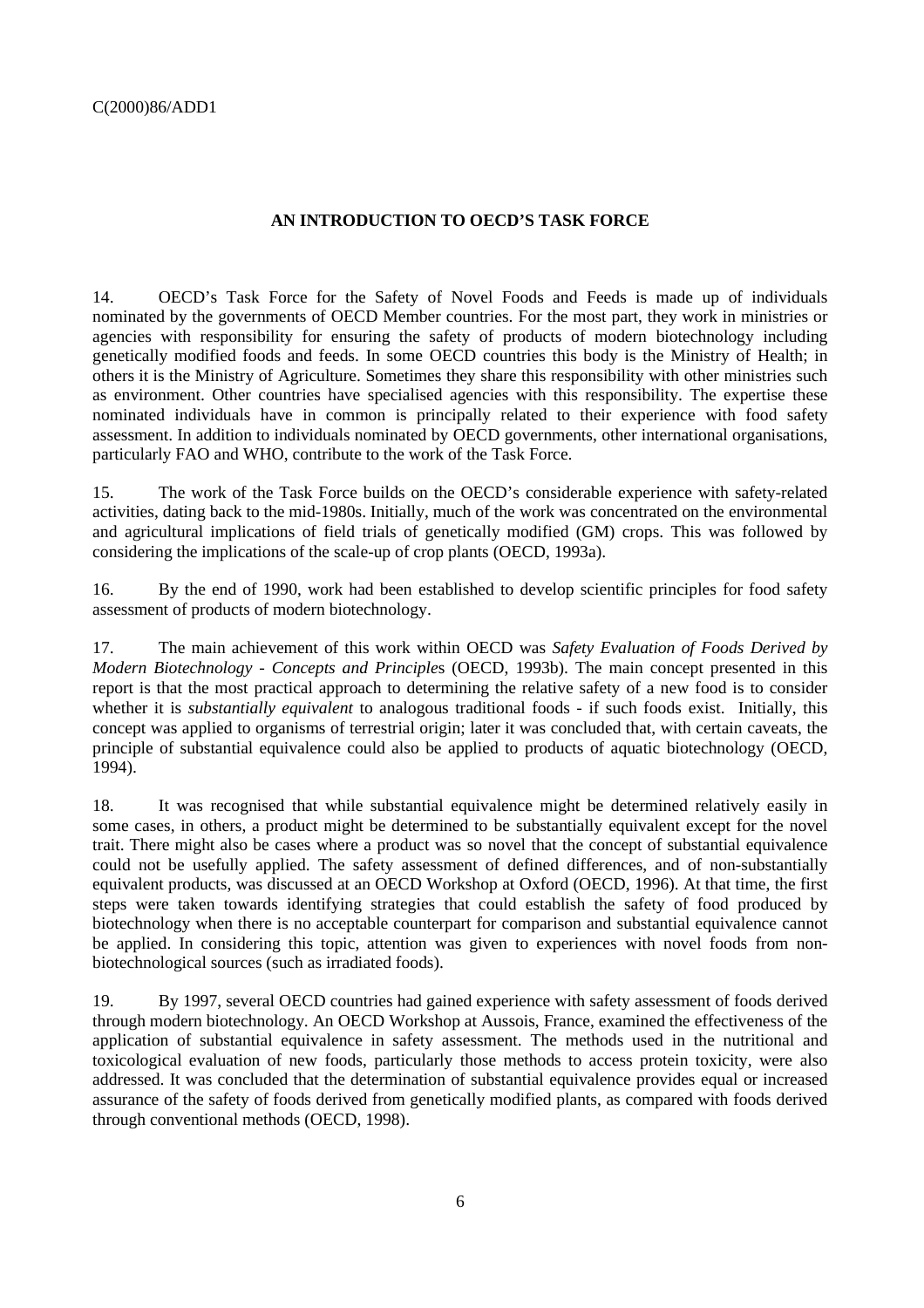20. The Task Force is currently focusing on further efforts to promote continued international harmonisation in the field of safety assessment of products of modern biotechnology. The main area of work at this time is the development of Consensus Documents that provide information on critical parameters of food safety and nutrition for each food crop. A number of other Task Force activities are under way - including those related to capacity-building – which are also designed to promote harmonisation.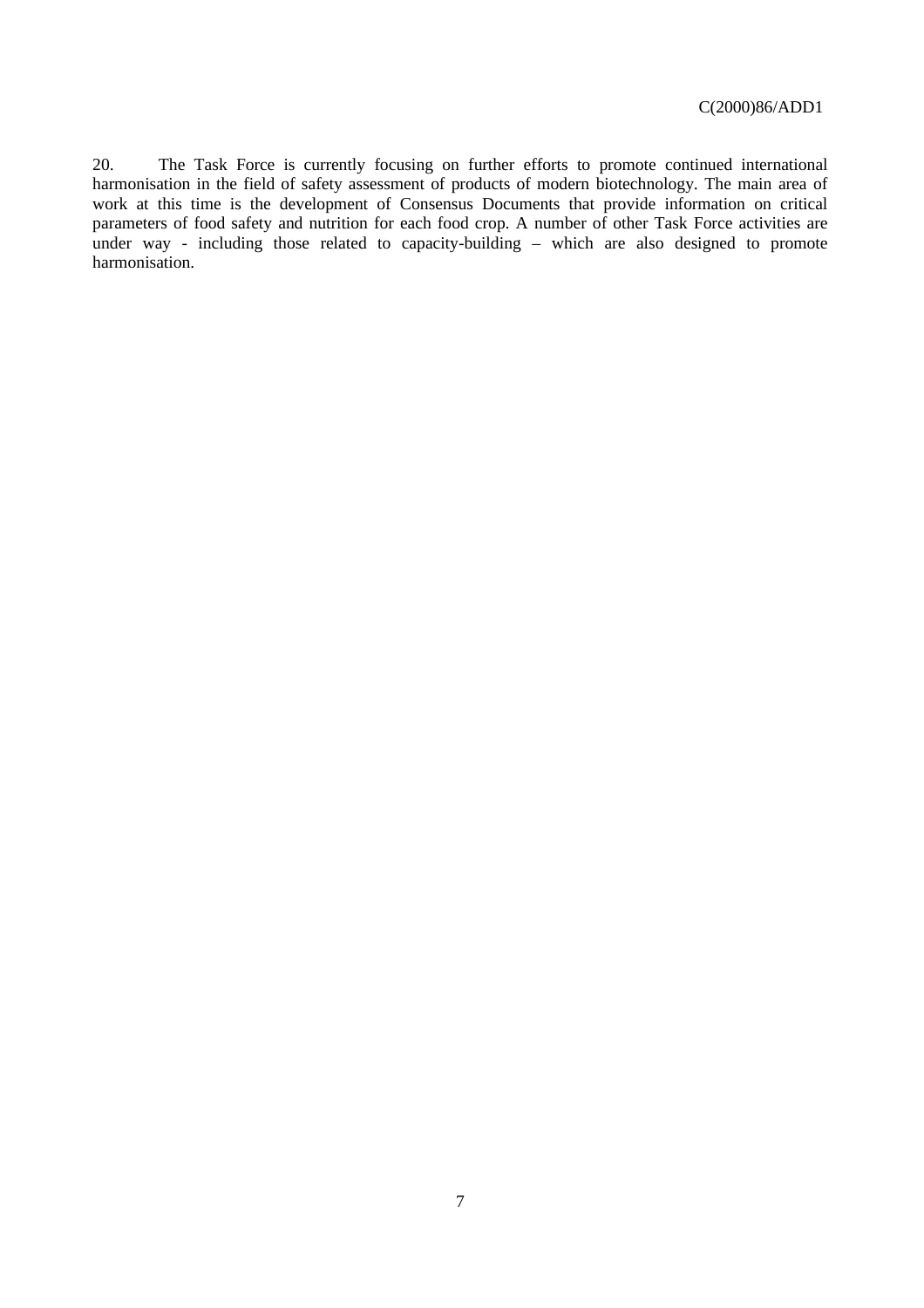# **CHAPTER I - SCIENTIFIC ISSUES**

# **A. WHAT IS BIOTECHNOLOGY?**

21. "Biotechnology" means the use of biological systems and/or living organisms (or their derivatives) to create products. Classical biotechnology includes techniques used in traditional breeding and agricultural cultivation practices. It has had a long history of use in developing native microorganisms, plants and animals into strains for producing food (e.g. bread, wine, cheese and yoghurt). Classical biotechnology also includes the application of enzymes and micro-organisms in food processing, and the use of modified biological compounds to alter metabolism (e.g. in the production of flavouring substances).

## *A.1. Comparison of classical and modern biotechnology*

22. "Breeding", one of the techniques of classical biotechnology, can be broadly defined as the modification of a cultivated organism's genetic material for human needs.

23. Breeding has primarily relied on the occurrence of genetic diversity in the breeding population. Genetic diversity in nature has been generated by mutations and their recombination. Throughout history, variants with the most desirable characteristics have been selected and maintained (selection breeding). For example, farmers have preserved plants that bore larger fruit and exhibited uniform seed maturation. During the last 50 years, rather than relying on naturally occurring genetic diversity, mutations have been deliberately introduced in the genetic material of plants and micro-organisms using irradiation or chemicals. This "mutation breeding" has contributed to the production of more than 1500 officially registered plant varieties, as well as strains of micro-organisms, without any apparent adverse effects on human health (Maluszynski et al., 1991). In addition, other techniques developed through tissue culture such as *in vitro* fertilisation, somaclonal variation and embryo rescue have added to traditional breeding and have increased variation for commercial use.

24. The term "modern biotechnology" refers to a particular set of techniques used to genetically modify (or "genetically engineer") organisms. These techniques include *in vitro* DNA recombination techniques, as well as direct injection of nucleic acid into cells and their organelles. In short, the introduction of genetic material from one species to another. Through the use of recombinant DNA (rDNA) techniques, modern biotechnology is changing the ways that strains of micro-organisms, plants and animals are developed and used. The characteristics of modern biotechnology include the capacity to transfer genes between completely unrelated species (and to specify which genes will be transferred) and the efficiency with which new types of plants, animals and micro-organisms (and their products) can be developed.

### *A.1.1. Micro-organisms*

25. Traditionally, microbial strains used in food production have been developed by isolating pure strains with desirable characteristics from the environment. These strains have been improved by isolating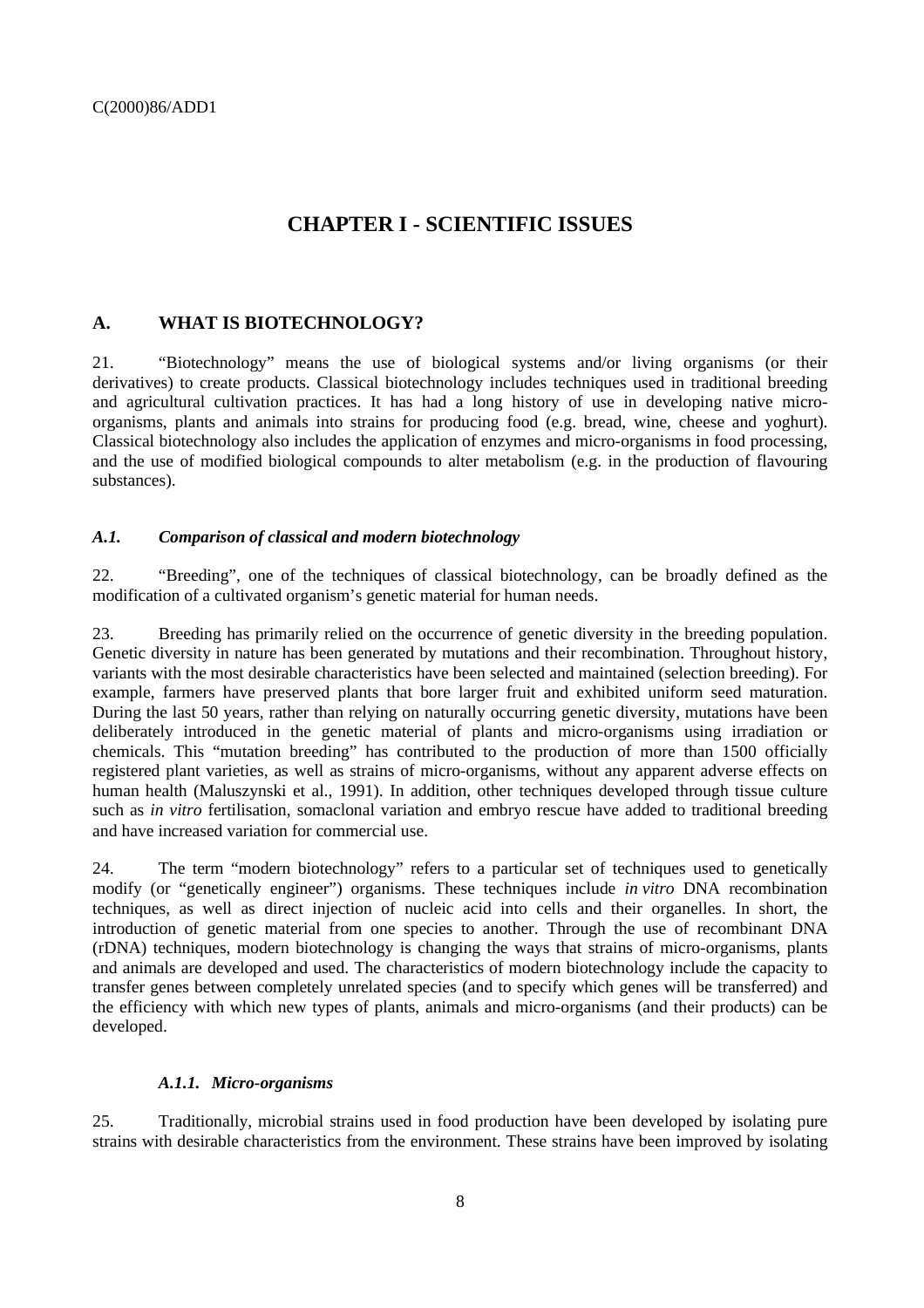lines with beneficial mutations, either spontaneous or induced. Some micro-organisms (e.g. yeast) can also be hybridised or bred to combine desired characteristics; in others (e.g. bacteria), natural mechanisms of transferring DNA exist. A specific example are the koji molds used in East Asia for the production of soy sauce and miso. These are domesticated strains of the mycotoxin producing fungus *Aspergillus flavus* which ferment soybeans and have been used safely to produce food.

26. Recombinant DNA techniques allow genes to be transferred between related microbial strains that would not be able to mate successfully, such as industrial yeast strains (Nordic Council, 1991). The DNA of interest is cloned on a vector and transferred into microbial cells, where it is either integrated into the cell's chromosome or maintained separately as an extra genetic element (plasmid). rDNA techniques also allow the introduction of genes from completely different organisms, including other microorganisms, plants or animals. This means that micro-organisms can be used for large-scale production of non-microbial products such as the recombinant enzyme, chymosin (see below).

#### *A.1.2. Plants*

27. Traditional breeding techniques have been used to develop modern crop plants from ancestors with less desirable characteristics. These techniques are still used to cross crop plants with genetically compatible species, often wild relatives, in order to obtain hybrids with improved qualities. An example of traditional breeding is the crossing of cultivated tomato with wild relatives to introduce genes for pest and disease resistance (Nordic Council, 1991). One limitation of traditional techniques is that they introduce undesirable genes along with desirable ones. To eliminate undesirable genes, and to make the progeny, hybrid plants must be back-crossed, or repeatedly mated, with the parental line. However, complete elimination of all undesired genes is not possible in traditional breeding. In addition, the genetic advances in traditional plant breeding have been relatively imprecise; they have been founded on collecting and combining uncharacterised mutations, without knowledge of their structure, primary function or interactions with other genes.

28. Modern plant breeding is not limited to methods based on crossing plants. Much of it is now carried out using plant cell culture, so that the chromosomes of individual plant cells can be manipulated *in vitro* and then regenerated into whole plants. Any genetic change to the single cell will result in a plant whose every cell has incorporated the same genetic change. Since plant cell culture techniques do not depend on eggs or pollen, plant species that would not normally exchange genes in nature can be allowed to fuse (e.g. hybrids have been produced between broccoli and cauliflower). Generally, the plant improvement objective is to transfer only one or a few traits from one species to another. High doses of gamma irradiation are used to produce breaks in the chromosomes of cells from the donor species that has the trait the breeder wishes to transfer. The irradiated cells are then fused with cells from the species into which the breeder wishes to transfer the trait. The resultant hybrid cells are regenerated into whole plants that contain all of their own chromosomes plus a small amount of DNA from the donor species. By producing thousands of these plants and screening for the new trait of interest, it is possible to achieve gene transfer between sexually incompatible species without using rDNA techniques. A drawback of this technique is that it is impossible to know the extent to which the ionising radiation has introduced unintended alterations in the genes of the introduced chromosome fragment.

29. Using rDNA techniques, plant breeders are able to transfer specific genes to plants. The DNA of interest is cloned on DNA vectors and transferred to plant cells, where it is sometimes integrated into the plant's genetic material. Plant breeders typically couple to the specific gene a selectable marker, often an antibiotic resistance gene, in order to select the transformed cells; they then regenerate whole plants from the selected transgenic cells using plant cell culture techniques. Recombinant DNA technology makes it possible for breeders to transform plants with genes from unrelated plants or from non-plant species,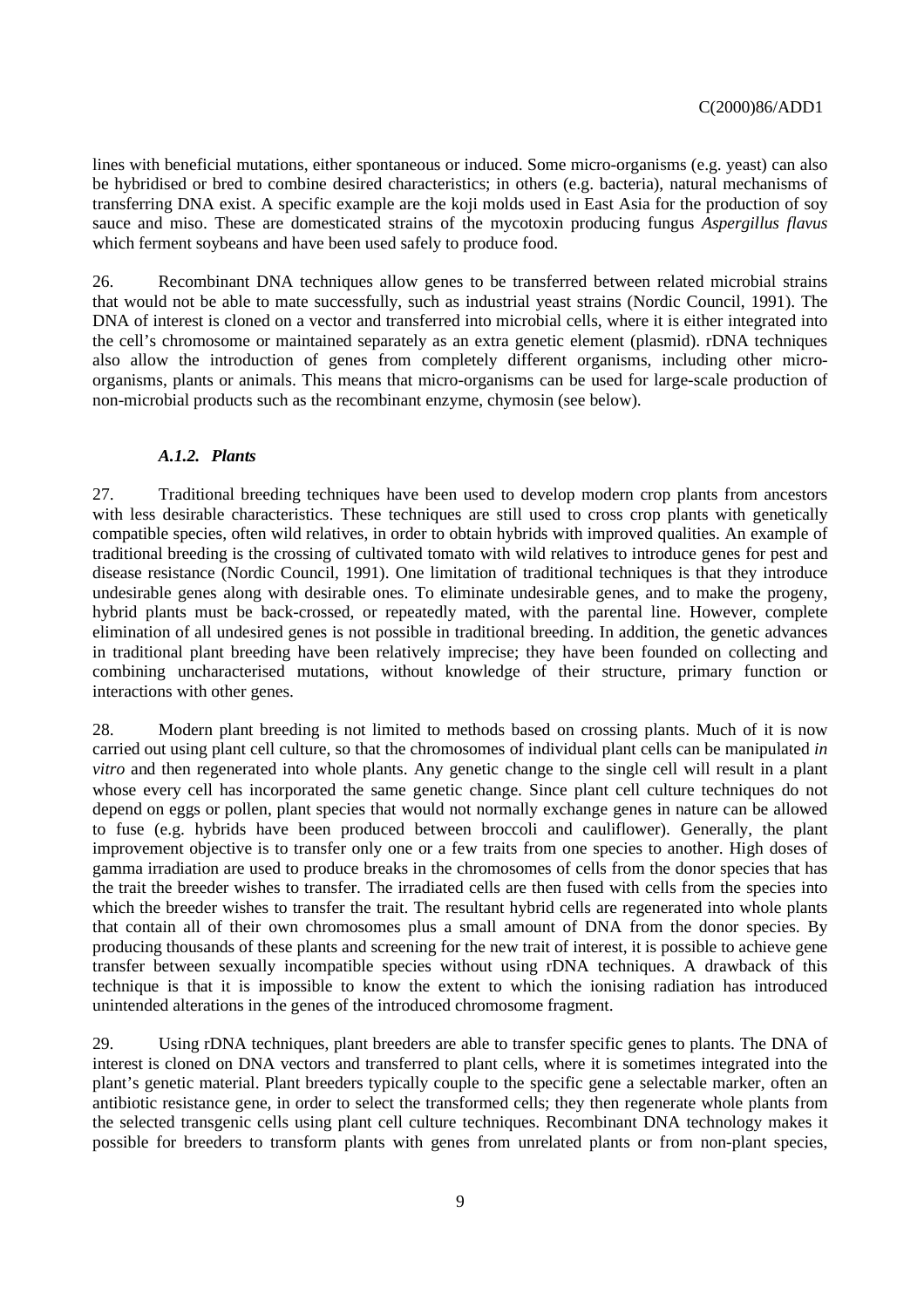including micro-organisms and animals. For example, genes encoding insecticidal toxins from the bacterium *Bacillus thuringiensis* (Bt) have been introduced into maize and potato to produce transgenic insect-resistant plants. Since rDNA techniques are used to introduce specific genes, they can reduce the need to screen progeny for desirable traits or to back-cross progeny with the parental plant line.

#### *A.1.3. Animals*

30. All modern animal breeds used in agriculture were developed through traditional selective breeding practices. Advances in embryo technology over the last 20 years have added to these techniques. The reproductive rates of certain types of livestock have increased, allowing a rapid growth in the number of rare breeds or new varieties. Identical progeny, or greater numbers of desirable individuals, can be produced using techniques such as embryo splitting. In addition, better knowledge of the genetic control of hormone levels has permitted alterations in carcass quality (such as fat to lean ratios). Increased hormone levels have also improved growth rate and milk production.

31. Compared with its use in plants and micro-organisms, the application of rDNA technology to animals is still in its infancy. No transgenic animals intended for food use have yet been commercialised or approved for commercialisation, though fish are an important exception, with genetically modified varieties of salmon close to commercialisation. rDNA techniques for animals are essentially the same as those for plants and micro-organisms, in that the DNA of interest is cloned onto DNA vectors. The standard method of DNA transfer for mammals is microinjection into embryos. The embryo is transferred to a recipient mother, where it grows into a normal animal. In a small percentage of injected embryos, the introduced DNA is integrated into the animal's genetic material. The newborn animal then contains the recombinant DNA in all its cells.

### *A.2. Types of modified foods entering the market*

32. Numerous foods derived using modern biotechnology are now entering the market in some OECD Member countries.

#### *A.2.1. Micro-organisms*

33. Genetically modified (GM) micro-organisms are used in the production of a variety of food additives as well as food processing enzymes. For example, certain vitamins prepared from GM bacteria for use in food have been approved in Switzerland and the United Kingdom (Hemmer, 1997). In 1990, the use of a recombinant enzyme, chymosin, for cheese making was approved by the United States Food and Drug Administration (FDA). GM chymosin has now been approved in at least 17 countries (Hemmer, 1997) and is used in the majority of hard cheese production in Canada, the UK and the US (Food Biotechnology Communications Network Web Site; U.S. FDA Web Site; Vogt and Parish, 1999). Other food processing enzymes produced by GM organisms include alpha-amylase, xylanase, hemicellulase and lipase. Similarly, feed processing enzymes are now routinely used in livestock feed. The recombinant enzyme phytase, for example, is used to release phosphorus in livestock diets. Micro-organisms may also be used as sources of protein for animal feeds, or for the production of vitamins, enzymes or amino acids.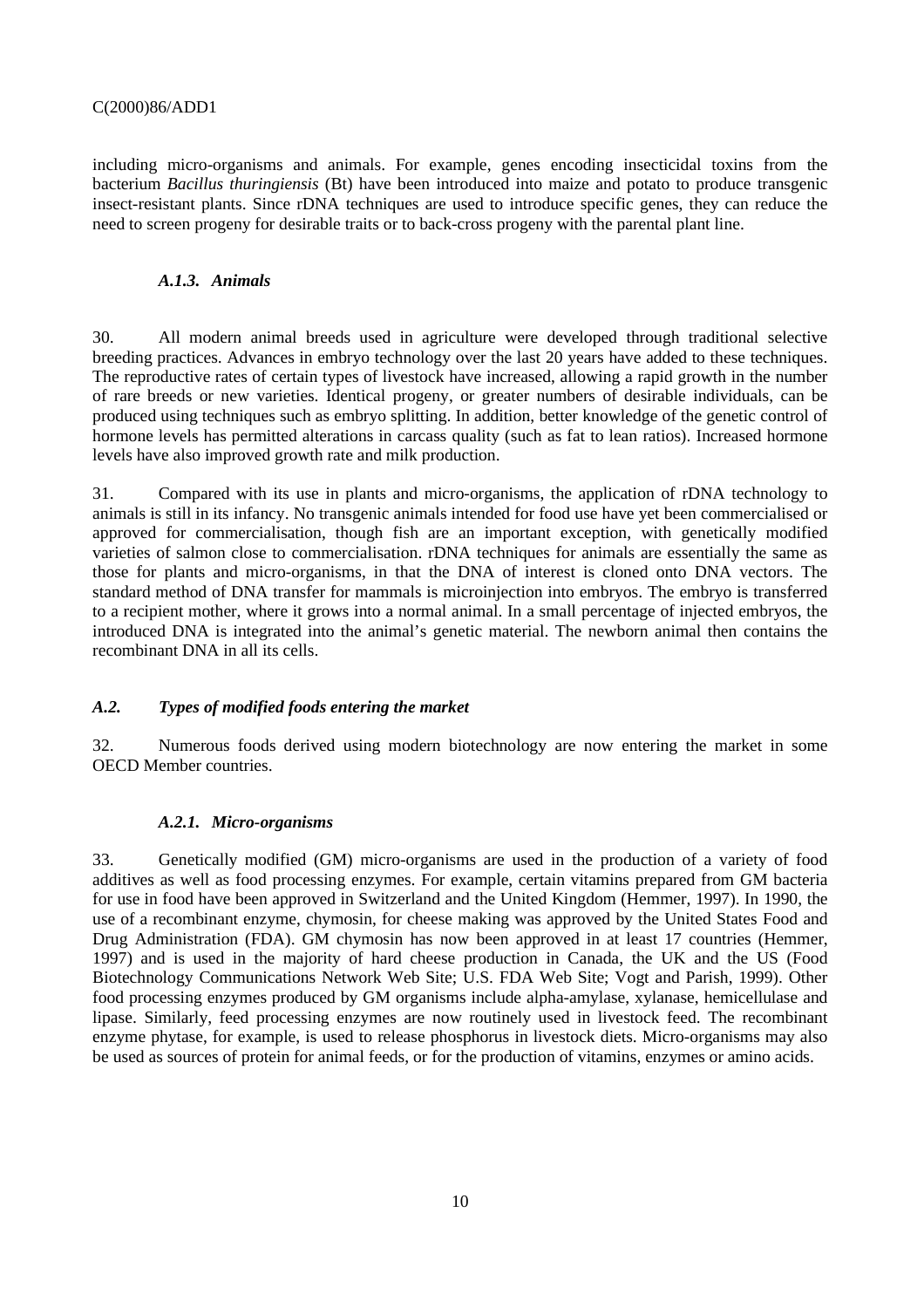#### *A.2.2. Plants*

34. Many commercially available GM crops have been bred to enhance agricultural production. A good example is the expression of *Bacillus thuringiensis* (Bt) genes for insect resistance. Strains of Bt maize have been approved for specific uses (e.g. grain cultivation or use in food products) in Canada, Japan, Switzerland, the US and the European Union (Belgian Biosafety Web Site; Canadian Food Inspection Agency Web Site; MAFF Japan Web Site; OECD Biotech Product Database Web Site; US FDA Web Site). Strains of Bt cotton and potato have been approved in Canada, Japan and the US (Canadian Food Inspection Agency Web Site; MAFF Japan Web Site; US FDA Web Site). Crops have been engineered to resist plant viruses by expressing specific plant virus protein genes. Virus-resistant squash and potato have been approved in Canada and the US, and virus-resistant papaya and potato have been evaluated in the US. At least four genes that render plants herbicide-tolerant have been transferred into crop plants, allowing farmers to selectively kill weeds. For example, specific uses of glufosinatetolerant maize and glyphosate-tolerant soybeans have been approved in the EU (Belgian Biosafety Web Site). In Canada and the US, approval has been given to glufosinate-tolerant canola, maize, soybean and sugar beet; bromoxynil-tolerant canola and cotton; glyphosate-tolerant canola, cotton, maize, soybean and sugar beet; and sulfonylurea-tolerant cotton and flax (US FDA Web Site).

35. An expanding area of rDNA modification of plants involves changes to product quality or to nutritional composition. Among the first rDNA whole foods approved in the UK and the US were varieties of transgenic tomato with delayed ripening (reduced softening) due to reduced polygalacturonase activity. Other delayed ripening products - including cantaloupe and tomato with various genetic modifications have been evaluated or approved in Canada and the US. Biotechnology companies have also developed several oil-producing varieties of soybean and canola with a potentially healthier, oil composition.

36. A number of other plant products are expected to be ready for commercial marketing in the next several years. According to the US Congressional Research Service (Vogt and Parish, 1999), many of the expected market entries will be nutritionally improved products which are intended to be consumer oriented. Examples include high-stearate soybean oil, which reportedly will not require hydrogenation for margarine production; tomato with increased Vitamin C content; and delayed ripening raspberry, strawberry, banana, pineapple and cherry tomato (delayed ripening is intended to ensure longer market life).

#### *A.2.3. Animals*

37. With the exception of fish, it is expected to be a number of years before a transgenic animal is produced commercially. No transgenic animals have been approved for commercialisation, but a number of genetic modifications are under development. These are: (a) introduction of new metabolic pathways for improved nutrition; (b) alterations of proteins such as those in wool or milk; (c) modifications of animals' disease resistance; and (d) alterations of the endocrine system.

#### *A.2.4. Animal feeds*

38. Livestock feeds encompass a wide range of ingredients that include: living bacteria, yeast and other forage or silage inoculants; non-living microbial products and by-products, including enzymes, proteins, amino acids, vitamins and flavouring ingredients; and plants with novel traits and their byproducts, such as soybean seed, canola meal and corn gluten.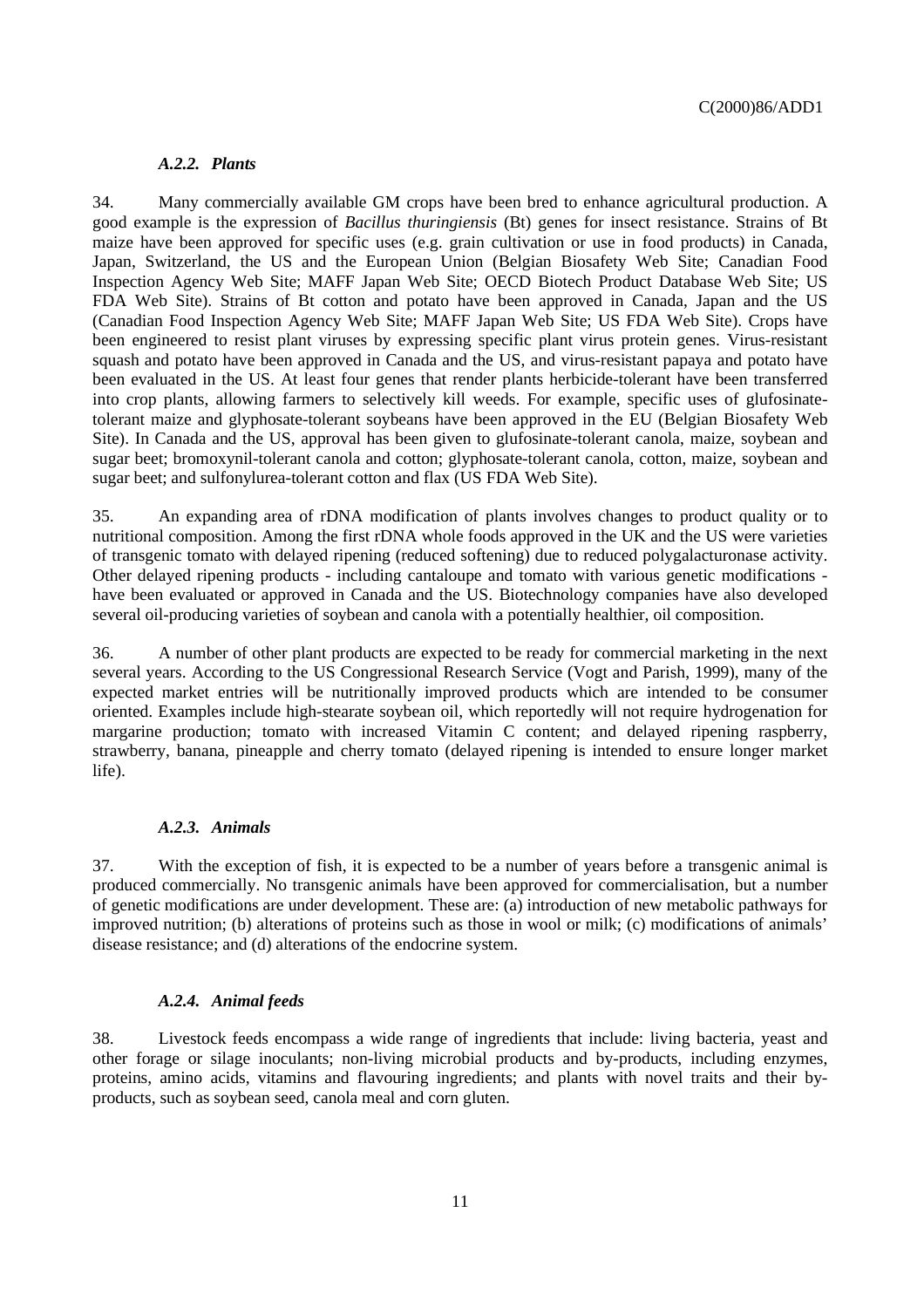# **B. WHAT ARE THE NOVEL FOOD AND FEED SAFETY ISSUES?**

39. Investigating food safety, irrespective of whether or not the foods have been produced using rDNA technology, is a complex undertaking due to the many factors to be considered in determining health risks. Classical methods can be used to evaluate the toxicity of specific proteins introduced into food, but they are not suitable for assessing complex whole foods.

40. There is a widespread scientific consensus that in assessing risks, it is not the process applied in breeding but the genetic outcome and the trait it confers to the plant that matters (EUCARPIA, 1989; Editorial.Nat. biotech. 18: 239). Unexpected effects commonly occur in breeding, due to genetic interactions. These are managed by trial and error in traditional breeding practice. Large numbers of experimental plants are produced, and also favourable interactions are utilised by selecting the most favourable individuals and combinations. Materials representing unfavourable interactions are simply discarded. Only the most successful plant lines are retained for further breeding and variety development.

41. Traditional distant crosses as well as various kinds of mutations (e.g. deletions, duplications, insertions, inversions, translocations, jumping genes, even aneuploidy and polyploidy; as well as mutations in regulatory genes) often cause unintentional suppression (even loss) or enhanced expression of accompanying or other genes. If detected, such anomalies are usually discarded. Depending on the chromosomal location where the modified gene integrates, such unintentional effects may also occur with genetic modification.

42. In the past, numerous changes have been made in cultivated plants during traditional breeding with very little associated biochemical knowledge available to assist in their evaluation. A problem is that in theory, any change in the intensity of the functioning of an enzyme, irrespectively of its actual genetic cause (be it a mutation, recombination or genetic modification), may cause changes in the biochemical pathways connected to the metabolic step in question (either in its preceding or subsequent metabolic branches). This is a question of enzymatic function rather than the origin of the gene. Therefore, if a gene introduces into the plant an essentially novel metabolic function, it is reasonable to assess its possible effects more carefully than normal. Most attention in the safety assessment of GM foods has been given to the detection and prevention of potentially occurring toxic effects, allergic reactions, unfavourable changes in nutrient composition, and the issues associated with antibiotic resistance genes.

43. With regard to investigating the safety of GM foods, the risks associated with genetic modification are unintentional modification of the host genetic material, potentially resulting in changes in food components, including toxicants. One approach taken by regulatory bodies is to obtain data on the composition of a GM food in relation to its conventional counterpart. In principle, this provides a way to assess any new constituents introduced by the genetic modification process. It also permits an assessment of the degree of change in the amounts of the common constituents. However this does not cover new compounds for which no detection methods yet exist. Safety assessment of GM foods should take place within this general framework with "case-by-case" variations, taking into account the conventional counterpart's often long history of safe use.

- 44. Specifically, safety assessment of GM foods should include the following:
	- identification of the organism that has been modified and the source organism(s) of the introduced gene(s);
	- − identification of the primary and secondary gene products, including a description of the characteristics of the inserted gene;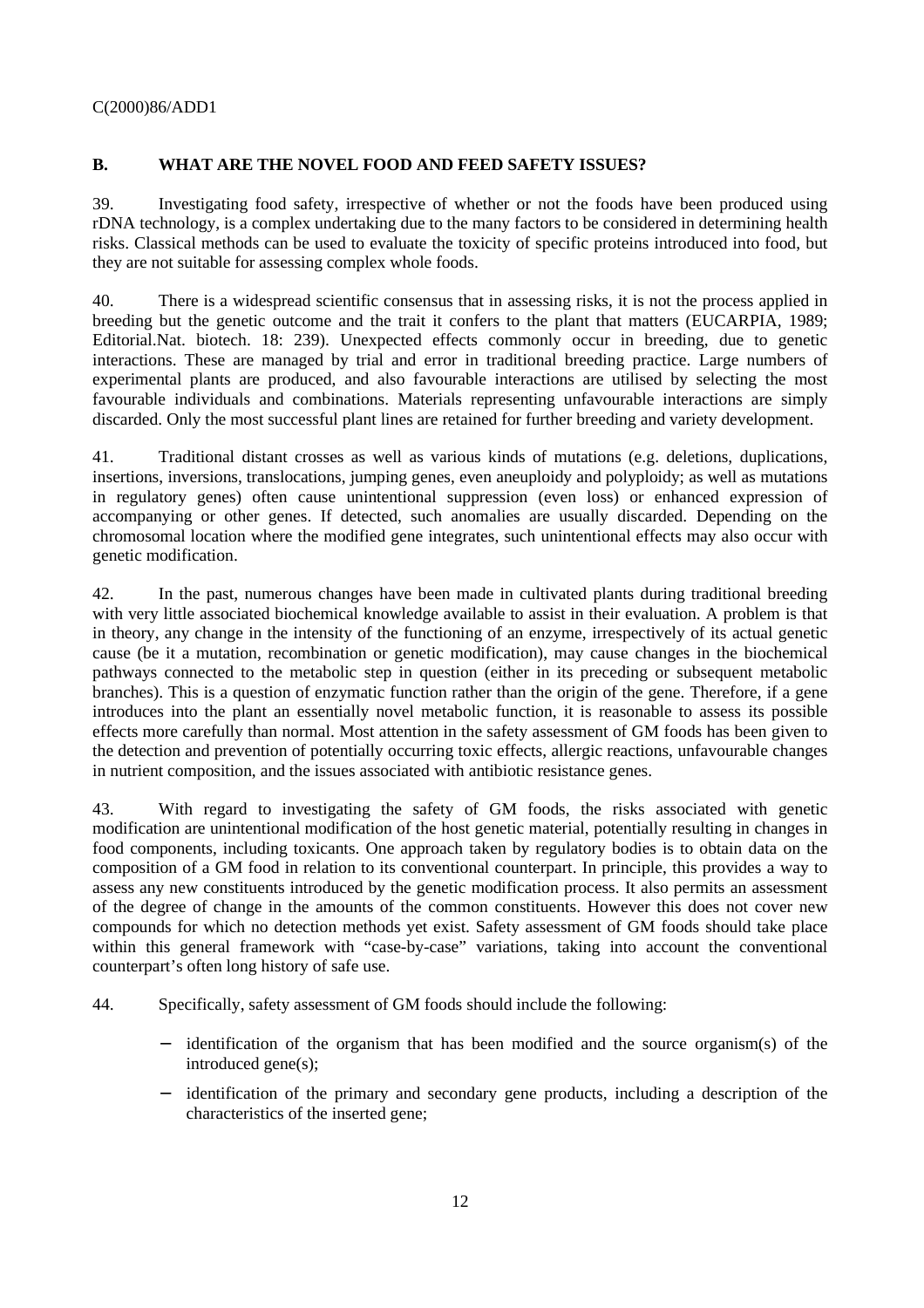- − evaluation of the safety of expected novel substances in the food (i.e. proteins, carbohydrates and lipids);
- − evaluation of unintended effects on food composition, including (a) assessment of changes in the concentration of nutrients or naturally occurring toxicants, (b) identification of antinutrient compounds that are significantly altered in GM foods, and (c) evaluation of the safety of compounds that show a significantly altered concentration;
- evaluation of any toxins produced directly by the modification;
- − evaluation of the processed version of the food, if the food normally undergoes manufacturing or processing (Stewart, 1992);
- − evaluation of food consumption issues, including: (a) identification of the potential human population consuming the GM foods and the amount they are expected to consume, and (b) assessment of any effects that may occur if intake of the modified food differs from intake of its conventional counterpart (Stewart, 1992; Anon, MAF Information Bureau); and
- assessment of the novel food's potential allergenicity.

45. Livestock feed safety is determined in order to ensure that unsafe residues are not introduced into human food products via the ingestion of GM feed by food-producing animals. Submissions must demonstrate that new genes and proteins are degraded or denatured during processing of the feed, or through digestion of the feed in the animal. If digestion is incomplete, the metabolite must be shown to be non-toxic or non-allergenic. The potential for transfer of genes to animal rumen or gut microflora is considered for both the introduced desired traits and marker genes. The nutrient composition and bioavailability of nutrients, and the introduction of toxicants or anti-nutritional factors, are also assessed.

46. In the future, the development of new analytical and *in vitro* methods of determining toxicity offers interesting possibilities for the food safety assessment of GM crops (Kuiper and Noteborn, 1996). In addition, a database of foods and their constituents, including GM foods, should be established to determine whether their composition presents a health problem. The information in the database could provide valuable reference points for assessing whether significant changes have occurred in key nutrients and toxicants. This information could be supplemented with data from specific research projects (Kok and Kuiper, 1996).

### *B.1. The safety of new proteins in food toxicity and allergenicity*

47. A huge number of proteins are ingested in the normal diet, without adverse effects, but a small number have the potential to affect health. As proteins and peptides have a wide range of functions in organisms, different possible effects have to be considered: for example, enzymatic activity or enzyme inhibition may influence the potential to synthesise toxic compounds or cause anti-nutritive effects by binding certain nutrients, such as the binding of avidin to the vitamin biotin; and some proteins act as carrier molecules, hormones or toxins.

48. Proteins also have the potential to cause allergic reactions. Known allergens are found in milk, eggs, peanuts, tree nuts, soybean, fish, crustacea and wheat. Food allergens are typically large proteins (molecular weights of 10-70 kD). They are often glycosylated, and are relatively stable to food processing and digestion (Fuchs, 1997). Of the huge number of proteins in the human diet, few are allergens.

49. Toxicity testing may be applied to highly purified substances, such as sugar isolated from transgenic sugar beet or organic acids produced by modified micro-organisms, but it is more difficult with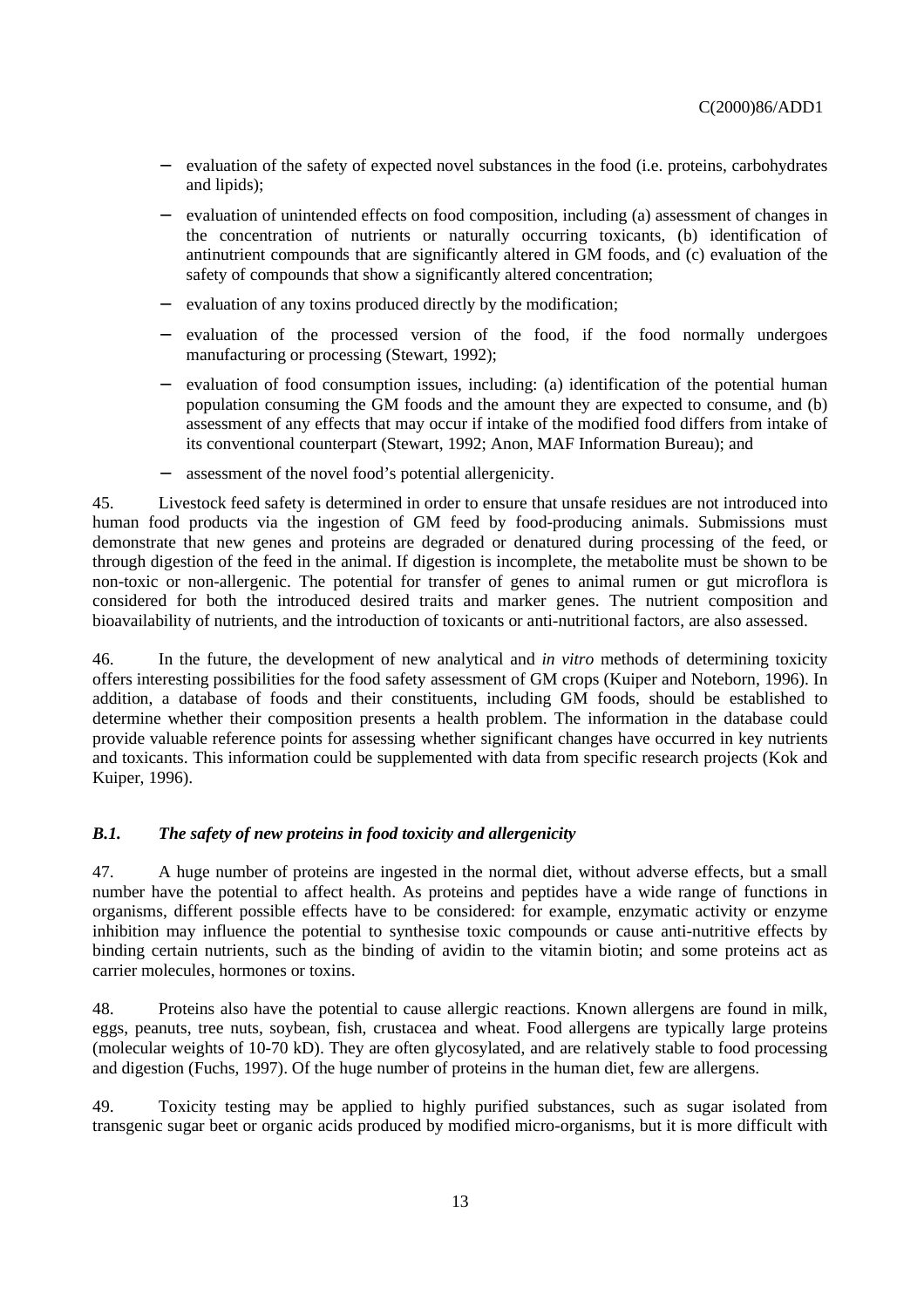1

whole foods. In these cases, specifications and purity criteria are important. For example, enzyme preparations can contain impurities resulting from the process of enzyme isolation.

Modern biotechnology, like classical biotechnology has the potential to introduce allergens into foods. Safety assessments of GM foods usually include an assessment of the allergenic potential of newly introduced proteins.<sup>a</sup> If an introduced gene comes from a food plant with a demonstrated history of dietary exposure and no known allergenic properties, there is no reason to suggest it would have an allergenic potential. However, genes obtained from allergenic sources should be treated more cautiously and subjected to appropriate testing to demonstrate that the novel protein they encode is not an allergen. No allergy risk has been established at present for the GM products that have already been approved (Bindslev-Jensen, 2000).

50. In considering the safety of new proteins in food, the possibility that a new protein may cause an allergic reaction in some individuals should be assessed. One proposed approach to assessing the allergenic potential of new proteins in foods derived from GM plants using a decision-tree approach has been published (Metcalf et al., 1996). If the gene originated from a source known to cause allergic reactions, the assessment should include *in vitro* analysis of the immuno-chemical reactivity of the newly expressed protein with IgE from the blood serum of individuals with known allergies to the source of the transferred genetic material (e.g. ELISA and RAST tests). If serum reactivity is observed, a second tier *in vivo* study should be performed (skin prick test). If this test is negative or equivocal, a food challenge test (doubleblind, placebo-controlled food challenge) with patients sensitive to the allergenic source of the gene is recommended. If the source of the GM food does not suggest the presence of proteins with allergenic potential, a comparison of certain properties of known allergens with those of the newly expressed protein(s) in the food is necessary in order to assess its allergenic potential. If a protein exhibits characteristics similar to a known allergen, further evaluation is recommended.

51. Several concerns have been raised about the currently available allergenicity and toxicity testing methods. For example, the simulated gastric fluid (SGF) test, an artificial system for testing proteins' digestibility, does not mimic exactly the physiological conditions in the digestive tract. Such testing may not always provide clear evidence of the possible toxic or allergenic potential of peptides formed as breakdown products in the test system. Lack of homology of a protein's primary structure to a known allergen does not exclude the possible presence of allergenic epitopes formed by the protein's secondary or tertiary structure. Currently available *in vitro* (RAST and ELISA) and *in vivo* (skin prick and double-blind, placebo-controlled food challenge) immunological tests can only detect known allergenic proteins. These problems suggest that there is a need to improve toxicity and allergenicity testing methods, especially for digestibility tests that simulate the gastrointestinal tract more precisely. Recently software became available to predict spatial protein structures from linear amino acid sequences. This may allow for comparisons of the studied proteins with the secondary and tertiary structures of known allergens (Swiss Institute of Bioinformatics Web Site). Moreover the development of animal models to identify compounds with a potential to induce IgE immune responses is promising.

a . In a 1996 experiment, researchers inserted a gene from Brazil nut into soybean with the aim of improving nutritional value. The introduced Brazil nut protein was found at the research stage to react with sera from Brazil nut sensitive individuals. As a result, the transgenic soybean expressing a Brazil nut protein was not commercialised.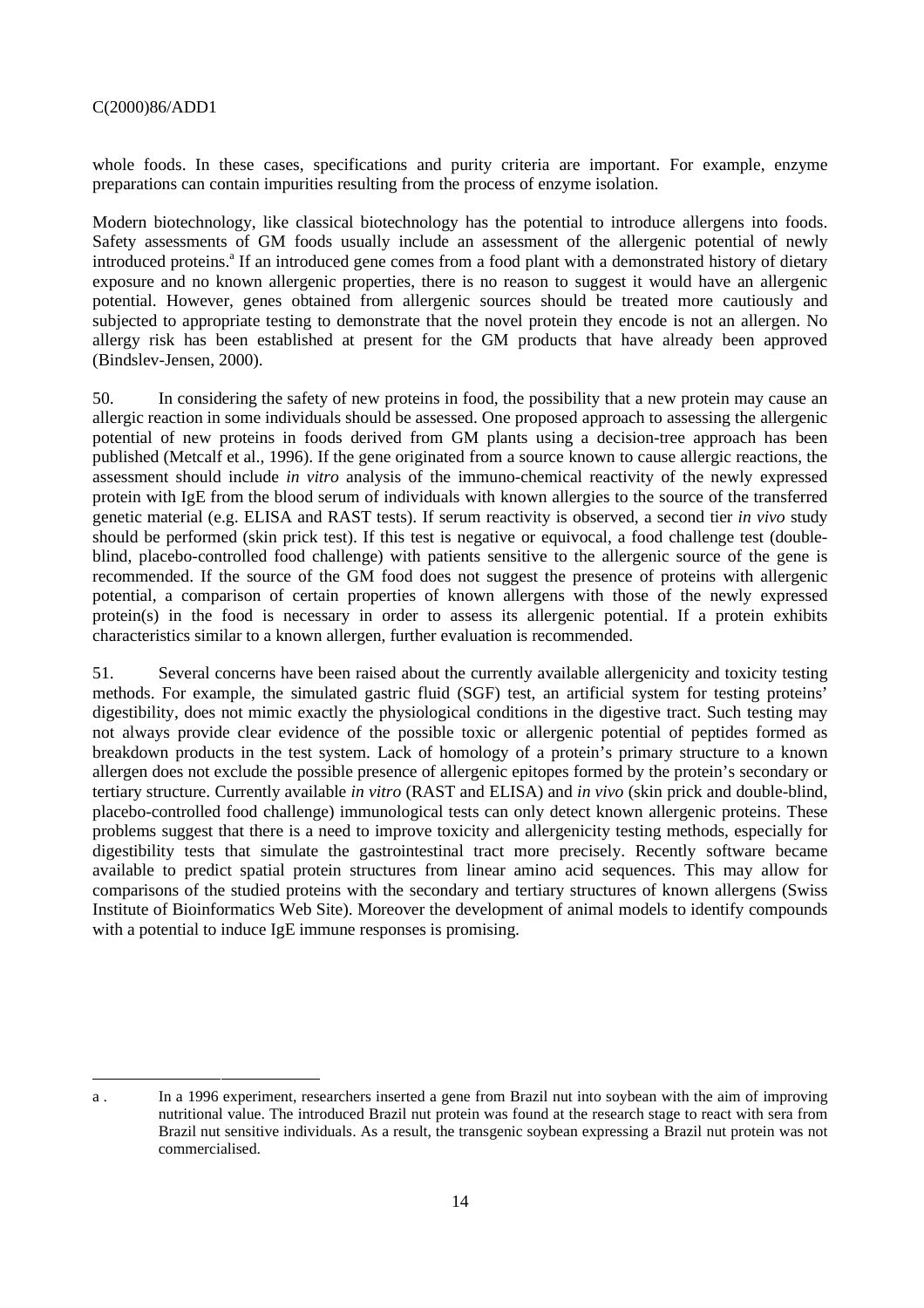# *B.2. The safety of whole foods: altered expression of natural toxicants and antinutrients*

52. Increases in the level of natural toxicants can occur in plant varieties bred using traditional techniques. It is possible, therefore, that GM varieties could also have altered expression of natural toxicants and antinutrients.

53. Many plants naturally produce toxicants and antinutrients, often for defence against predators. Toxicants include lectins, found in beans; erucic acid and glucosinolates, in canola; psoralen, in celery; and the glycoalkaloids solanine (potato) and tomatine (tomato). Antinutrients include chymotrypsin and trypsin protease inhibitors, which interfere with protein digestion, and the soybean component phytic acid, which binds minerals such as zinc, magnesium and phosphate. Normally, crop plants have low levels of toxicants and antinutrients following centuries of selective breeding; in some cases, toxicants are present at levels significant to human health but are inactivated by standard processing practices such as cooking. While the main concern is that genetic modification could lead to increased levels of natural toxicants, a more speculative possibility is that silent pathways for toxicant and antinutrient production could be reactivated by insertion or expression of the new genes. Similar changes in gene expression are equally theoretically possible through mutations in regulatory genes, as well as by chromosomal rearrangements induced by modern breeding paractices.

54. To address these concerns, regulators have asked plant breeders using GM techniques to verify the levels of toxicants known to be associated with the modified plants' parental line, even if present in the conventional counterpart at a low level, or inactivated. The aim is to ensure that toxicant levels are within the range of those in the safely consumed parent plant or related commercial species. Historically, such testing has not been performed systematically for plant varieties produced by traditional breeding. An exception is potato, which to a large extent is monitored by vegetable breeders for solanine levels, and oilseed rape which is tested for natural toxicants such as glucosinolates and erucic acid.

55. A related safety concern is that expression of the transgenic protein could result in the plant producing a toxicant not observed in the parent species. For example, somatic hybrids between *Solanum brevidans* and *S. tuberosum* (potato) have been observed to produce the toxicant, demissine, not found in either parental line. Laurila et al. (1996) advanced the plausible hypothesis that the hydrogenase enzyme of *S. brevidans* produced the toxicant by hydrogenating solanine, a compound that is found in *S. tuberosum* but not in *S. brevidans*. However, the appearance of dimissine is not totally surprising as it is a compound found in some species of the genus Solanum. Portions of the metabolic pathways necessary to produce this substance apparently existed in the parental species, and the mingling of the genetic material resulted in a complete pathway for production of demissine. Such a possibility has led some to propose that GM foods undergo rigorous testing, including animal feeding studies, prior to approval. Others have responded that such testing is rarely carried out on novel foods that have not been genetically modified, and that it would be impossible to conduct meaningful toxicity testing of whole foods in animals. It should be the aim of a safety assessment to include a consideration of those compounds that might be potential toxicants.

56. Traditional food safety studies are designed to assess the safety of substances such as food additives that comprise an insignificant proportion of the diet. Novel foods that make up a more substantial part of the diet pose several problems when evaluating safety by conventional methods. Classical animal feeding trials are inadequate, due to the difficulty of feeding animals adequate doses of the test food in their diet. Increased research efforts and new techniques are needed to develop alternative safety assessment techniques for whole foods, especially in the areas of immunotoxicology, gut toxicology, molecular biology and plant physiology. Nonetheless, considerable confidence exists that modern sophisticated analytical chemistry and biochemistry techniques and food safety assessment procedures can ensure that GM foods are as safe as traditional ones (Stewart, 1992; Kuiper and Noteborn, 1996).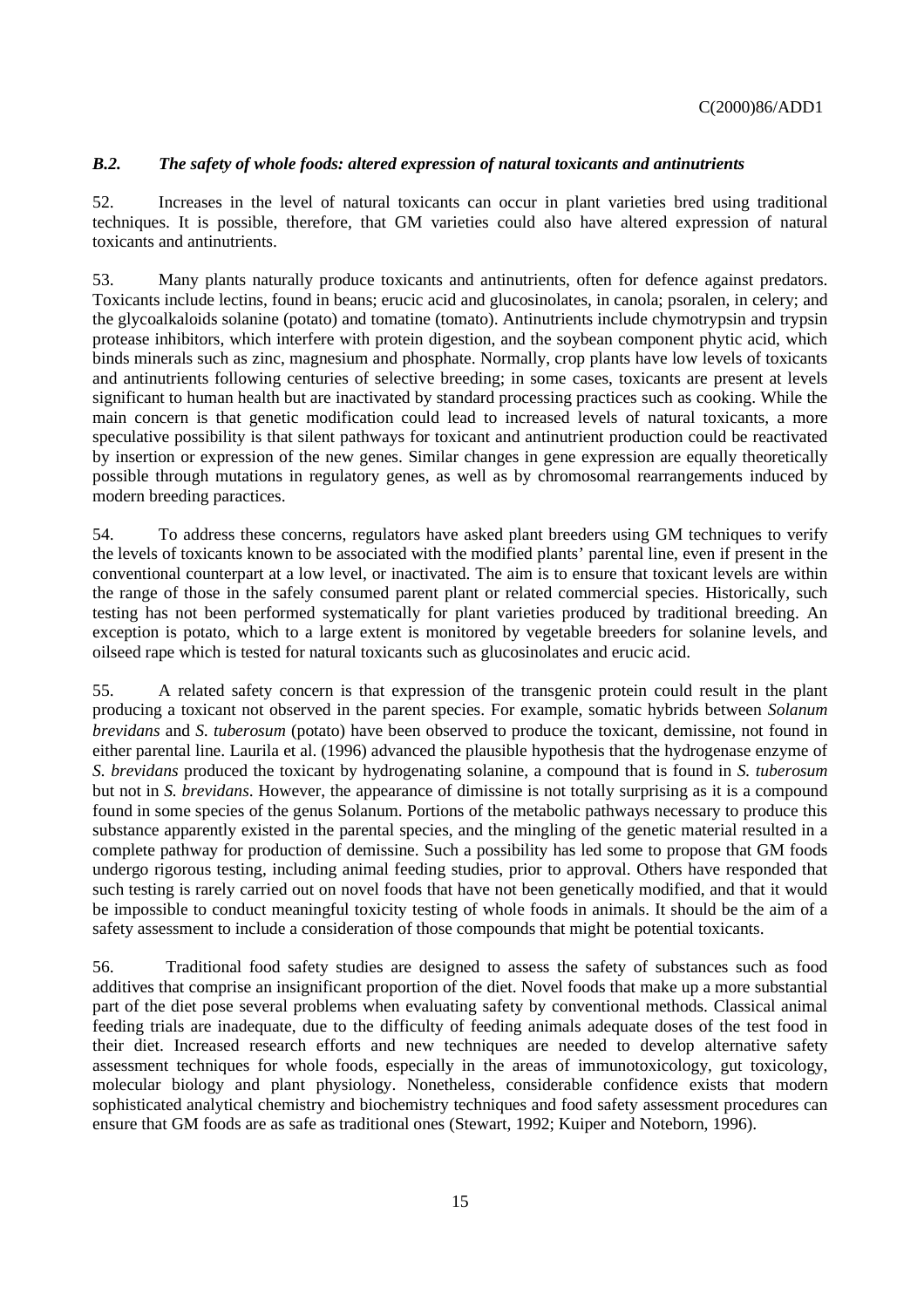57. One example of a testing programme for GM foods is a comprehensive project, begun in 1991, concerned with the molecular, biochemical and toxicological characterisation of transgenic insect-resistant Bt tomato. In this project it was found that modified and non-modified tomatoes had a comparable chemical composition (apart from the protein product from the newly introduced Bt genes). Levels of the naturally occurring tomato toxicant α-tomatin were similar in the modified and control tomatoes (Kuiper and Noteborn, 1996). When the transgenic tomato was tested in rats, no histopathological effects were observed in the digestive mucosa.

58. Animal feed safety assessments are designed to assess safety of substances that comprise an insignificant portion of the diet, such as additives, as well as feed materials that comprise a significant portion of the diet. For those categories of products, studies concerning the biological consequences of the use of the product in animal nutrition are relevant. Studies should be performed on target species and different categories for each target species.

# *B.3. The safety of whole foods: nutritional changes*

59. Genetic modification of foods can alter their nutritional value, in either undesirable or beneficial ways. Food safety assessment should consider the potential for any change in nutritional composition, especially in key elements that have a significant impact on the diet, as well as the potential for any change in the bioavailability of key nutritional components.

60. A recently cited example of a potentially beneficial development is the transgenic rice containing elevated levels of vitamin A precursor and iron. This rice strain has been cited as a potential means of preventing vitamin A deficiency-related childhood deaths and blindness and reducing the frequency of children catching severe diseases such as malaria in developing countries with rice-based diets. Other potentially beneficial products include fruits and vegetables with elevated vitamin levels and oil-seed plants with different oil compositions, such as high-oleic soybean. As regards livestock feeds, canola breeders are developing a variety of canola with increased levels of the essential amino acid lysine.

61. There have also been concerns that genetic modification could affect the nutritional quality of foods by altering levels of nutrients. This could be important when specific GM food is an important source of a nutrient. Changes in levels of nutrients could theoretically arise in several ways. Insertion of genetic material could conceivably disrupt or alter the expression of normally expressed plant genes. Expression of the introduced gene – through protein synthesis - might reduce the availability of amino acids used for synthesis of normal plant compounds. Production of normal plant compounds might also be affected if the expressed protein diverted substrates from other important metabolic pathways. Finally, either the expressed protein or altered levels of other proteins might have antinutritional effects. These possible concerns are related to randomness of DNA insertion. However, changes in gene expression can also occur when traditional breeding methods are used; such changes may, in fact, be less frequent in GM plants since only a limited number of genes are transferred during the genetic modification.

62. One way nutrition-related concerns have been addressed is to measure nutrient levels in traditional plant varieties. For example, plant developers may assess whether the bioavailability of nutrients in modified varieties is within the normal range for the host species when compared with traditional varieties.

### *B.4. The safety of whole foods: unexpected changes in food composition relevant to human health*

63. All cultivated plants contain compounds that are antinutritive, toxic, and in some cases even carcinogenic. Sometimes the concentrations of such compounds in the food plants we consume are close to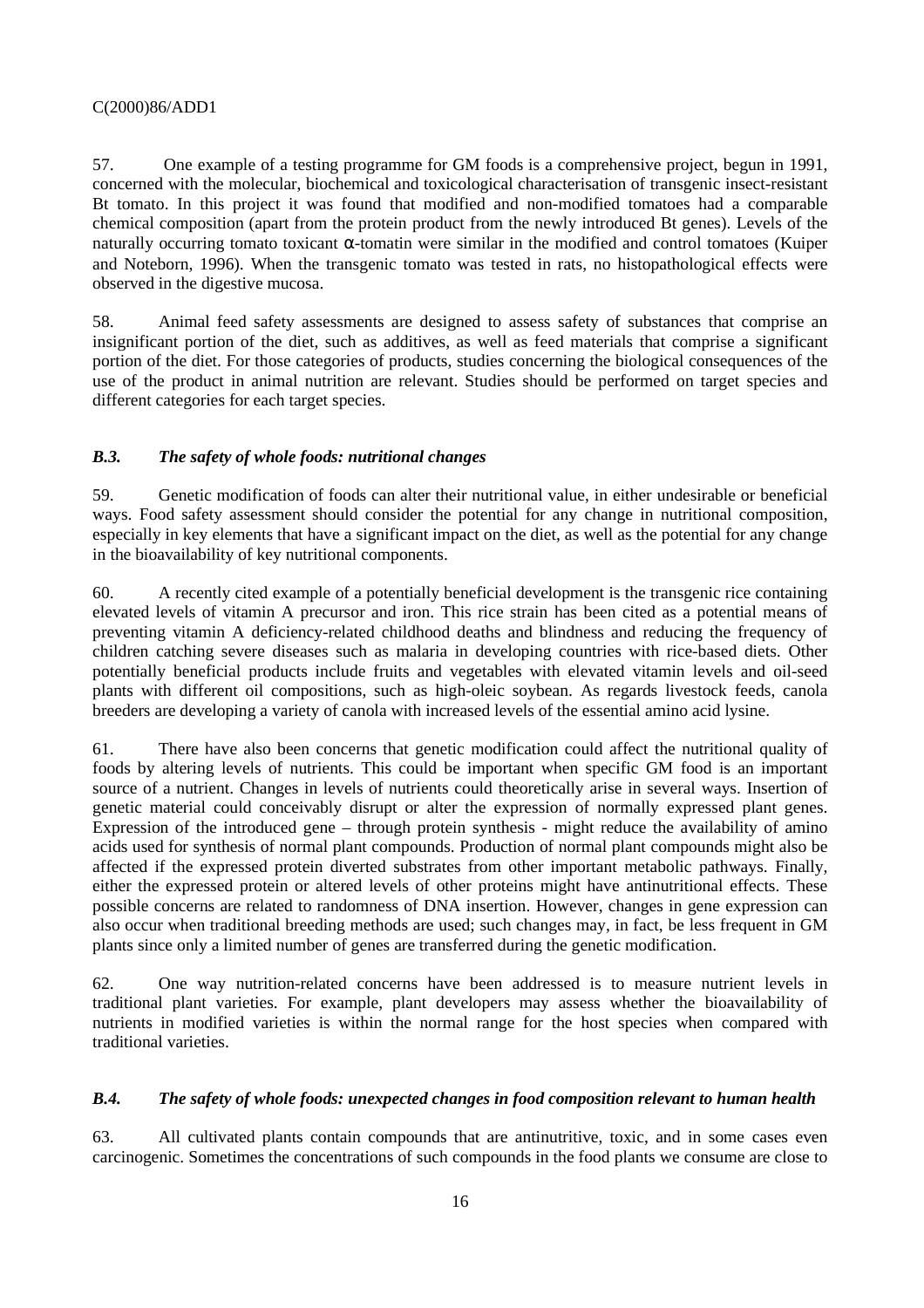levels known to have toxic or pharmacological effects. During the long history of plants used as food, varieties have been developed that are treated and accepted as safe because they do not have obvious acute toxicity. Plant breeders may monitor substances in new varieties (e.g. solanine in potato, erucic acid and glucosinolates in canola) to ensure that concentrations in new varieties have not increased beyond acceptable levels. In other cases, processing procedures or consumption limits are needed to ensure that substances known to have toxic effects (e.g. cassava, legumes, bitter almond) are present at concentrations safe for consumption.

64. All plant breeding methods, traditional and modern, have the potential to lead to unexpected or unintended changes in concentrations of various substances in the plants. It is important that all new varieties be evaluated, in order to reduce the likelihood that unexpected changes will produce adverse health effects. In most cases of plant modification, DNA insertion takes place at random, unpredictable loci. Such random insertion may lead to unintentional changes in gene expression: first, the foreign DNA might be inserted into the coding region of a gene of the host organism, leading to a truncated or hybrid gene product whose function is altered, impaired or lost; second, it might be inserted into the regulatory region of a gene and therefore alter the gene's expression pattern; third, the foreign DNA might affect the gene of a regulatory protein thereby affecting other genes. Another issue is that plant metabolism, might be altered as an adaptation to expression of the foreign gene. None of these effects are unique to GM plants Each could also be caused by naturally "jumping genes" and natural or induced mutations, e.g. chromosomal rearrangements. All these events may lead to more or less pronounced changes in plant metabolism. Alterations in concentrations of known plant metabolites in the new variety can be monitored using existing analytical methods*.*

65. The concept of substantial equivalence has been used as a tool in risk assessment. This concept involves comparing the GM organism-derived plant and its conventional counterpart with respect to their phenotypic and agronomic characteristics and their food composition, taking into particular account key nutrients, antinutrients and toxicants typical of the particular plant. Agronomic and phenotypic characteristics provide an objective assessment of the plant's health, often indicating unacceptable alterations. Analyses of key substances provide increased assurance that substances important from a nutritional or health perspective are present in acceptable concentrations.

### *B.5. Gene transfer: potential impacts on human health (e.g. antibiotic resistance markers)*

66. Horizontal gene transfer is the non-sexual or parasexual transfer of genetic material between organisms belonging to the same or different species. Though actual evidence of its occurrence or feasibility (except among bacteria and fungi) is rare, the issue is taken seriously in the safety assessment of GMOs. This issue concerns the potential transfer of genetic material from micro-organisms and plants to other organisms. There is no scientifically valid reason to treat possible gene transfer events involving genetically modified organisms differently from those involving naturally occurring organisms (Salyers, 1997). In any case, it is the gene and the trait it confers, and whether or not it brings a reproduction or selection advantage to the recipient organism that are crucial concerns when possible impacts of potential gene transfer are being considered.

67. Since selection in favour or against a gene is important in its maintenance or proliferation, genes that confer a selective advantage deserve particular attention. However, depending on the trait, selective advantage as such does not automatically imply any harmful effects. Foreign DNA is normally linked to marker genes, in order to be able to identify cells into whose genome the DNA construct has been inserted. Two categories of selection markers commonly used are genes conferring resistance to various herbicides and certain antibiotic resistance genes of bacterial origin. The marker gene commonly used in biotechnology, kanamycin resistance, does not confer resistance to antibiotics that are in (oral) therapeutic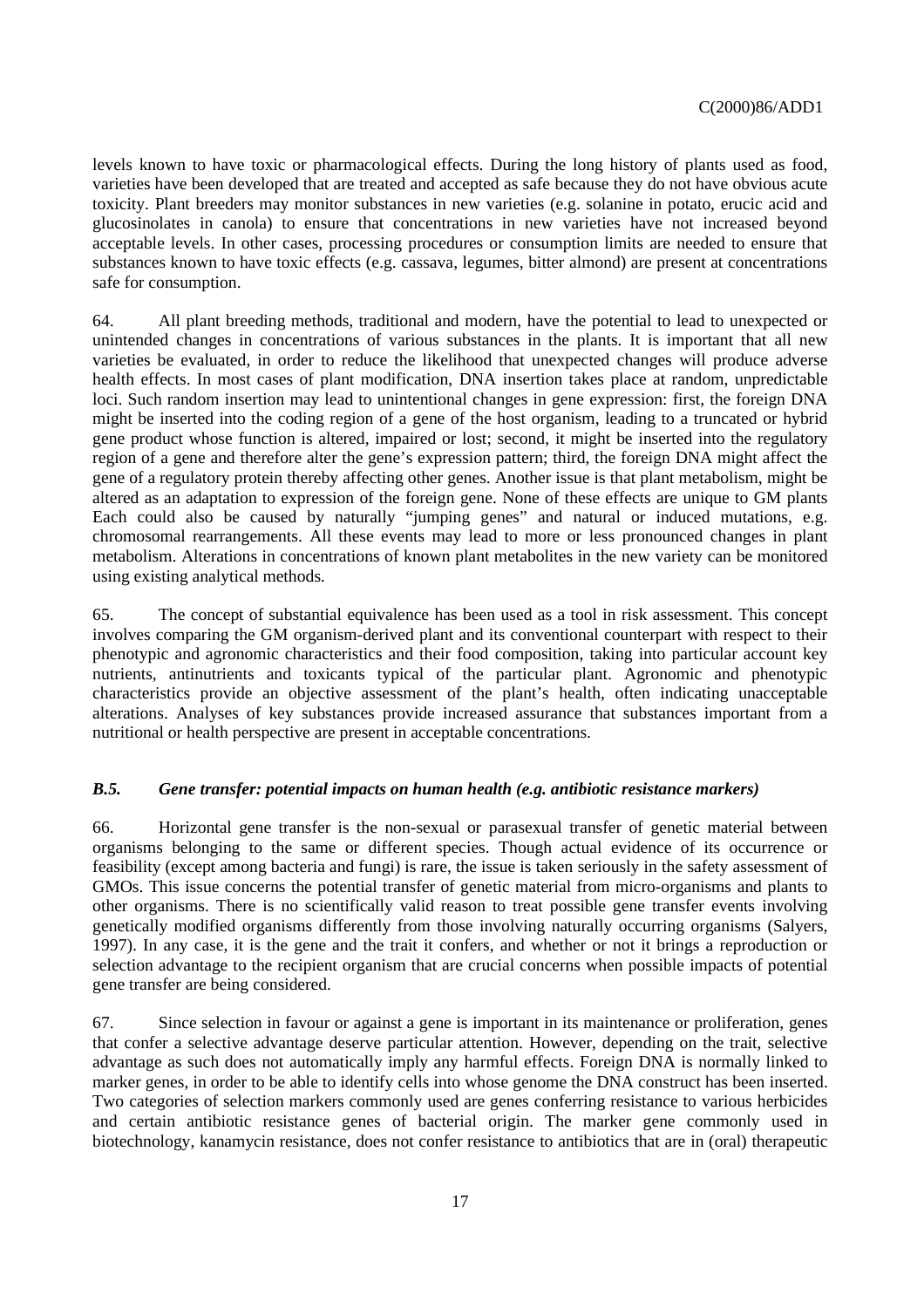use. Furthermore, bacterial strains resistant to the antibiotics in question (e.g. kanamycin or ampicillin) are common in the environment and in the human intestines, and large numbers of naturally resistant bacteria are acquired when ingesting fresh food (Salyers, 1997a; Smalla et al, 1997; Sci Am, March 1998).

68. In the case of antibiotic resistance genes, there is good reason to think that genetically modified strains pose much less of a threat than naturally occurring resistant bacterial strains, because the former represent old, narrow-spectrum and less mobilizable resistance genes not involved in the present problems in hospitals (Salyers, 1997b). Marker genes conferring resistance to antibiotics for therapeutic use should be avoided in viable GM micro-organisms in food. If the GM micro-organism includes marker genes, information should be provided to show that these genes do not provide a selective advantage in the gut or influence the existing microflora under either typical and extreme conditions (e.g. consumers taking medication). If the marker does provide a selective advantage in the gut, the consequences for the consumer must be defined. Genetic exchange between living bacteria by conjugation is known to occur very broadly, even across genus or family limits. Certain bacteria can also take up bare DNA from their surrounding fluid and even sometimes integrate it in their genome - a phenomenon called natural transformation. However, that occurs relatively rarely and only with DNA from the same or closely related bacterium species (Salyers, 1997a).

*69. In vivo* gene transfer of DNA from GM plants to bacteria, while hypothetically possible, is a remote possibility. This is because a number of unlikely events must occur sequentially. These events include the availability of the right kind of DNA, the type of bacteria, the ability of these bacteria to take up DNA and be transformed by that DNA and the competitiveness of the transformed bacteria. At present there is no evidence that these events occur in the bacteria normally found in human or animal digestive tracts, and the probability of transfer of antibiotic resistance traits does not present a concern. However, in evaluation, the following should be taken into account:

# a) **Fate of the antibiotic resistance gene DNA**

DNA, including the genetic material encoding for the antibiotic resistance trait, is not normally exposed to the environment outside of the plant's tissue. However, once the plant cell wall and membranes have been disrupted, DNA released from the plant tissue is primarily degraded by the plant's own nucleases. In addition, DNAses and enzymes found in the digestive environment of the gastrointestinal (GI) tract degrade any remaining intact DNA into small pieces. These pieces encode little of the original information for antibiotic resistance.

#### b) **Uptake by bacteria**

Under idealised laboratory conditions, DNA from GM plants has been shown to transform bacteria commonly found in soil at low frequencies (de Vries, 1998). However, as noted a) above, the genetic material encoding antibiotic selection markers are normally contained in the plant cells and are not exposed to the outside environment. In fact, soil has been shown to inhibit transformation efficiencies, and the occurrence of gene transfer from plants to soil micro-organisms is considered to be so low as to be irrelevant (Nielsen, 1997; Schluter, 1995). It is known that opportunistic pathogenic micro-organisms of soil origin with various resistances to antibiotics can emerge, even in the absence of exposure to plant tissue. However, the medical implications, both human and animal, of gene transfer of antibiotic resistance genes in soil has not been documented.

*In vivo* gene transfer to populations of bacteria normally found in the gut is also extremely low. Neither the small pieces of DNA produced by gastrointestinal digestion of plant tissue, nor any small amounts of larger-sized DNA that may have escaped digestion, have been shown to become incorporated into, or transform, the normal flora found in the gut (Syvanen, 1999).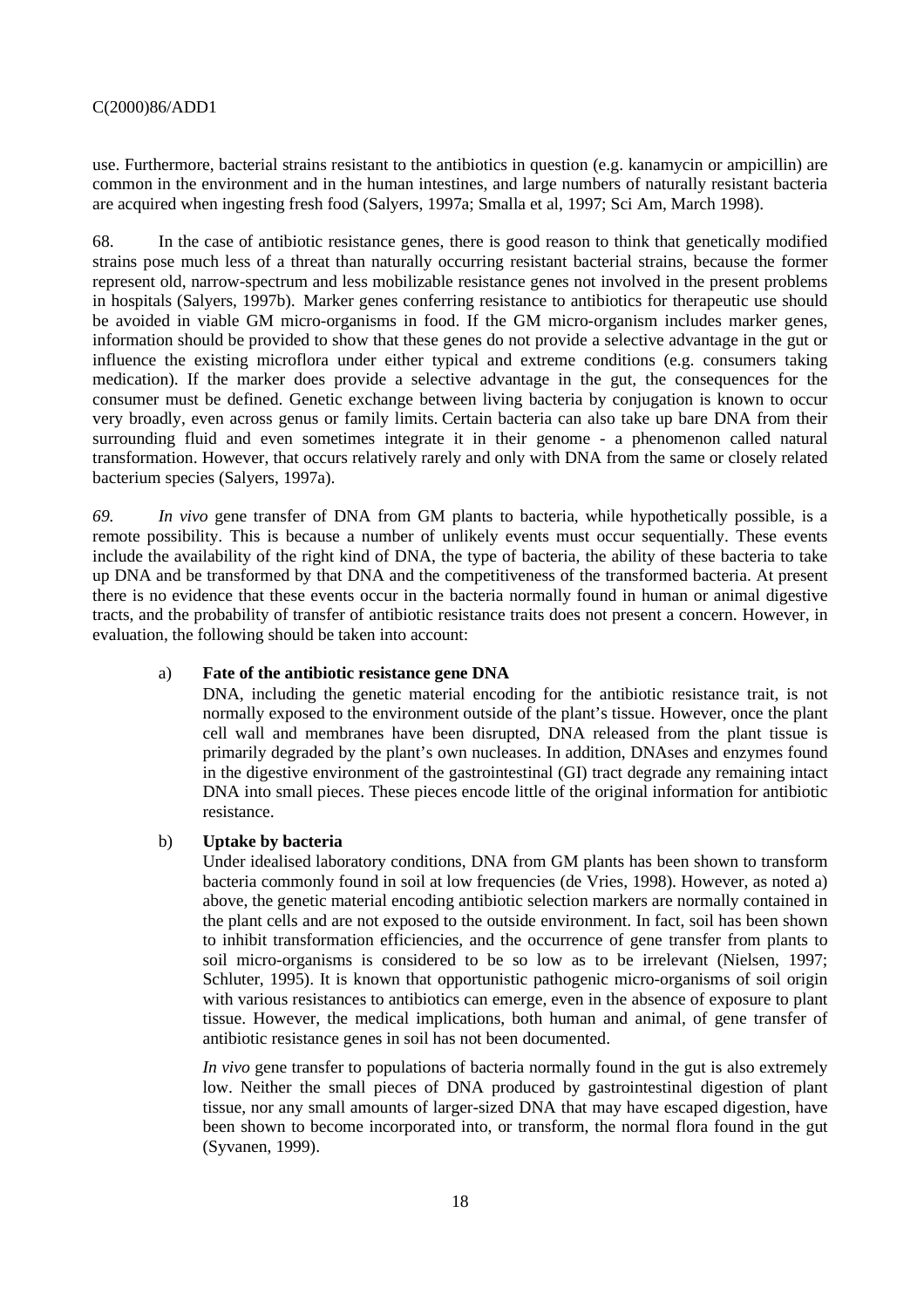### c) **Establishment of stable foreign DNA fragments in a bacterial cell**

Stable integration of foreign DNA into the host genetic material occurs by means of recombination. The frequency of these events occurring in either soil or gastrointestinal environments (paragraph b) is exceptionally low. The stable establishment of foreign DNA fragments within a bacterial population is dependent upon a number of events, including the relative competitiveness of any transformed bacteria with naturally occurring bacteria. It is unlikely that any transferred trait would be stably maintained, or expressed, without selective pressure (e.g. the presence of antibiotic).

### d) **Successful expression of the transferred antibiotic resistance gene**

For this to occur, the regulatory segments required for gene expression must be present in an appropriate arrangement and be recognised in the new host cell.

70. The sequential occurrence of these individually rare events needed to establish *in vivo* gene transfer is highly improbable (Droege et al., 1998). Nevertheless, *in principle*, introduced genes should be restricted to those genes required to confer the desired trait, while avoiding use of marker genes that may confer resistance to therapeutically relevant antibiotics (German Central Advisory Committee for Biological Safety, 1999).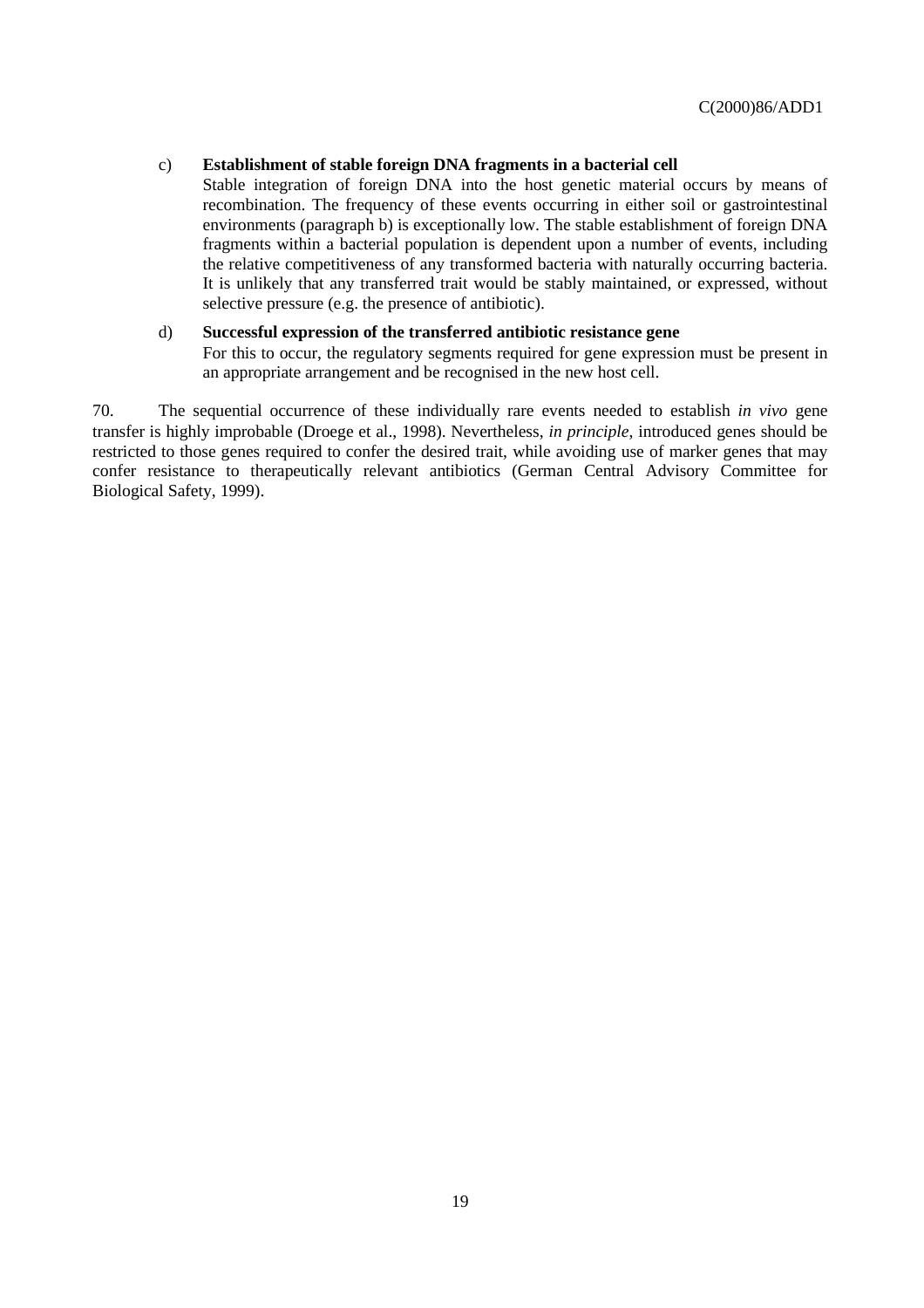# **CHAPTER II - CURRENT APPROACHES AND EXPERIENCES IN THE SAFETY ASSESSMENT OF FOODS DERIVED THROUGH MODERN BIOTECHNOLOGY**

### **A. INTERNATIONALLY ESTABLISHED SCIENTIFIC PRINCIPLES**

71. The risks associated with biotechnology-derived foods are not inherently different from the risks associated with conventional ones. Those most likely to be related to consumption of GM foods concern toxic effects, allergic reactions, changes in nutrient composition, and the effects of genes resistant to antibiotics (see chapter 1).

72. Regulatory authorities world-wide already base food safety assessments on the general definition of risk analysis in the *Codex Alimentarius*. According to this definition, risk analysis has three components: risk assessment, risk management and communication of risk.

73. Experience throughout the world has led to the identification of a number of common scientific principles currently used in food safety assessment. Novel foods and food products should be as safe for the consumer as comparable conventional products. They are therefore subjected to specific safety assessments on a case-by-case basis. Risk assessment is intended to identify information on the nature and severity of any risks that may be present, allowing appropriate management methods to be defined.

74. Risk assessment is scientifically based, beginning with identification and characterisation of any potential hazards. This is followed by an assessment of human exposure to the expressed trait associated with the hazards that have been identified. In the case of GM organisms, the following are usually evaluated: the new gene, the new protein and other food components. In specific cases, additional effects may be evaluated.

#### *A.1. The new gene*

75. The origin and nature of all the genetic elements that have been introduced into the modified organism need to be identified, including structural and regulatory sequences and any remaining parts of vector sequences. The possibility of horizontal gene transfer and its consequences is also considered. If transfer of antibiotic resistance genes were to occur, the potential significance to human health would need to be considered in relation to existing levels of antibiotic-resistant micro-organisms in the human gut, or other parts of the body.

### *A.2. The new protein*

76. Hazard identification requires knowledge of which introduced genes are expressed, the characteristics, concentration and localisation of expressed products, and the consequences of expression.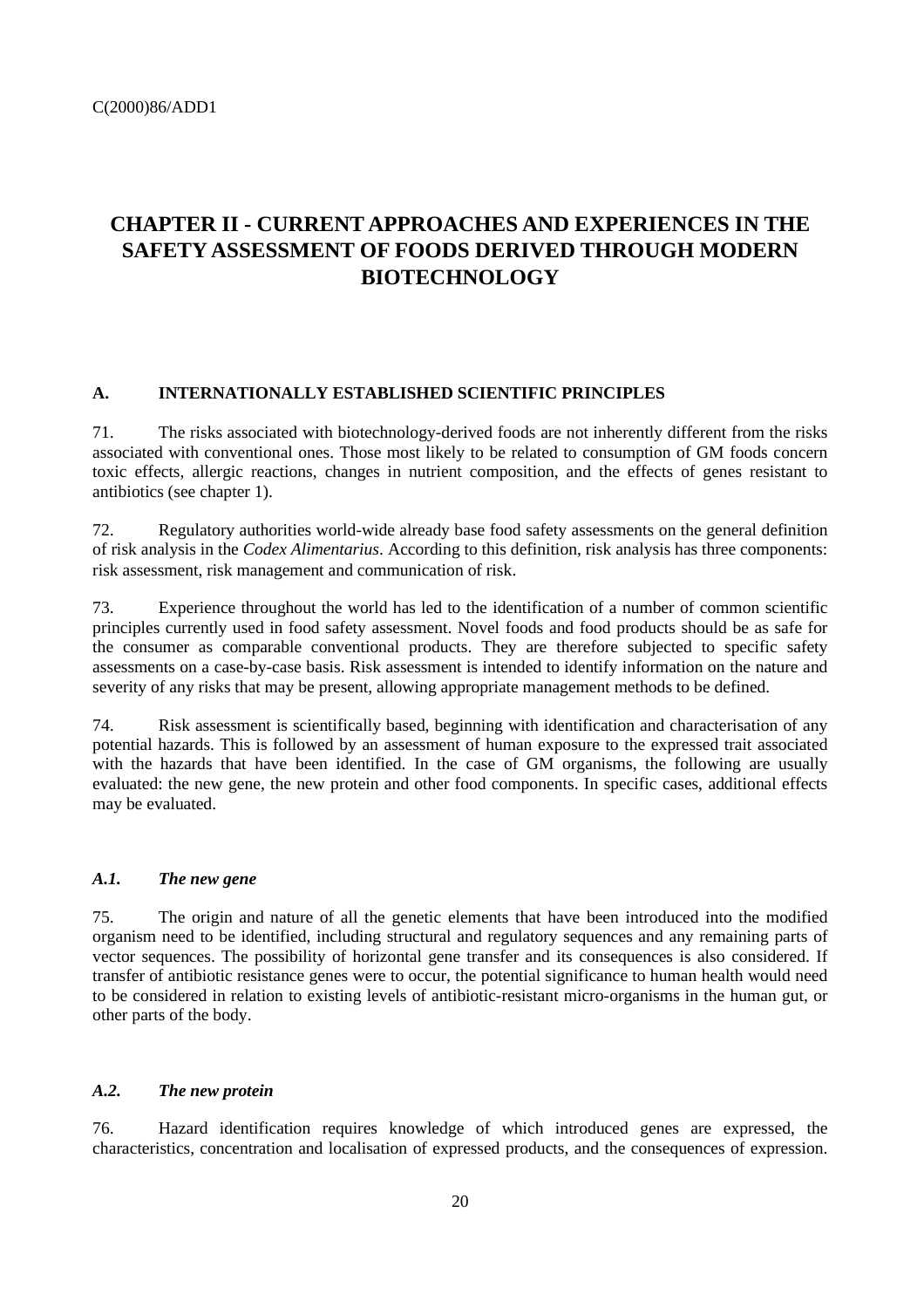For each protein resulting from the genetic modification, the factors considered include potential toxicity and allergenicity of the expressed protein.

77. In the toxicity testing of specific proteins, current approaches are based on internationally approved acute or chronic tests in laboratory animals (rats or mice) or fast-growing domesticated species such as chickens. However no repeat dose tests with GM foods or feeds have yet been published.

78. As regards allergenicity, most authorities now base their evaluations on a decision tree (Metcalfe et al., 1996; Fuchs and Astwood, 1996) designed to assess the allergenic potential of foods derived from GM plants, which incorporates current knowledge concerning what constitutes an allergen and how allergens may be best identified. This focuses initially on the origin of the introduced gene. In the event that a gene is introduced from a known allergenic source, immunological will be required.

79. In the case of genes originating from sources not known to be allergenic, risk assessment is based on the physico-chemical properties of the newly expressed protein(s) including pH, *in vitro* digestibility and heat stability; the absence of sequence homology with known allergens; and the concentration of the newly expressed protein(s) in the final food product.

#### *A.3. Other food components*

80. The compositional analysis of a food derived from modern biotechnology may in principle provide sufficient information on composition to allow effective comparison with a conventional comparator already available in the food supply. Critical components are determined by identifying key nutrients and toxicants for the food in question. Additional components might be identified for analysis, based upon molecular and phenotypic characterisation and the nature of the genetic modification. For example, introduced proteins may also have a catalytic activity likely to modify existing metabolic processes. In this case, analysis of a broader spectrum of components may be necessary if there is an indication that the genetic modification could have an unintended effect.

### *A.4. Additional effects*

81. Specific types of modification may introduce specific hazards. These can only be assessed on a case-by-case basis. For example, introduction of genes encoding herbicide tolerance may detoxify the herbicide in the plant, thereby generating intermediate metabolites as residues as well as the parent molecule. A risk assessment will need to consider the potential impact of such residues on food safety. The determination of maximum residue levels of the active ingredient or their metabolites following application of a herbicide is often the responsibility of the national authorities carrying out the risk assessment for pesticides.

### *A.5. Substantial equivalence*

82. One of the concepts used to assess GM foods and feeds is that of substantial equivalence. This concept, elaborated within the OECD, has been endorsed by FAO and WHO. Determining substantial equivalence entails consideration of the trait encoded by the genetic modification; phenotypic characterisation of the new food source, compared with an appropriate comparator already in the food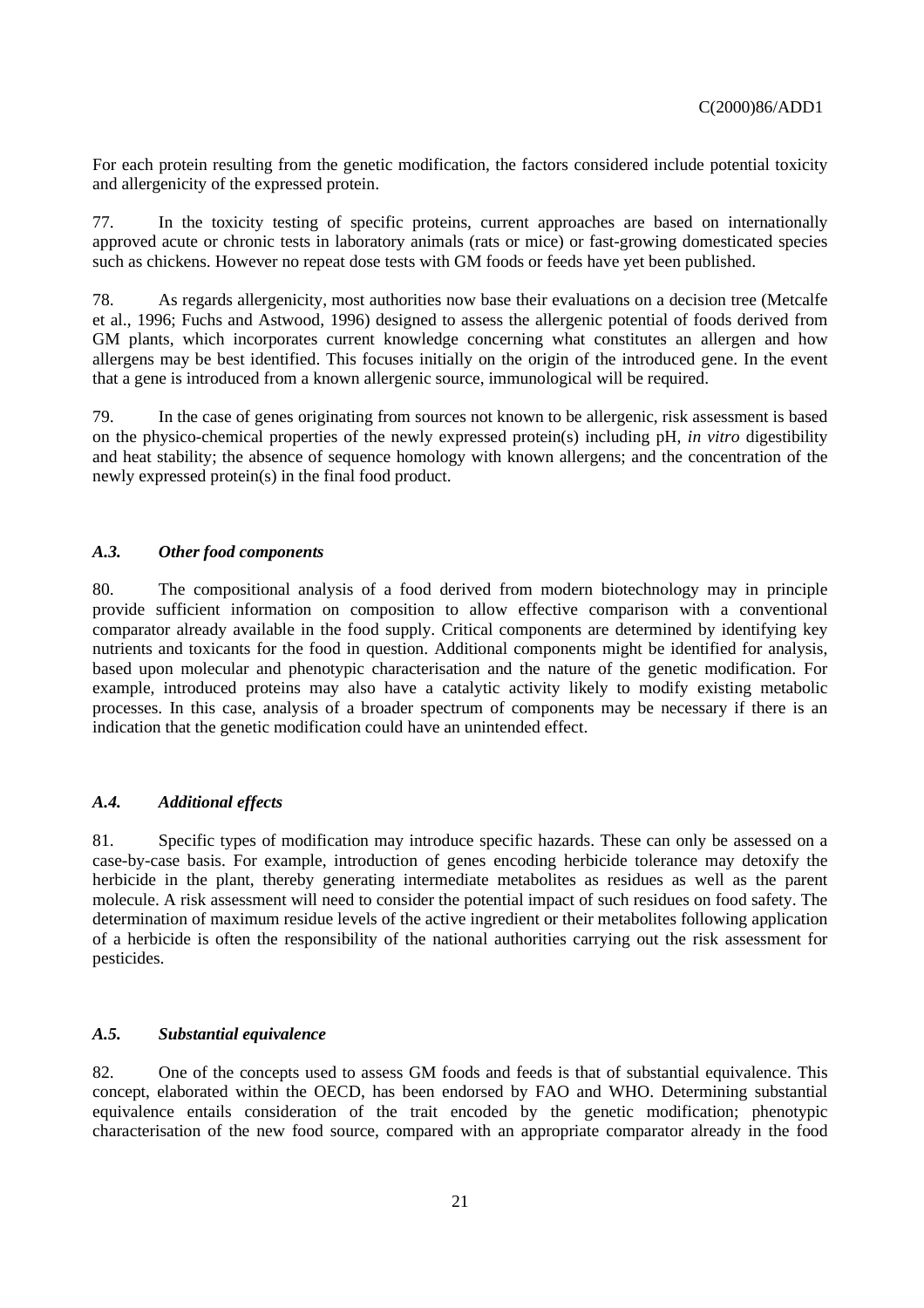supply; and compositional analysis of the new food source or the specific food product, compared with the selected comparator (FAO/WHO, 1996).

83. The OECD has agreed that safety assessment based on substantial equivalence is the most practical approach to address the safety of foods and food components derived through modern biotechnology. The concept of substantial equivalence embodies the idea "that existing organisms used as food, or as a source of food, can be used as the basis for comparison when assessing the safety of human consumption of a food or food component that has been modified or is new" (OECD, 1993b). In elaborating the concept of substantial equivalence, the OECD has noted that food safety is the reasonable certainty that no harm will result from intended uses under the anticipated conditions of consumption (OECD, 1993b).

84. In 1996, an FAO/WHO consultation endorsed the application of substantial equivalence in the safety assessment of biotechnology-derived foods (FAO/WHO, 1996). It recognised that the establishment of substantial equivalence is not a safety assessment *per se,* but that establishing the characteristics and composition of the new GM food as equivalent to those of a familiar, conventional food with a history of safe consumption implies that the new food will be no less safe than the conventional food under conditions of similar exposure, consumption patterns and processing practices. Substantial equivalence is not intended to be a measure of absolute safety; instead, it recognises that while demonstrating absolute safety is an impractical goal, it is possible to show that a GM product is no less safe than a conventional food product.

85. Three possible scenarios are envisaged as a result of a substantial equivalence evaluation (FAO/WHO, 1996):

- (a) When substantial equivalence has been established for an organism or food product, it is considered to be as safe as its conventional counterpart and no further safety evaluation is needed.
- (b) When substantial equivalence has been established apart from certain defined differences, further safety assessment should focus on these differences. A sequential approach should focus on the new gene product(s) and the(ir) structure, function, specificity and history of use. If a potential safety concern is indicated for the new gene product(s), further *in vitro* and/or *in vivo* studies may be appropriate.
- (c) When substantial equivalence cannot be established, this does not necessarily mean that the food product is unsafe. Not all such products will require extensive safety testing. The design of any testing programme should be established on a case-by-case basis, taking into account the reference characteristics of the food or food component. The objectives should be clear, and care should be taken in experimental design. Further studies, including animal feeding trials, may be required, especially when the new food is intended to replace a significant part of the diet.

86. One important benefit of the substantial equivalence concept is that it provides flexibility that can be useful in food safety assessment. It is a tool, which helps identify any difference, intended or unintended, that might be the focus of further safety evaluation. Because it is a comparative process for evaluating safety, the determination of substantial equivalence can be performed at several points along the food chain (e.g. at the level of the harvested or unprocessed food product, individual processed fractions, or the final food product or ingredient). Although from a practical point of view (e.g. where multiple fractions from a single source will be used as different food products) substantial equivalence should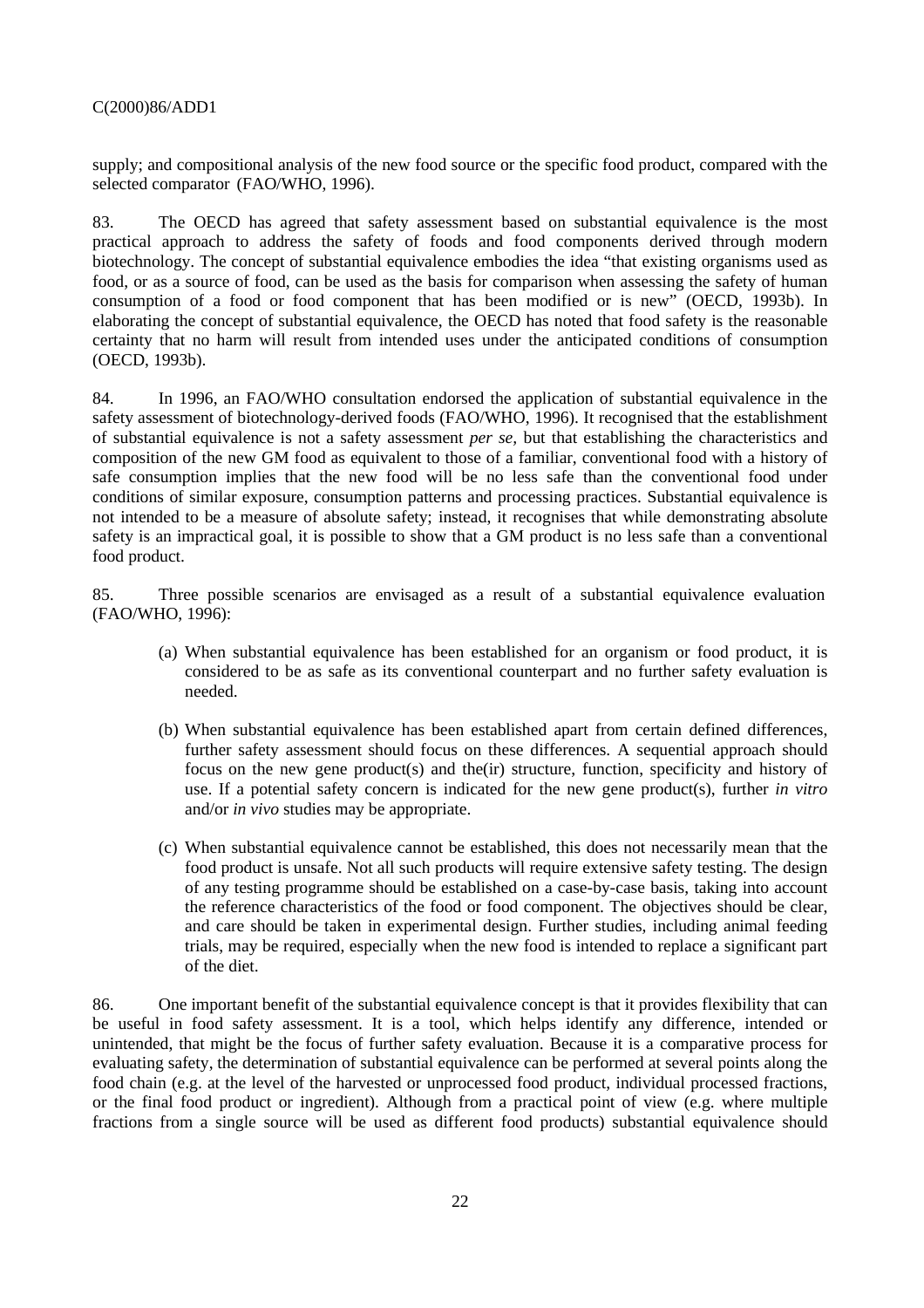typically be determined at the level of the unprocessed food product, the flexibility of the concept permits the determination to be targeted at the most appropriate level, based upon the nature of the product.

87. Applying the substantial equivalence concept is a comparison of a GM food with an appropriate comparator which has an acceptable history of safe food use. It also requires that sufficient analytical data be available in the literature, or be generated through analysis, to allow the comparison to be made. This suggests a basic limitation of the substantial equivalence concept: dependence on a comparator, and on the information that is available or can be generated for the comparator, means safety assurance is relative to the components assessed for the particular comparator. The choice of comparator is therefore crucial to effective application of the concept of substantial equivalence to establish the safety of a GM food. An appropriate comparator must have a well documented history of use. If adverse effects have been associated with the particular food type, specific components considered to cause these effects should be described and well characterised to permit effective comparison.

88. The comparative nature of the concept suggests that determining substantial equivalence can range from cursory comparison of phenotypic characteristics to a demonstration of identity based on extensive composition data. In fact, this issue has been a key factor in criticisms of substantial equivalence as not being measurable and therefore inappropriate to safety assessment. On the other hand, the purpose of the assessment is to evaluate the impacts of both intended and unintended changes resulting from the genetic modification. Guidance on applying substantial equivalence to the safety assessment of GM foods has been developed to provide clarity in interpreting the criteria that would constitute an appropriate framework for determining substantial equivalence.

89. Considering key nutrients and toxicants in the comparison also introduces a limitation of the concept of substantial equivalence. The nature of the comparative approach with respect to nutrients limits its universality, since the relevance of nutrients in a particular crop depends on consumption patterns that may vary from one region to another. Where differences in the consumption of a particular crop exist, these must be considered in identifying the key nutrients to be assessed. This is particularly true for crops that constitute a significant portion in the diet of a particular region. The comparative approach to assessment can be applied in each region, but conclusions for one region will not automatically be valid for others if there are significant differences in consumption patterns and processing practices. A good example of a regional difference was the appearance of the nutritional disease, beriberi, which coincided with the introduction of polished rice into India and China, and the reduction in availability of B vitamins as these are present primarily in the parts removed by polishing. Another potential limitation in the application of the concept, may be the difficulty, particularly in developing countries, to assess food safety where adequate nutritional information is not available for a given population.

90. Where substantial equivalence has been established, this does not mean that a GM product is *identical* to the conventional comparator. Since the comparison does not take all components into account, substantial equivalence only provides assurance that those components most likely to be relevant to the product's safety are present in equivalent amounts.

91. Since the comparative approach links the composition of the new food to existing products with a history of safe use, the new food's impact in the diet can be predicted. Applying the concept allows everything that is the same between the GM food and the conventional food to be considered safe. Differences identified in the comparison are the focus for further scrutiny involving traditional nutritional, toxicological or immunological testing, or long-term studies, depending on the identified differences.

92. In the future, it is conceivable that there will be GM foods for which no appropriate conventional counterpart exists, or that the differences between the GM food and the counterpart will not be sufficiently characterised. The history of safe use of the comparator will therefore not be applicable in establishing the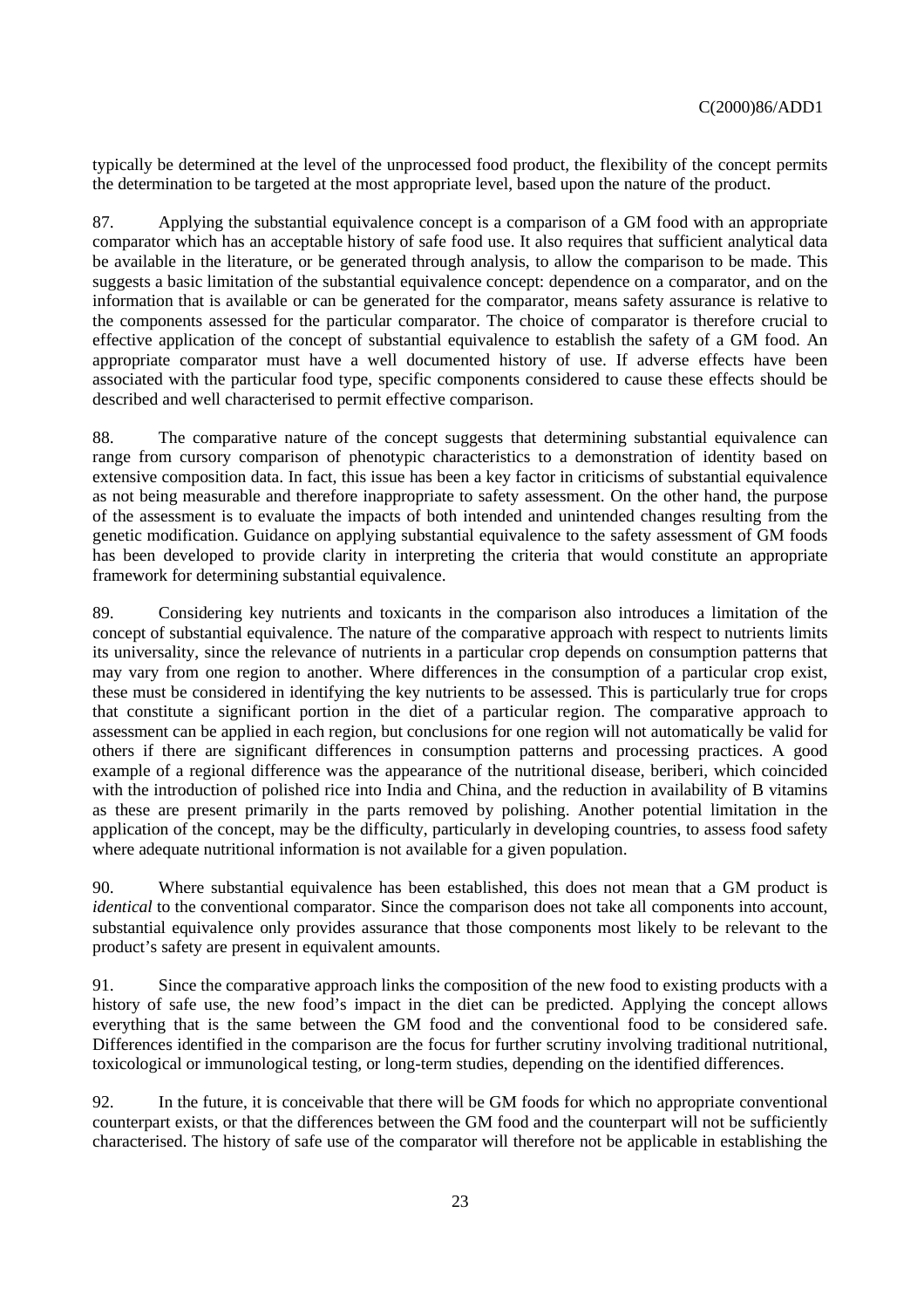safety of the new food under consideration. Substantial equivalence cannot be used to assess the safety of foods for which there is no comparator. In this case, although a new food is considered not to be substantially equivalent to an existing counterpart, it is not inherently unsafe. Rather, it must be directly assessed for safety using traditional safety assessment approaches. In such cases, additional testing will be required in order to determine the nutritional impact of the changes.

93. Through the development of Consensus Documents on individual crop species by the Task Force (OECD Task Force for the Safety of Novel Foods and Feeds Web Site), work continues to achieve international consensus on the specific components appropriate for comparing individual crops. Such guidance adds to the understanding of the parameters for determining substantial equivalence, although it is recognised that additional parameters may be relevant to the safety assessment. The Task Force's work also focuses on safety assessment methods that can be used with novel foods and feeds when the concept of substantial equivalence cannot be applied.

# **B. REGIONAL AND NATIONAL EXPERIENCE**

94. The international guidance developed by the OECD and FAO/WHO has been practically applied to the safety assessment of GM food products in several countries. To facilitate such assessments, guidance documents embracing the substantial equivalence concept have been published. The majority of these documents address the safety assessment of GM plants and have interpreted substantial equivalence consistently. Internationally, these guidance documents have been used in the assessment of a significant number of GM plant products during the five years, demonstrating that the concept of substantial equivalence is a rational scientific approach that has been applied effectively to the assessment of those novel foods which have been approved for commercial use. However, there are clearly differences in the application of substantial equivalence in different Member countries, and other stakeholders, which need to be resolved*.*

95. There are also regional and national differences in the levels of risk that are considered acceptable. The results of risk assessment studies have been taken into account differently in different OECD countries, as reflected in specific provisions of their regional and national legislation.

96. These differences have resulted in different risk management decisions and approaches. For example, some countries require an explicit approval decision, while in others this is voluntary. In addition, some countries prohibit the production, import, sale, and deliberate release of GM foods containing genes that might confer antibiotic resistance to micro-organisms if such genes have been introduced through genetic modification for food production.

97. Other factors that could lead to differences in legislation include the wish to ensure that production and use of GM organisms are consistent with concerns for ethical behaviour and social justice, that they conform to the principle of sustainable development, and that they not have detrimental effects on health and the environment.

98. In order to expand on these topics, several Member countries have contributed descriptions of their national experiences with the safety assessment of GM foods for this report (see Annex 1).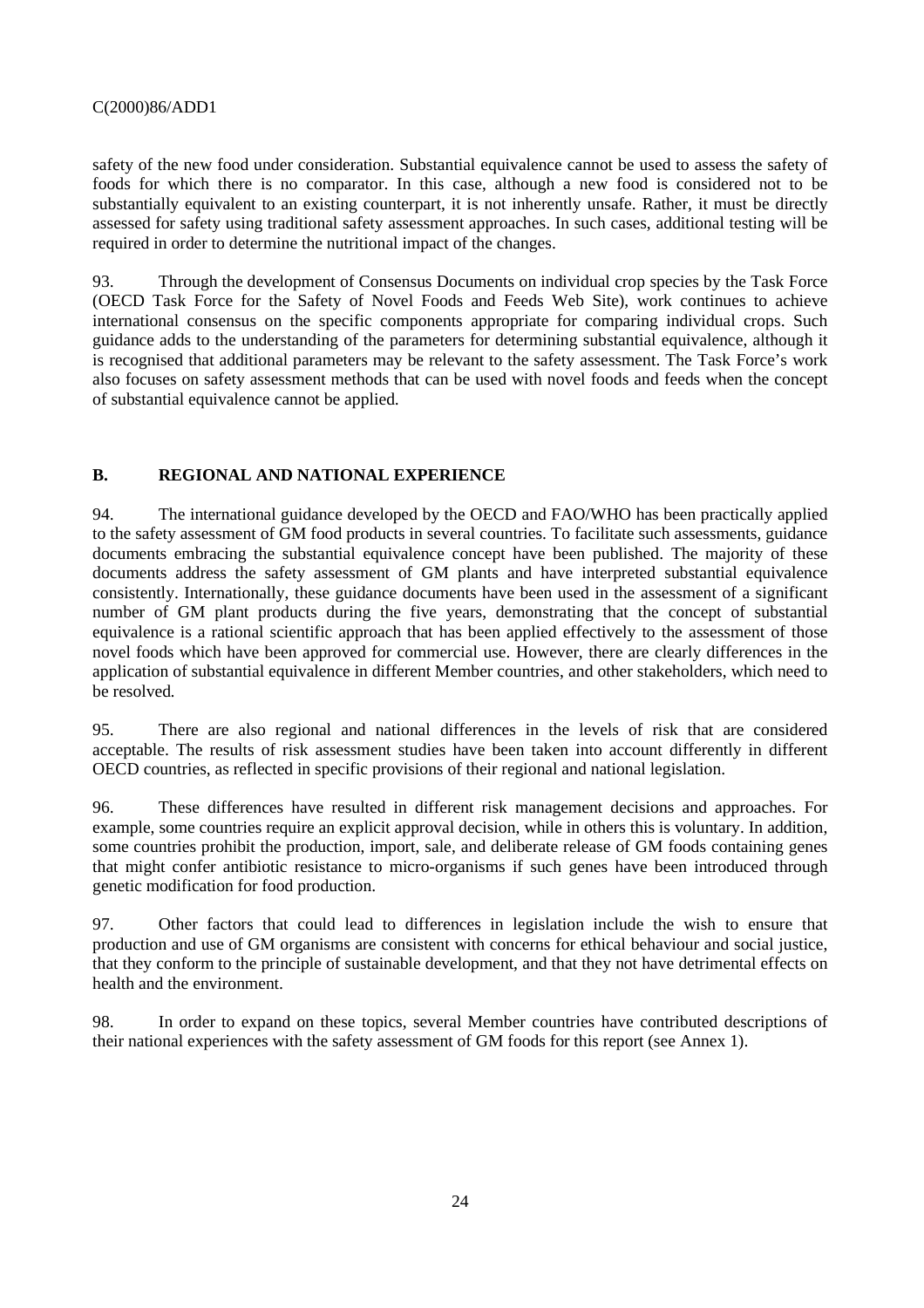# **CHAPTER III - CURRENT NEEDS AND FUTURE CHALLENGES**

# **A. INTRODUCTION**

99. Recent developments in applying modern biotechnology to food and feed production have attracted considerable attention and generated much concern among the public. The introduction of novel food characteristics that differ significantly from the conventional could increase this concern in the future. It is important, therefore, to ensure that mechanisms are in place to keep the public informed about the safety assessment procedures that exist for novel foods.

100. A related challenge is the varying needs and expectations of consumers in different parts of the world regarding food quantities and quality, nutritional values and cultural distinctions. Such factors need to be taken into account in considering issues related to food production methods, trade, and recent developments such as improvements in the nutritional qualities of crops, functional foods, or nutraceuticals.

101. Although a large volume of information exists on the effects of consuming various foods and feeds, in order to fully assess the equivalence of a novel food or feed to their conventional counterparts, it is necessary to establish "baseline" information on the composition of conventional foods and feeds (i.e., the constituents of foods and feeds). The Task Force has begun the process of accumulating an information base, useful to regulators, through its Consensus Documents. It is anticipated that information from new techniques, such as proteomics and metabolic profiling, will expand that information base in the future.

102. Given the current scale of consumption of GM foods, with some 40 million hectares of GM crops cultivated in 1999 (worth an estimated USD 2.1-2.3 billion (ISAAA, 1999), it is important for the Task Force to identify the types of products likely to be developed in the future and consider whether current safety assessment techniques will be sufficient. It is essential that safety assessment techniques keep pace with the type of foods being developed.

103. This chapter examines a number of current needs, particularly that of harmonising data requirements or approaches in order to improve the safety assessment of novel foods and feeds. It also addresses several challenges related to the safety of the "next generation" of GM products.

104. Consumer groups and the governments of several OECD countries have called for the establishment of a post-market surveillance mechanism for products that have been approved as novel foods, following a safety assessment. Some parties advocate that this mechanism should follow up and reinforce the initial risk assessment, as an integral part of the risk analysis process; others recognise the many technical challenges involved in implementing such a mechanism and therefore favour proceeding in a step-wise manner, beginning with a feasibility study.

105. As more countries develop pre-market approval systems for novel foods, it will become increasingly important to reach a consensus on safety assessment approaches internationally. To assist in this process, the Task Force has been developing Consensus Documents on crops including soybean and oilseed rape. The intention is to identify the key components that need to be analysed as part of the safety assessment of GM crops. Such an approach will increase the uniformity of data packages and facilitate international harmonisation of data requirements for approval of GM foods. Another need is to ensure that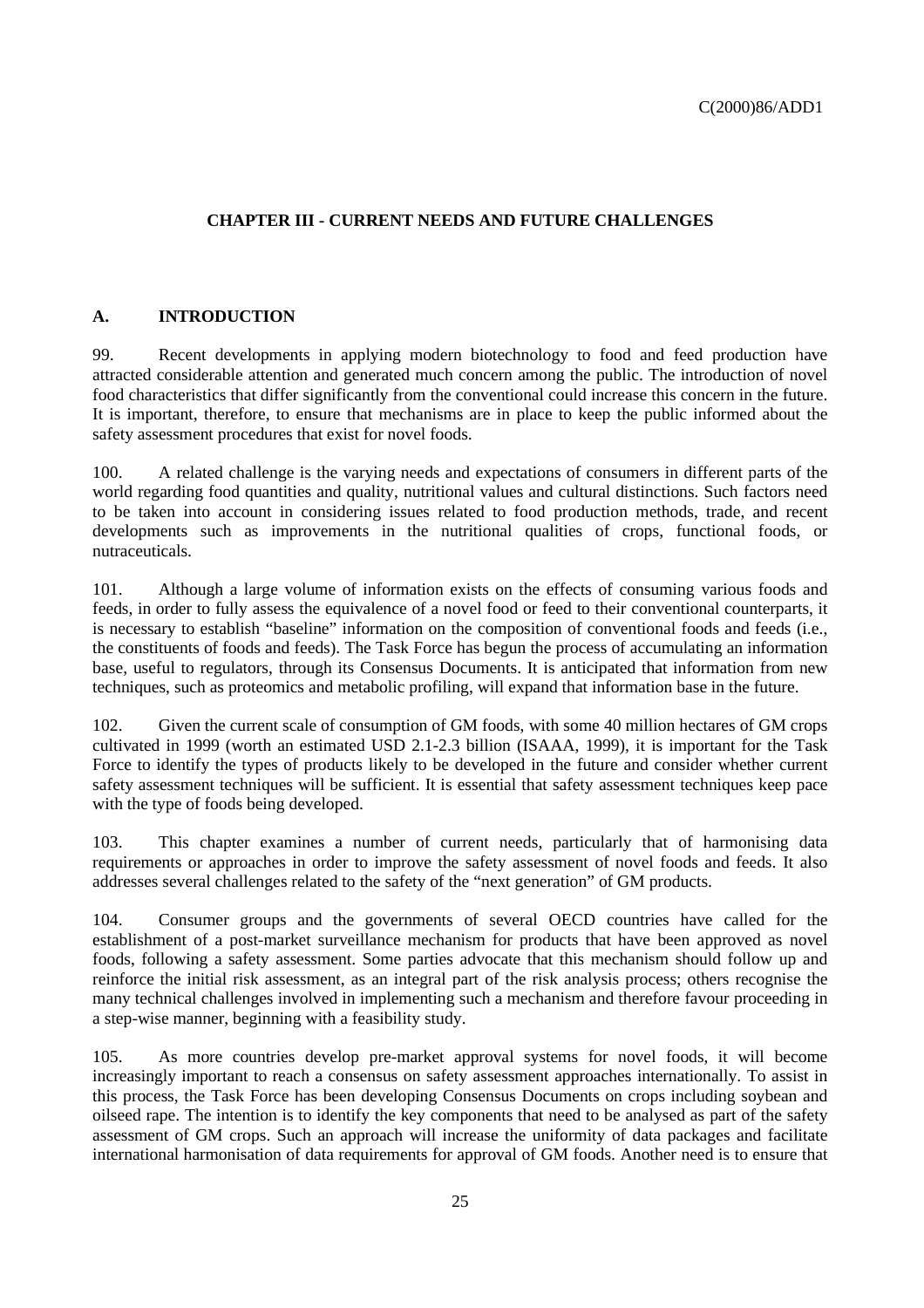-

all countries globally have the capacity to assess the safety of novel foods and feeds. The Task Force has recognised the need for capacity-building as a priority activity.

# **B. THE ADEQUACY OF EXISTING ASSESSMENT METHODS**

106. GM foods are assessed for safety before being placed on the market. The previous two chapters have discussed the current safety assessment approaches in detail. These approaches are used routinely by regulatory authorities world-wide. Nevertheless, some criticisms, which have been discussed in detail at OECD and FAO/WHO expert meetings (OECD, 1996; FAO/WHO, 1996),<sup>a</sup> related to the adequacy of current approaches include the following:

- Some countries believe that procedures for establishing substantial equivalence are based on the determination of gross composition. This kind of evaluation might fail to detect possible toxic metabolites which have accumulated, if the introduction of transgenic material has silenced an existing plant gene and disrupted a metabolic pathway. We acknowledge that this kind of effect is not unique to novel foods. It can just as easily occur using conventional breeding techniques for crop development. New approaches such as differential display techniques, or the development of proteomics, may (when validated for use in safety assessment) further the development of the concept of substantial equivalence. In Chapter II of this report, the concept of substantial equivalence is described in detail.
- Some countries believe that issues concerning long-term tests should be reevaluated, and the problem of a specially formulated test and control diet should be examined.
- Some countries believe that it is questionable whether the use of proteins extracted from sources other than the GM organism under examination is adequate for developing toxicity tests. Proteins expressed in a different host undergo different post- translational modification and may not have the same biological and physical properties. However, for those inserted genes posing special risk concerns because they express toxins (e.g. pesticidal proteins), some countries require specific data to allow analysis of any potential structural and functional differences.
- Tests aimed at evaluating endocrine and exocrine functions are not included in the pre- market safety assessment. It would be useful to have these tests available for use in those cases where the novel gene products are similar to chemicals known to have endocrine and exocrine functions.
- Tests normally used to assess toxicity include *in vitro* digestibility of the protein which is used to compare the properties of the novel gene product to the characteristics of known proteins. This test is not intended to detect any potential toxicity in the very young, the elderly, and that segment of the population which is unable to produce stomach acid. Test methods should be designed to evaluate

a . The first meeting of the Codex Ad Hoc Intergovernmental Task Force on Foods derived from biotechnology, in Chiba, Japan, on 14-17 March 2000, agreed to develop a set of broad general principles for risk analysis of foods derived from biotechnology. This Task Force also agreed to develop specific guidance on risk assessment of foods derived from biotechnology. Both tasks are due to be completed by 2003. The report of this meeting is available at: http://.codexalimentarius.net.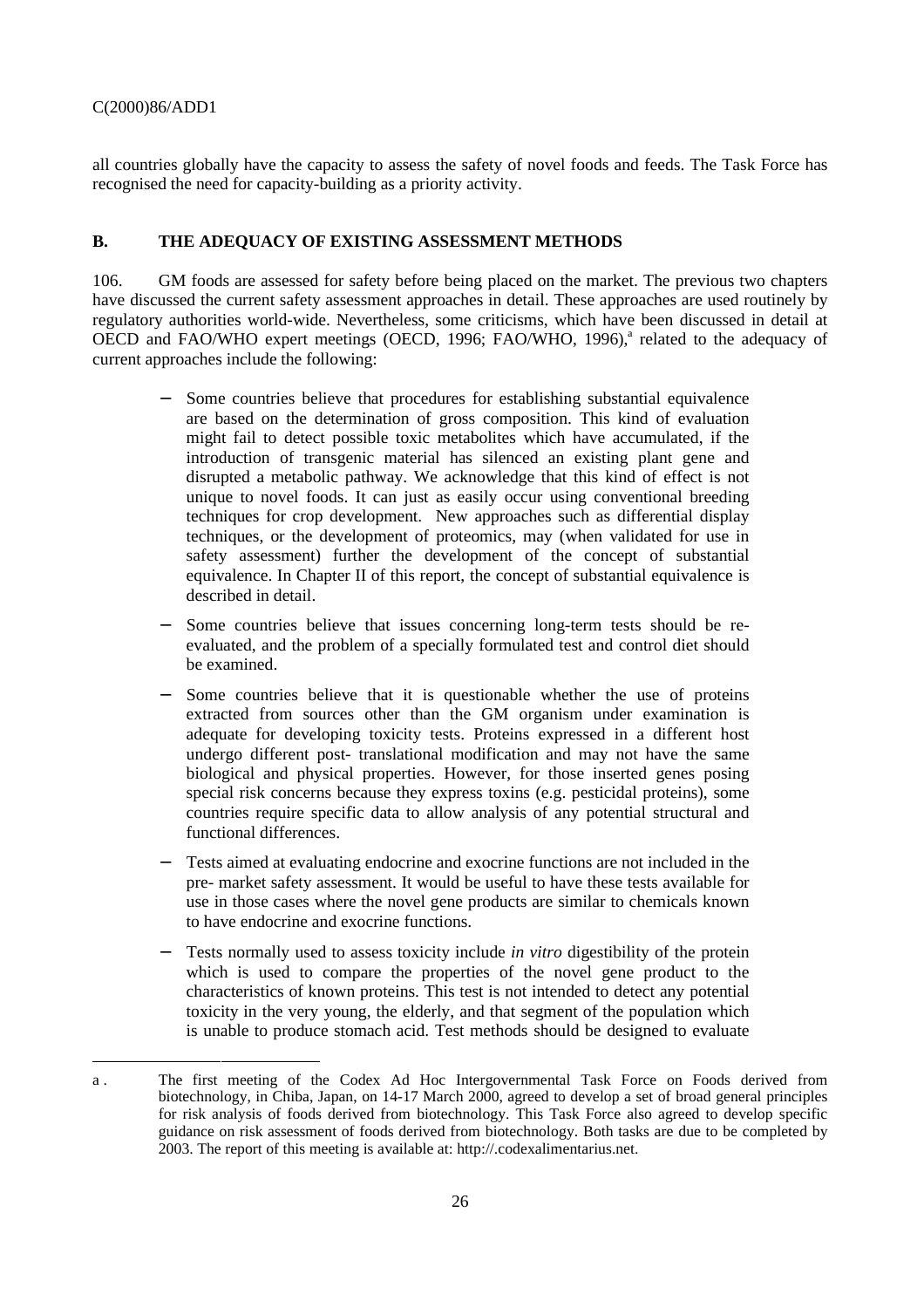potential risks for those subjects when the gene product is similar to a chemical that is implicated in having unique toxicity when not digested.

107. A question frequently asked about food safety with regard to newly introduced traits concerns the effect of long-term exposure to new proteins. Chronic toxicity testing is used to address long-term exposure to synthetic chemicals. However, for proteins (as opposed to other chemicals) there is a certain predictable metabolic fate in the human or animal gut similar to that for conventional dietary proteins. One method used to address this metabolic prediction is the *in vitro* digestibility assay, which indicates the likelihood that a protein will have characteristics that would be unusual in dietary proteins. It is assumed that all proteins will act like dietary proteins and break down under digestive conditions into their constituent amino acids. If a protein is shown to be resistant to typical digestive fluids, there may be added exposure to the intact protein or to large pieces of the protein. This digestive resistance would lead to a different analysis than if the protein were broken down as expected. However, there is still no consensus on resistant proteins being a significantly different risk if none of the other toxicity tests yields adverse results. This question may be partly resolved when we know more about the quantity and quality of our current dietary exposure to proteins resistant to digestive enzymes. A more detailed discussion of the use of toxicology studies in the safety assessment of GM foods can be found at the Food Standards Agency UK web site.

108. The following paragraphs address the issue of testing whole foods, *in lieu* of testing the gene products of concern.

109. Animal studies are a major element of the safety assessment of many compounds, including pesticides, pharmaceuticals, industrial chemicals and food additives. In most cases, the test substance is well characterised, of known purity, and of no nutritional value. Human exposure is generally low. It is relatively straightforward to feed such compounds to animals at a range of doses (some several orders of magnitude above expected human exposure levels) in order to identify any potential adverse effects of importance to humans. Thus, it is possible in most cases to determine levels of exposure at which adverse effects are not present and so establish safe upper limits through applying appropriate safety factors.

110. However, foods are complex mixtures of compounds characterised by wide variations in composition and nutritional value. Due to their bulk and effect on satiety, they can usually be fed to animals only at low multiples of the amounts that might be present in the human diet. Another factor to be considered in conducting animal studies on foods, in order to avoid introducing adverse effects not directly related to the material itself, is the nutritional value and balance of the diets used. Identifying potentially adverse effects and relating these conclusively to an individual characteristic of the food can be extremely difficult.

111. Animal tests are an important tool in specific circumstances, but the need for them should be decided on a case-by-case basis. There is no scientific justification for insisting that all GM foods be subject to long-term feeding studies, as in the vast majority of cases these studies would be unlikely to produce meaningful information. Another consideration, in determining the need for animal studies, is whether it is appropriate to subject experimental animals to such a study if it is unlikely to produce meaningful information. Potential application of new techniques such as proteomics to complement existing safety assessment tools should continue under review, as should development of improved animal models that could mimic some features of the induction/elicitation of food allergy in humans or express preliminary signs of a novel protein's possible unintended effects. Until validated tests become available for reliable evaluation/prediction of a novel protein's allergenicity, the record of reported allergic reactions (which could be part of post-marketing surveillance) in relation to actual intake of the novel food would be a useful tool to guarantee complete safety for consumers.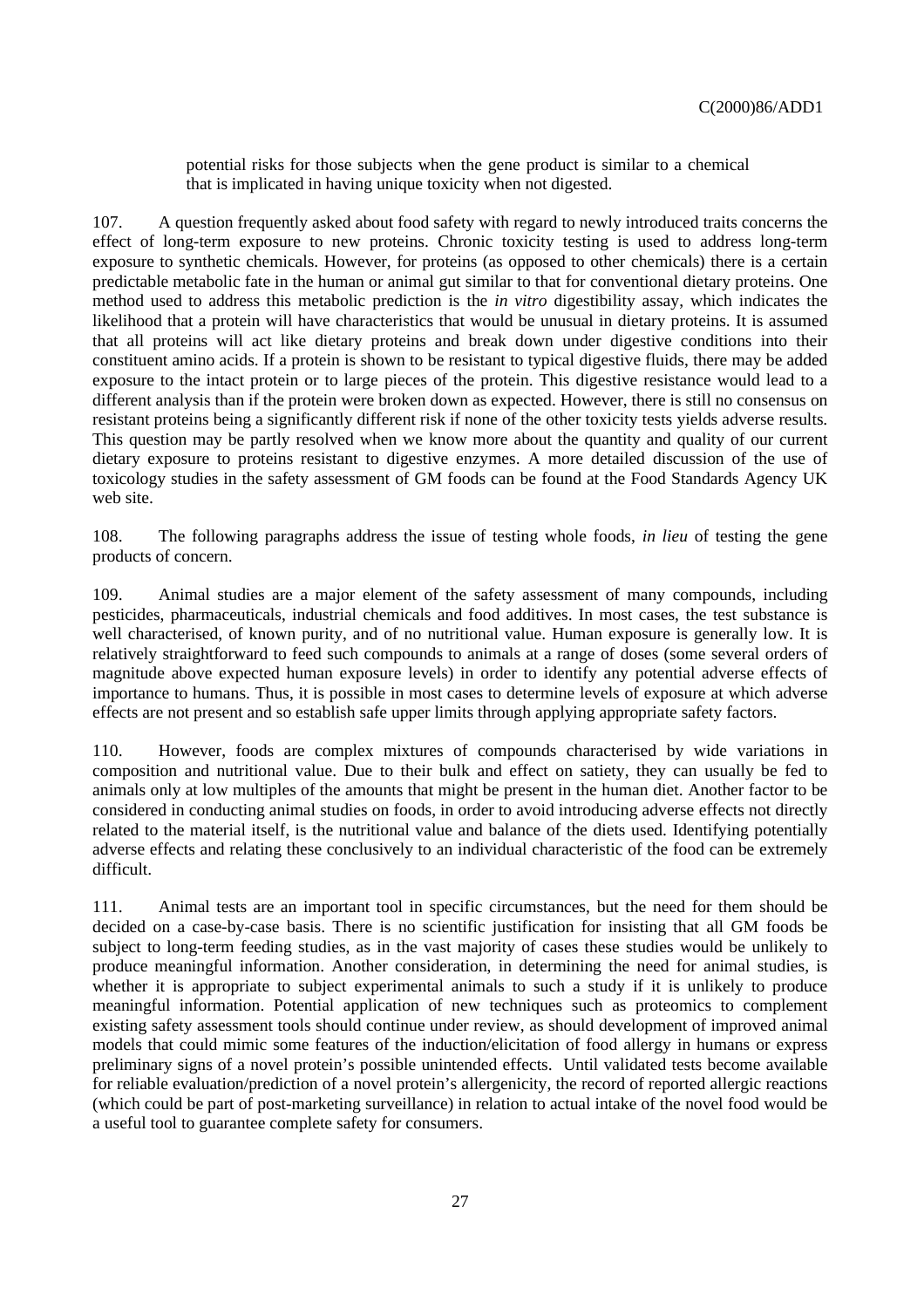112. Very few foods consumed today have been the subject of toxicological studies. Safety assessment of the many thousands of food products launched each year is generally based on the assumption that if individual ingredients already have an extensive history of consumption, a new combination of these ingredients will be equally safe. Many existing foods, however, would be likely to show adverse effects if consumed at high enough doses. When a novel food is compared with a conventional counterpart, the intention is to determine whether the new food is as safe as the counterpart. Since it is well documented that conventional soybean has the potential to affect endocrine functions, for example, GM soybean with an equivalent composition would have the same potential.

113. Toxicological examination of whole foods for dietary safety assessment may seem an ideal response to concerns about new traits introduced by modern biotechnology, especially in view of the sensitivity of the compositional analyses now used and the wide variation in food plants' identified nutrient levels. However, an important factor to be considered is that whole food testing rarely gives a margin of safety to the introduced substance being tested. The whole food may have a very low concentration of expressed protein for the new trait. Actual toxicity, if any, may be very difficult to discern in a whole food test, given the sensitivity limitations imposed by the number of test animals used, the low amounts of substance tested in the whole food, and the possibility that any adverse effect may be a rare occurrence. In addition, if the whole food is found by testing to be safe, it is difficult to extrapolate these results to other food plants that may have the same trait but at higher protein expression levels.

114. Unlike traditional toxicology methods used to assess the safety of conventional synthetic chemicals (e.g. pesticides) in isolation, whole food testing is limited to the amount of test substance (i.e. the new trait) expressed in the food. This can lead to complications during the whole food assessment, as illustrated by several products seen to date including the Flavr Savr<sup>TM</sup> tomato and Bt maize. Care must be taken to ensure that the laboratory animal is provided an appropriate diet. The fact that the non-modified tomato test substance itself may have a toxicological endpoint in the test animal also limits the sensitivity of the intended test. Tomato is not normally a part of the rodent's diet and may have its own toxicity for the animal. Unless appropriate control treatments with tomato are included in the study design, or a clearly different toxicological endpoint for the added trait is known beforehand, complications in interpretation may occur. The adverse effects seen when Flavr Savr™ tomato paste was used in rodent studies, due to dosing volume issues and inappropriate diet composition, are examples of this difficulty.

# **C. ALLERGENICITY**

115. Since virtually all food allergens are proteins, food allergy is a major concern with regard to new proteins in food plants. The analysis is somewhat different for proteins coming from sources that have already had dietary exposure. In that case, the protein can be screened for reactivity to the sera of sensitive humans with some assurance that reactivity could indicate potential to induce food allergy. There are currently no validated animal models of food allergy that could be used to assess a protein's potential to become a food allergen if it has had no previous dietary exposure. Without a valid animal model, the allergenicity analysis for new dietary proteins consists of a comparative approach with known allergens. Nevertheless, some animal models are under development.

116. The current analysis for potential allergenicity to new proteins includes two main features: an amino acid similarity comparison with known toxins and allergens, and the results of *in vitro* digestion assays with the protein along with other biochemical characteristics of the protein. There are limitations on the amino acid similarity comparisons. The level of similarity between a suspect protein and a known allergen that would signal a significant food allergy is unclear. One approach has been proposed that the standard for comparison be eight contiguous amino acids; an eight contiguous amino acid sequence is believed to be the smallest epitope that can be recognised by an antibody. However, discontinuous epitopes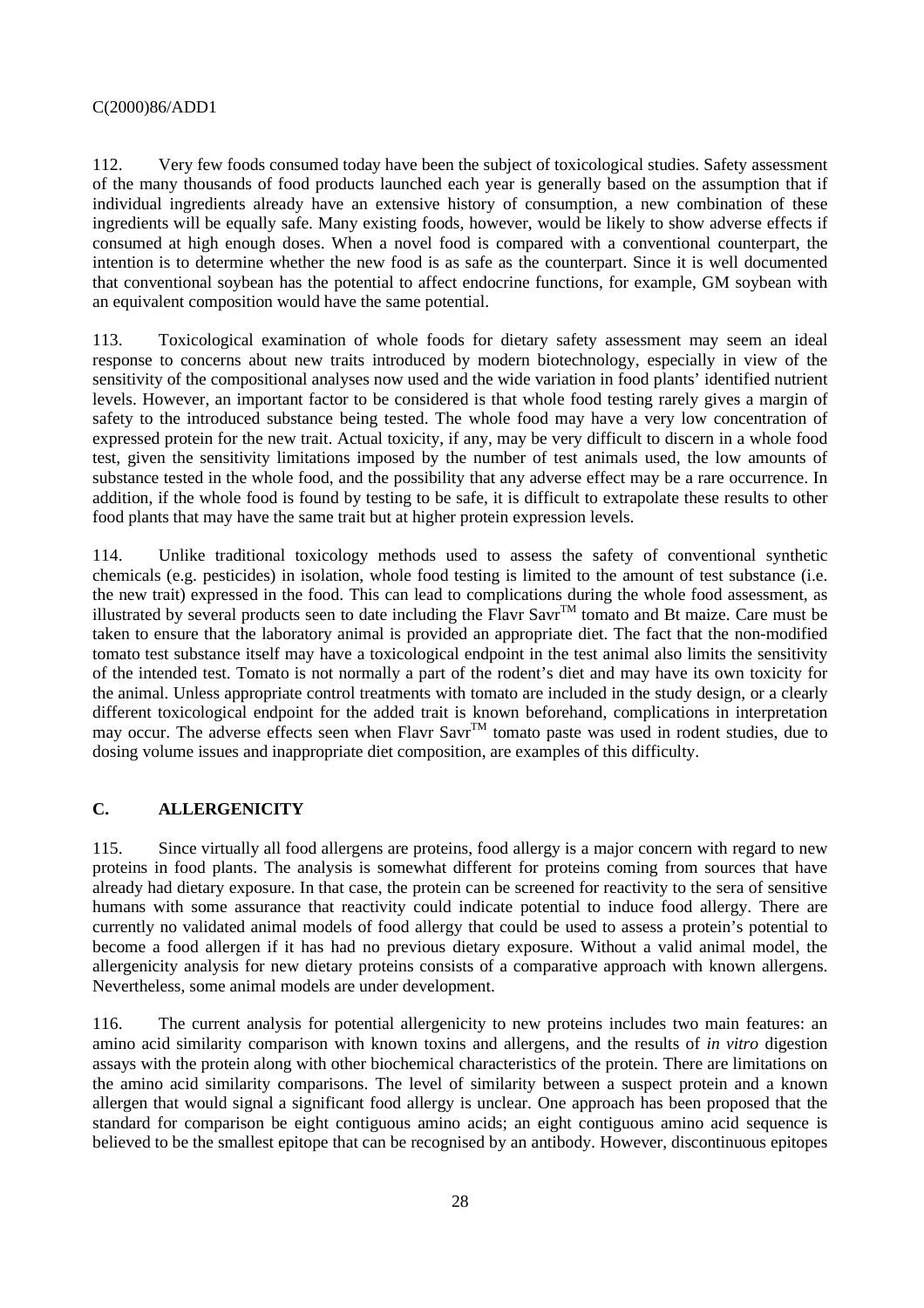are also known to be recognised by antibodies. Regions of similarity with a suspect protein that are inside a protein's three-dimensional structure, and not exposed, are difficult to interpret. To date, no eight contiguous amino acid similarity have been found in the allergen database of any of the proteins thus far introduced into new foods.

# **D. NEW PRODUCTS AND FUTURE DEVELOPMENTS**

### *D.1. Developments in modern biotechnology*

117. Modern biotechnology is evolving rapidly. It is expected that new methods being developed will help address some of the concerns about the current "generation" of GM products. For example, questions raised with regard to the introduction of genes encoding antibiotic resistance have led to the development of alternative strategies. Many other mechanisms for selecting transformed plants now exist. Where antibiotic resistance markers are used, mechanisms exist to remove them from the transformed food plant.

118. One of the issues concerning the safety assessment of GM foods is whether gene insertion would affect vital metabolic pathways in the host organisms which could have adverse implications for human health. This situation is no different to the one encountered with classical breeding methods. Learning from the success of yeast artificial chromosomes, the development of plant artificial chromosomes (PAC) promises to be a powerful candidate for the next generation vector in plant transformation. PAC would allow the introduced genetic material to be precisely defined, and to be introduced and stably maintained within the plant without disrupting any existing genetic elements.

119. Mechanisms for introducing hybrid sterility already exist. These and other transformations that reduce compatibility, or the ability to compete in the wild, will help ensure that any potential problems associated with the transfer of introduced genes to non-transformed crops of the same type will be minimised.

120. Improvement of agricultural crops through modern biotechnology has primarily focused on the identification and isolation of genes that control important *agronomic* traits of food plants (first generation of GM plants). Food crops have been modified through insertion of new traits or the inhibition of existing gene functions, resulting in plants with improved herbicide tolerance or pest resistance. Evidence from field trials indicates that, in addition to introducing further improvements in agronomic properties, future genetic modification of plants will be focused on the improvement of food quality characteristics and on industrial and medicinal applications. In the future, it is likely that products will be developed that are not substantially equivalent to conventional counterparts. The OECD has already recognised the challenges presented in assessing the safety of such products (OECD, 1996).

### *D.2. Agronomic applications*

121. All of the crops that have currently been genetically modified to increase their resistance to attack by specific insects, notably the European corn borer, produce a single crystalline protein derived from the bacterium *B. thuringiensis*. To increase efficacy, broaden activity and delay the development of insect resistance, strategies have been developed to introduce a number of different genes into crops. This may be done through conventional crosses between two GM plants, or through using a GM plant as the parent line for further transformation events, and is sometimes referred to as pyramiding genes or gene stacking. Genes coding for proteinase inhibitors, α-amylase inhibitors, lectins, chitinases or cytolytic endotoxins have all been successfully examined for their ability to increase the insect resistance of a wide variety of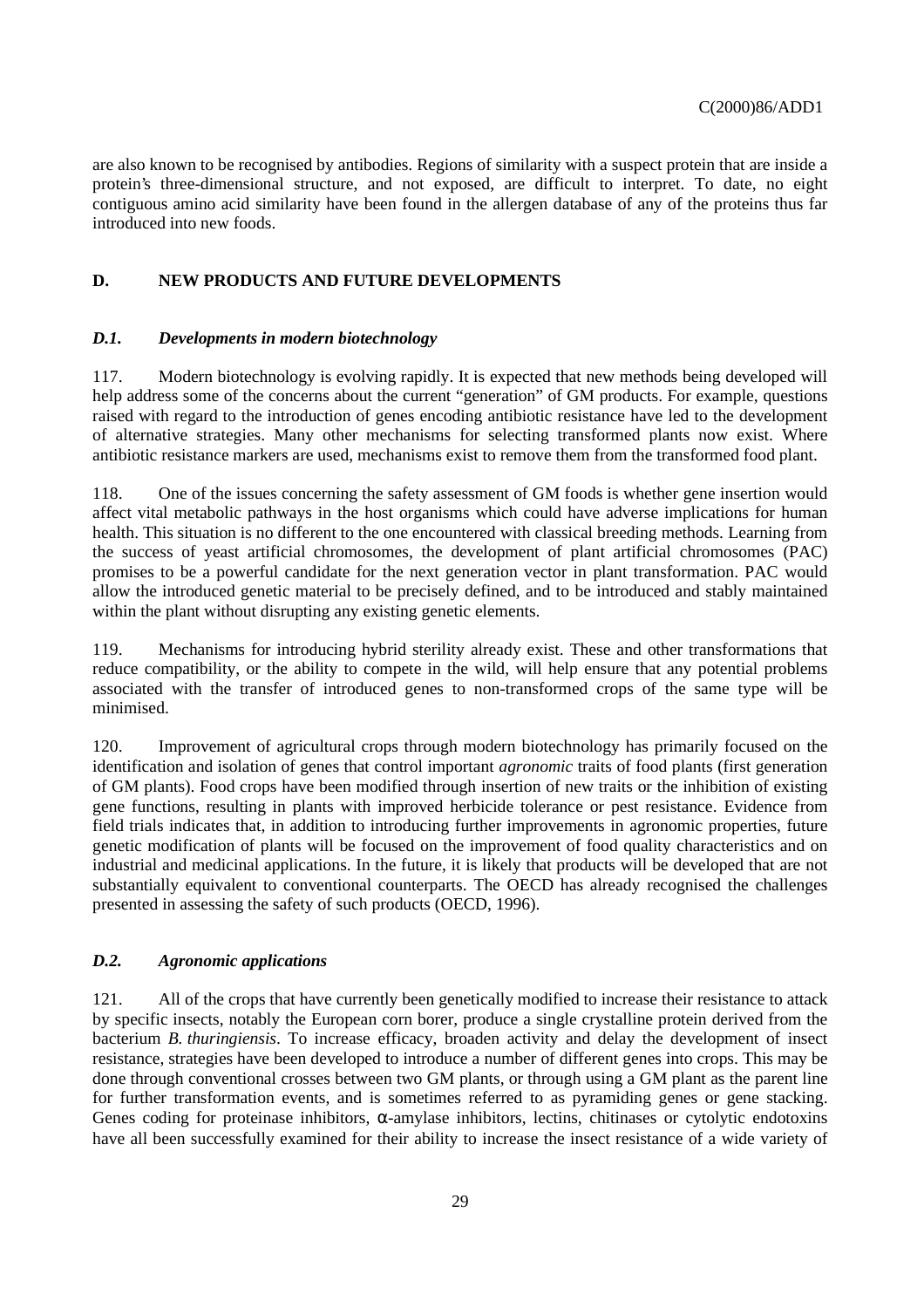crop plants. To date, these resistance factors have been used individually; in the future, they may be used in various combinations (including with the *Bacillus* protein) to produce transgenic plants with resistance to a far greater range of insect pests than at present.

122. Improving the capacity of crop plants to cope with specific environmental stress conditions is an important goal, given the need to bring marginal land into production. For instance, plants have been developed with the increased availability of phosphorus in animal feeds, through insertion of genes coding for phytase (alfalfa), or for phosphate transport proteins (*Arabidopsis*, tomato, potato). Aluminium tolerance has been increased in tobacco, papaya, rice and corn through insertion of genes coding for citrate synthases. Further research is focused on isolating, characterising and expressing multiple genes that help crops cope with drought, salt, or heat/cold stress conditions.

# *D.3. Food quality and public health*

123. Detoxification of mycotoxins (fumonisin) by maize plants has been demonstrated through inserting genes from micro-organisms able to metabolise mycotoxins, while insertion of cowpea trypsin inhibitor in tobacco showed efficacy against mycotoxin-producing strains of *Aspergillus* and *Fusarium.* Identification of genes responsible for producing vitamins, carotenoids and many other bioactive compounds has provided the means to modify the content of these compounds in plants. Soybean and lupin have been modified to express higher concentrations of essential amino acids, potato and sugar beet to express higher content of starch and novel carbohydrates, soybean and sunflower to express higher oleic acid content; tomato has been modified with enhanced levels of beta carotene and lycopene, and rice with higher Vitamin A precursors and iron content.

124. In the future, it may be possible to remove or reduce the allergenic potential of foods to which sections of the population develop an allergic response. Some of these applications could be useful in combating diseases like childhood blindness and anaemia, as well as those resulting from protein deficiencies in developing countries. The development of foods with health protection or health promotion claims attracts considerable attention, but many issues such as identification of biosynthetic pathways and their regulation, characterisation of nutritional and toxic ranges of the modified food, still need to be elucidated.

# *D.4. Medicinal applications*

125. Modified plants incorporating antigenic proteins of human pathogens may soon be used as oral vaccines. Raw potato, containing antigens of either hepatitis B virus or cholera toxin, are being tested in humans for oral immunisation. Altered forms of monoclonal antibodies against oral and gut pathogens can be produced by plants: for example, the expression of the Norwalk virus capsid protein, resulting in protection against viral gastroenteritis. Certain fruits, like banana, may serve as attractive carriers for edible vaccines. Production of therapeutic proteins in plants is promising, but clinical efficacy, differences in glycosylation patterns, allergenicity and stability need to be carefully studied. If such modified plants are intended for medical purposes, they must be assessed in the same manner as other medicinal products.

### *D.5. Industrial applications*

126. Growing plants for other purposes than to provide food is not new. Crop plants may be grown to produce, for example, textiles or fuel. Through genetic modification, some new or expanding uses of crop plants for industrial purposes are possible. Crops grown for high production of seeds, like canola, corn,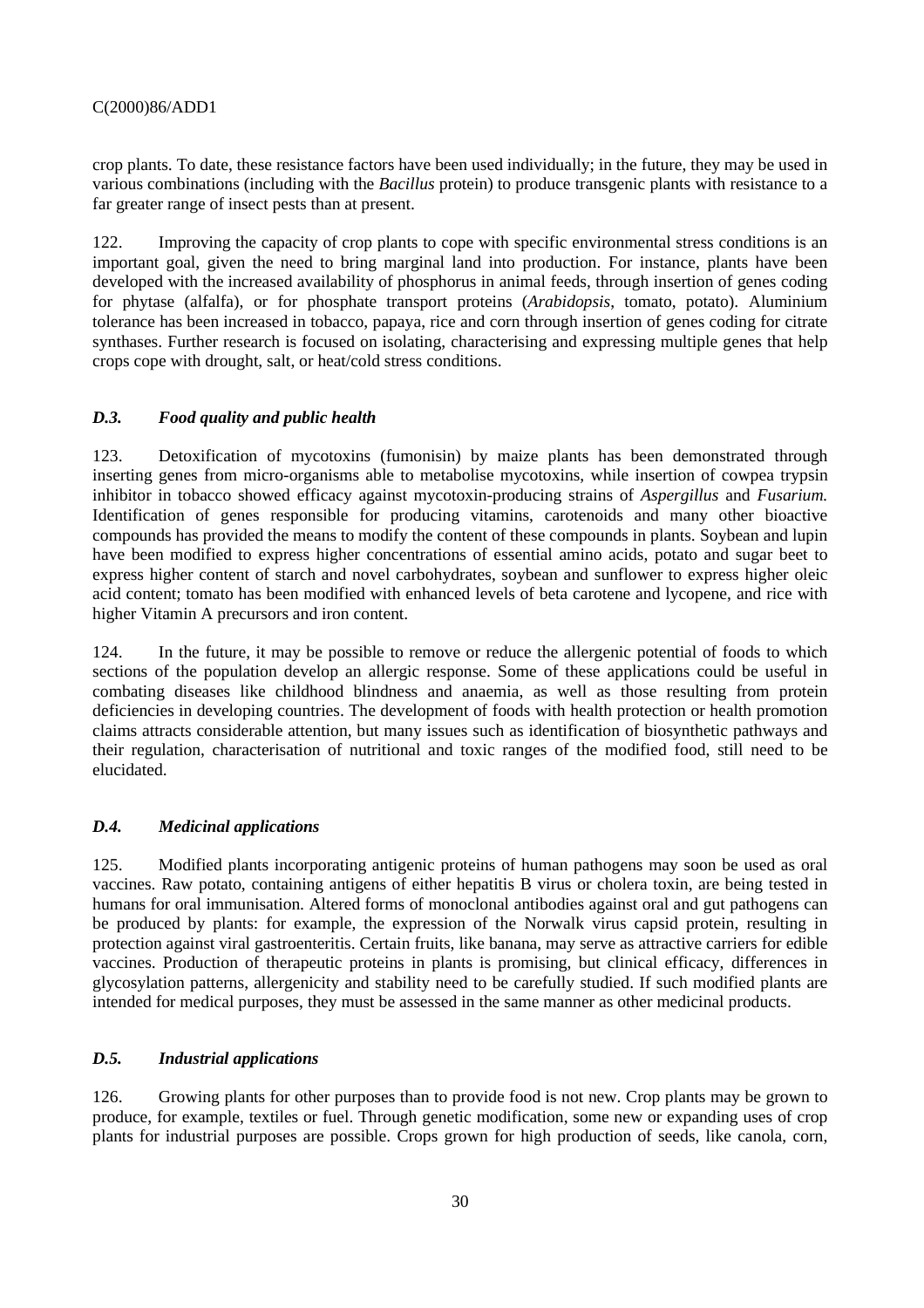cereals and rice, are suitable for chemical production since much of the product can be formed in the plant seed and is then readily harvested and stable during storage.

127. Use of products from GM plants for industrial applications can provide more cost-effective routes to high-value pharmaceuticals or a source of sustainable feedstock for the chemical industry. The oleic acid content of soybean has been increased, rendering this crop suitable for production of fatty acid polymers (estolides), components of hydraulic fluids. Oleic acid may also be converted into epoxy or acetylenic derivatives, components of paints and coatings. Canola genetically modified to produce a detergent (high lauric acid) for industrial use has completed field trials, and other varieties have been modified in order to produce biodegradable plastics based on polyhydroxybutyrate. GM maize is already used for commercial production of beta-glucuronidase (GUS) and chicken egg white avidin. Aprotinin for the pharmaceuticals industry made from GM maize is on the market.

# *D.6. Challenges posed by the "new generation" of GM products*

128. Safety testing strategies for the "new generation" of GM products need to be designed according to the nature of the crop's modification or its intended use, especially if this is for medicinal purposes. In such cases, applying the principle of substantial equivalence is likely to lead to the conclusion that the new product cannot be considered comparable to its counterpart since profound alterations in the food crop's composition may have taken place.

129. In the case of genes coding for proteins to enhance the plant's ability to resist pests, information may need to be generated on the specific biological action of the protein. For example, it may be necessary to understand how the protein binds to receptors in the insect and how it mediates its toxic effect. Animal testing may be necessary to look for toxicity in mammals. For non-proteinaceous "pesticides," depending on their characteristics, it may be necessary to test for the potential of the substance to cause immunotoxic or endocrine effects, or the ability to disrupt digestive function. Generating such information may involve either whole food or single test substance testing. Because it is possible that introduced substances may interact with one another in gene stacking situations, it may be necessary to test for potentiation or antagonism.

130. A similar approach should be taken to assess the safety and functionality of foods that have been altered in their content of components with added nutritional value. Specific nutritional and toxicological studies must be designed in order to determine the *safety* and *beneficial* dose ranges of the new food ingredient or food. However, the scientific basis for demonstrating the safety and functionality of bioactive compounds is still fragile, and more research is needed to underpin health and other claims for food components. Many traits that may be of interest from the nutritional point of view are controlled by *multiple* genes involved in regulating biochemical pathways that are imperfectly understood. New molecular techniques such as micro-array DNA/RNA technology will be of great value in elucidating complex genetic control mechanisms in food plants, and in studies of interactions between bioactive food components and humans or animals.

131. The development of non-food crops presents a number of risk management challenges, associated in particular with cross-pollination. It will be important to consider food safety implications as part of the approval process for such crops. The use of by-products from such crops as animal feed is an additional issue that would need to be addressed before such crops could be approved for commercial cultivation.

132. To identify unintended effects due to the genetic modification, a systematic analytical comparison is made between the agronomic properties and composition of the GM organism and those of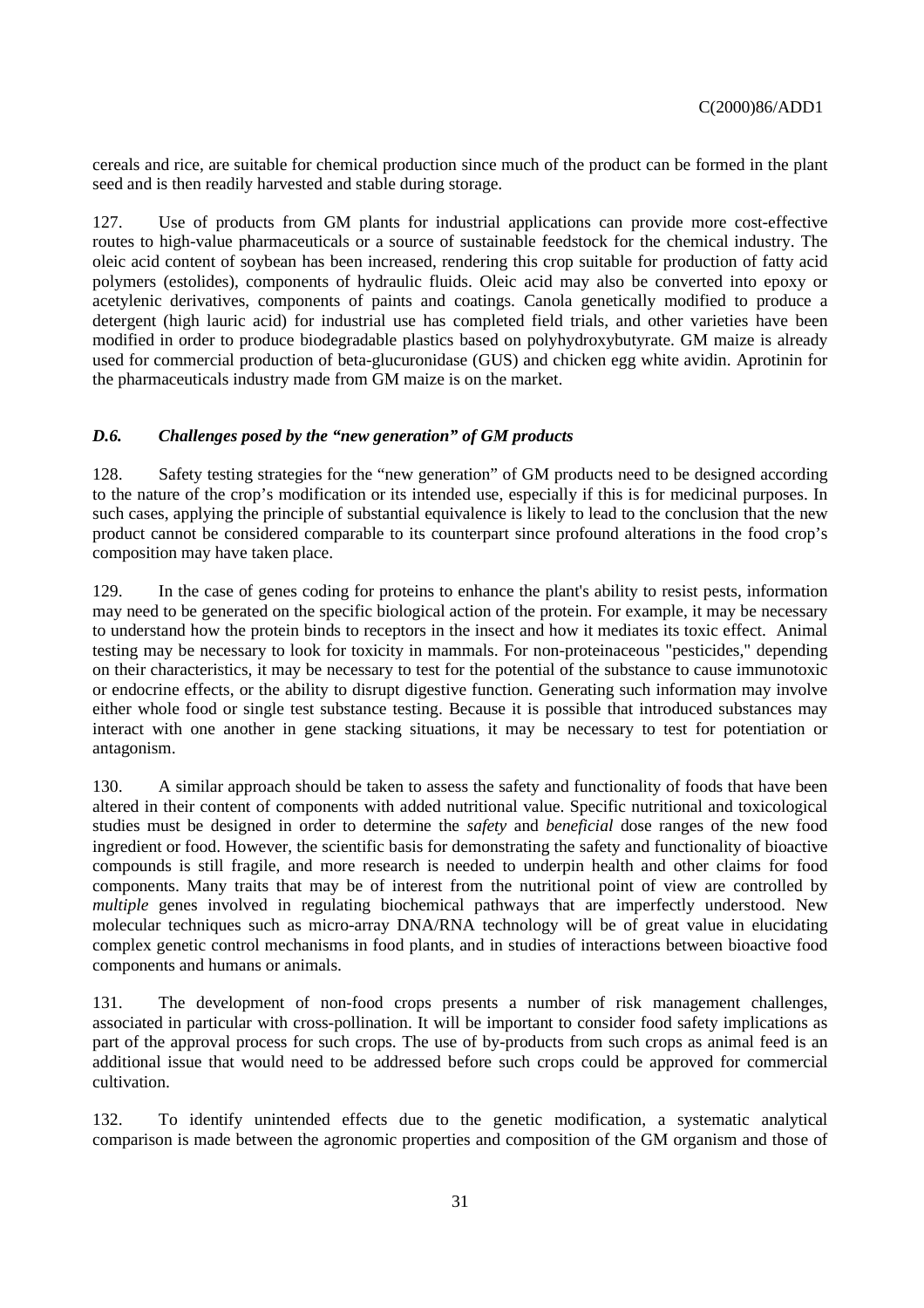its parent or other direct comparator, grown under conditions that are as identical as possible. Compositional analysis is normally on *single* components like macro- and micronutrients and plantspecific antinutrients or toxicants. Animal experimentation with complex foods to assess unintended effects can have severe drawbacks. It may not be possible to devise suitable diets containing substantial amounts of the test material without incurring nutritional imbalances, low sensitivity and small safety margins.

133. The process of assessing novel (including GM) foods needs to be sufficiently comprehensive to be able to address concerns regarding the safety of such foods now and in the future. New technological advances therefore need to be incorporated into the assessment procedure as soon as they are considered reliable enough to yield meaningful results. Various novel techniques were considered at the OECD workshop held in Aussois in 1997.

134. Detection of unintended effects at a higher integration level than single compound/component analysis can be carried out through (a) DNA sequence and gene expression analysis (genomics), (b) protein expression analysis (proteomics) and (c) secondary metabolite profiling (metabolomics). A combination of these techniques could provide detailed information on the nature and extent of potential changes in the metabolism of GM food plants, which may or may not be of toxicological concern. Results from these analyses would guide further toxicological studies, if necessary.

135. The Aussois workshop considered whether techniques such as micro-arrays and proteomics were robust enough to use in the routine safety assessment of novel (including GM) foods. Although it was felt that such techniques could potentially be very useful in helping to characterise even more precisely than at present any differences between GM and non-GM crops, they were still in their infancy. Much more development work would be needed before they could be utilised in the regulatory framework. The workshop concluded that current assessments of GM foods are thorough, and that they utilise reliable techniques to keep risk to a minimum, but that techniques which built on and refined the current substantial equivalent assessment would be welcome once validated. It was felt that these techniques show sufficient promise to be worth investigating further in the context of crops.

#### *D.7. Genetically modified animal feeds*

136. This document has focused primarily on the safety assessment of GM foods for human consumption. However, issues related to the use of animal feeds are also of importance. For example, GM soyabean or maize (with agronomic properties) have been authorised as animal feeds.

137. In addition there are already certain additives used in animal feeds derived from GM microorganisms such as vitamins or amnoacids. The application of biotechnology in animal nutrition may deliver the following benefits:

- − Improvement in the efficiency of feed conversion
- − Optimal livestock performance
- − Improvement in the nutritional properties of feed

# **E. THE FEASIBILITY OF USING POST-MARKET SURVEILLANCE TO ASSESS IMPACTS ON HUMAN HEALTH**

138. To protect the consumer and animal health, it is accepted that novel foods and feeds should be fully assessed for safety before being placed on the market. If the assessment identifies safety concerns, the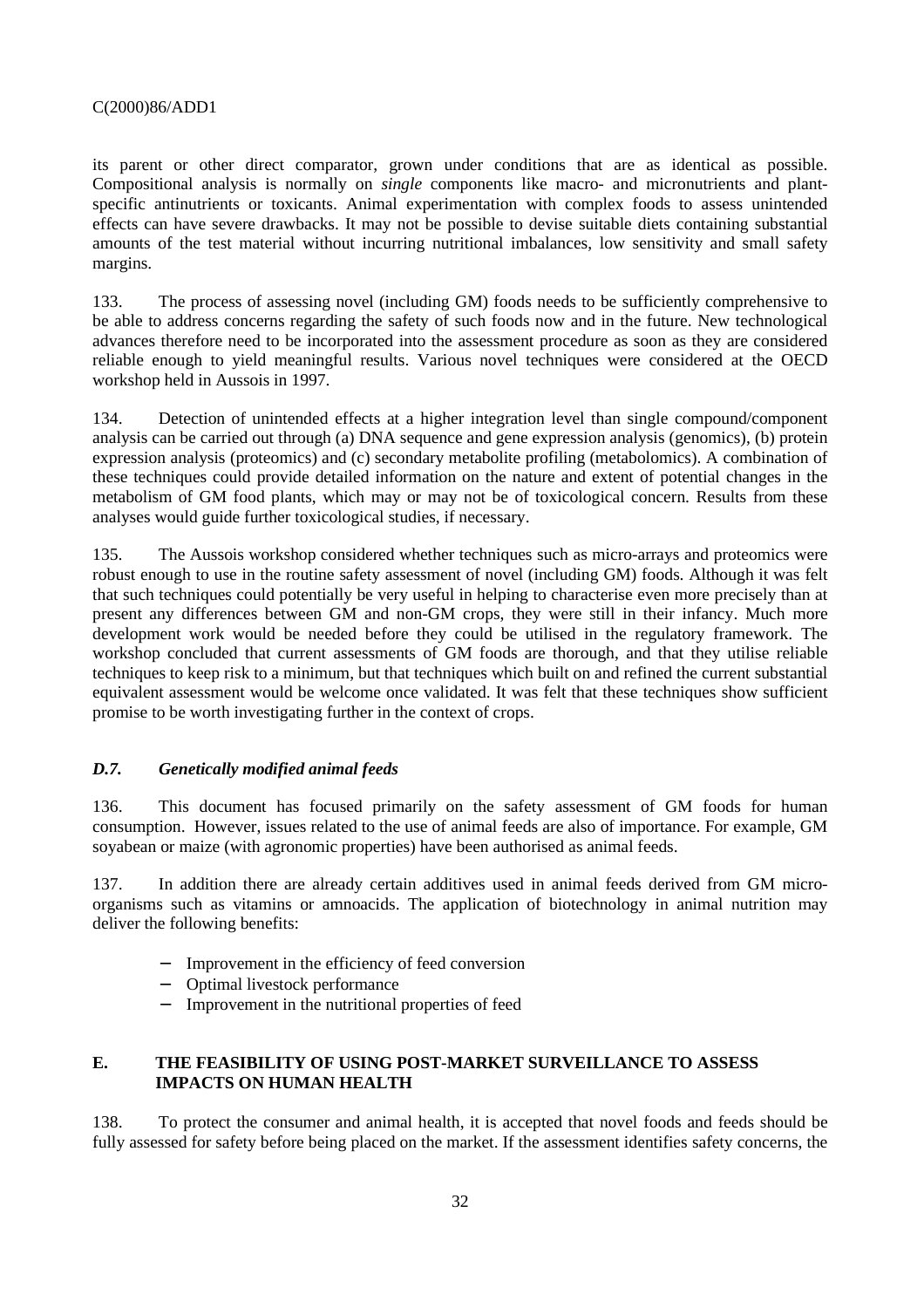product will not be approved for commercial use. Some member countries, therefore, see no scientific justification for the use of post-market surveillance.

139. On the other hand, others see the surveillance of potential adverse -or beneficial - effects of novel foods as a logical follow-up to the initial scientific risk assessment. They argue that post-market surveillance ought be required, serving to reinforce the initial pre-market risk assessment, as the results of the latter mean that a product's safety has been established only on the basis of the current state of available scientific knowledge. This could, in fact, apply to any pre-market safety assessment process. Nevertheless, it is recognised that drawing clear conclusions from epidemiology studies, particularly in relation to food components, is sometimes difficult.

140. A key requirement for post-market surveillance systems is that a clear hypothesis for testing be identified. While such a hypothesis may be available in the future concerning some novel foods, particularly those considered not to be substantially equivalent, it may not be available in all cases. However, it should be noted that post-market surveillance is one of the only methods, up to now, that can be used to demonstrate the absence of any possible long-term or unintended effect potentially due to consumption of a novel food.

141. Establishing a system for surveillance of the potential health effects of exposure to novel foods requires monitoring the patterns of consumption of novel foods in the population (and of health effects in both "exposed" and "non-exposed" individuals or populations) so that risk estimates can be derived. For such a monitoring system to be useful there needs to be a range of exposures; otherwise, any variation in health outcomes would be unexplainable by that exposure. Variations in exposure could be apparent over time (temporal trends), space (geographical trends) or both.

142. Some have suggested that insofar as modified crops used in food are also used in feed, it might be possible to draw conclusions from a post-marketing surveillance mechanism in farm animals, where the same type of feed is usually distributed to a large number of animals at the same growth stage. Exposed or non-exposed animal populations are easy to establish. However, as with post-market surveillance with human foods, the feasibility of such an approach has not been evaluated.

143. Availability of robust data on the consumption of the foods in question is vital in order to establish a surveillance system. The other side of the equation is the need for access to data on population health outcomes (e.g. chronic outcomes such as cancer or congenital deformities). Such a system could also be used to identify potential positive health outcomes, such as improved nutritional status or lower cholesterol levels. The availability of linked basic data (e.g. date of birth, sex, location), and the ability to correlate with demographic data, could potentially offer the means of establishing links with food consumption data.

144. Besides monitoring for longer-term (chronic) effects, monitoring for acute effects needs to be considered. Possible health effects would include allergic reactions (including urticaria), gastrointestinal disturbances, skin rashes, etc. One possibility would be to monitor trends at allergy clinics, for example when a new food is launched on the market. However, this is an imprecise approach: it would be subject to possible referral biases, delays in referral, and other factors complicating interpretation. An example of a referral bias was the outcome of Bt microbial sprays in British Colombia, Canada. There was a large public concern at the prospect of public spaces being sprayed for the control of the gypsy moth. Before any Bt spraying was initiated, the agency in charge of the program flew over and sprayed water as part of a program to determine exposure. After the spraying of the water there was a significant increase in the reports of health effects probably due to the referral bias following increased public scrutiny. Such increased bias needs to be taken into account when such public monitoring programs are being designed. Another approach might be to monitor consultations with local medical practitioners. Any effect of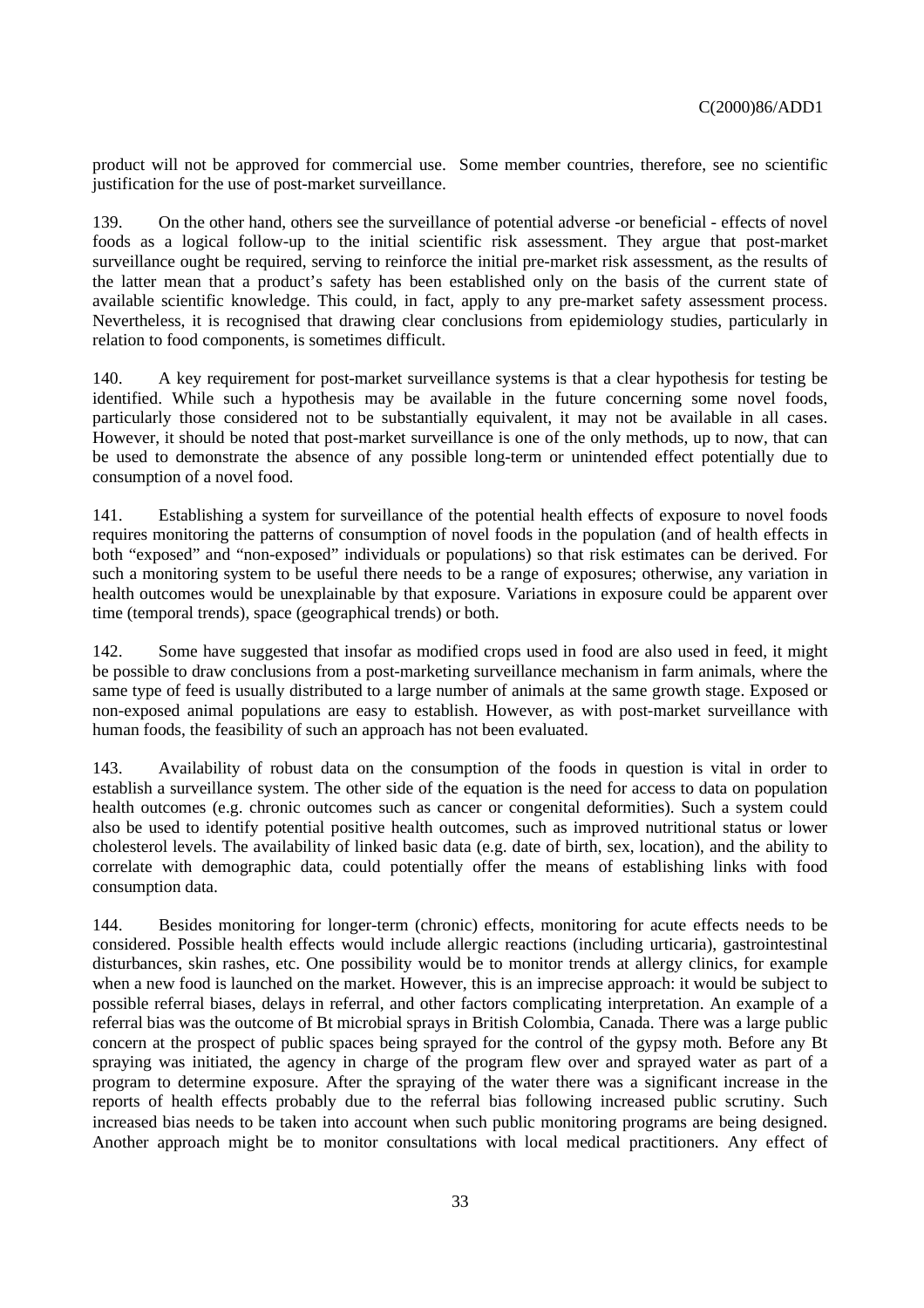exposure to a novel food on consultation patterns/rates would need to be detected against background variations in consultations. Interpretation (without further study) would be limited, since exposure data on individuals would not be available. However, acute changes from the usual pattern of consultations (e.g. for allergic problems) following widespread introduction of a new food would provide a valuable indicator of the need for further study of a possible adverse health outcome.

145. Other epidemiological study designs might also be adopted, but there are problems associated with them as well. Ideally, it would be desirable to carry out long-term (cohort) studies on individuals, although such studies would be costly. They would need to be very large, and would be subject to difficulties in ensuring compliance.

146. Consideration could also be given to carrying out case-control studies when a particular outcome (in relation to a novel food) is suspected. Such a study would be "reactive" rather than constituting true "surveillance". Unless only very recent exposures were considered, it seems unlikely that an accurate picture of past exposure could be obtained in the case of widely used food ingredients (such as GM soybean products). However, this approach might be suitable for specific brand name products where there is a reasonable expectation of observing differences between people who have purchased the product, compared with those who have not.

147. The possibility of establishing a post-market health surveillance system has been examined in the UK. Recognising the many difficulties involved in developing such a system, an initial feasibility study to look at available data and the usefulness of the data has been proposed. Work is currently being commissioned; when completed in 18 months, it will be subject to peer review.<sup>b</sup> In France, planning is well under way to establish a traceability system for GM crops intended for use as food or feed, in order to facilitate labelling requirements. Post-market surveillance can also be performed on a case-by-case basis if it is found (through risk assessment) to be needed. The first step in implementing this type of surveillance would be to track GM crops used in food. Traceability procedures could provide this information.

148. If feasibility studies indicate that post-market surveillance is practical, methods and details concerning data collection should be determined. Common basic strategies should be harmonised internationally in order to minimise efforts and the use of resources, while maximising the reliability of the final results. This is an issue that the Task Force for the Safety of Novel Foods and Feeds may wish to keep under review.

# **F. COMMUNICATION WITH THE PUBLIC ON APPROACHES TO SAFETY ASSESSMENT**

149. It is widely recognised that more could - and should - be done to make information concerning the safety assessment of novel foods available to the public. This has become more important with increased consumer interest in the safety of GM foods. OECD countries and intergovernmental organisations are looking for new ways to share their experiences. They are promoting information dissemination and sound understanding of the safety issue on the part of consumers.

150. A number of countries have adopted measures concerned with sharing information on the safety assessment of GM foods with the public. These include:

-

b . A full discussion of the issues involved can be found at: http://www.foodstandards.gov.uk/maff/archive/food/novel/elliott.htm.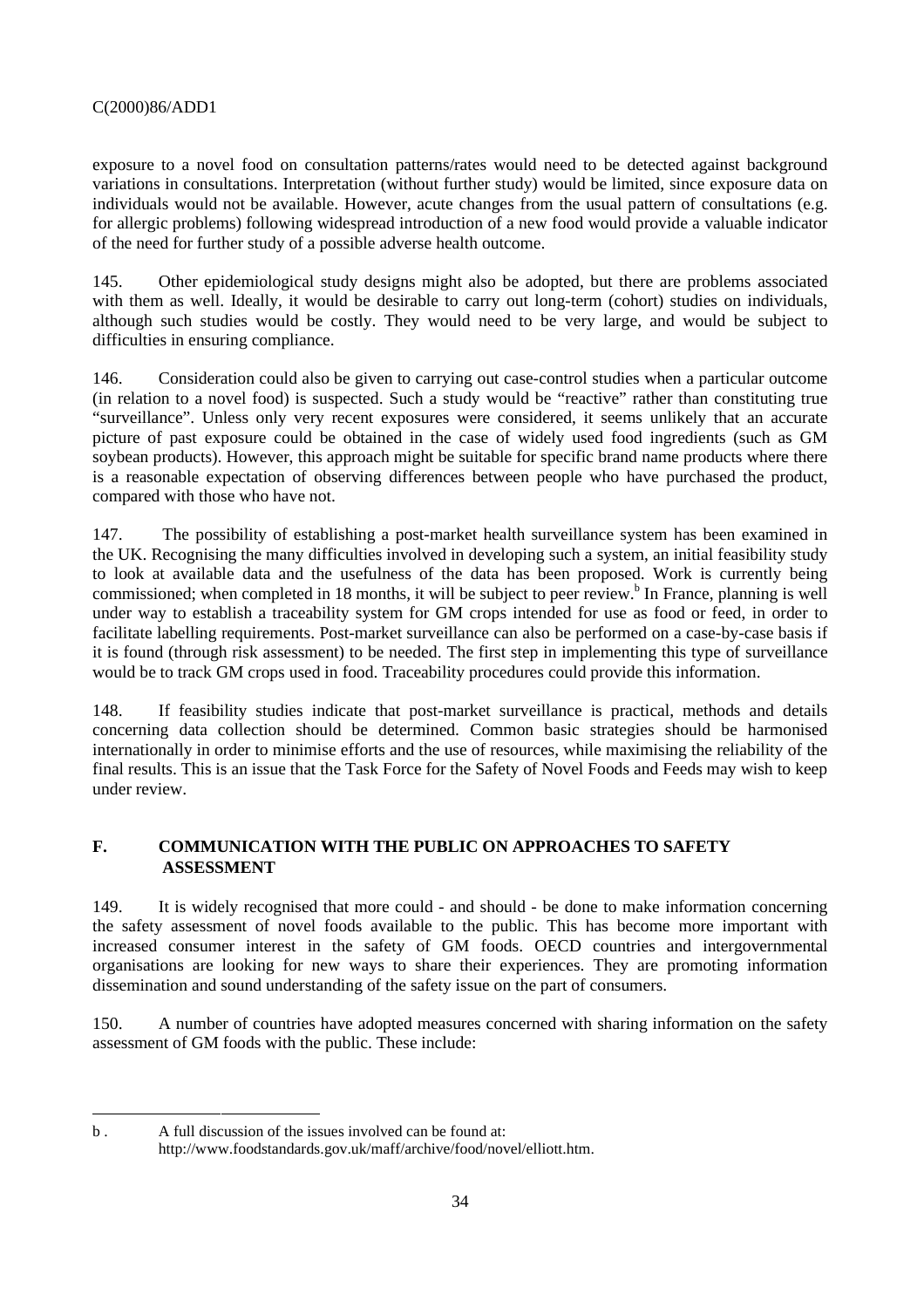- − inviting public comments on reports containing safety evaluations by scientific assessment bodies;
- − disclosure of data used in safety assessments to support applications; and
- publication of results of meetings of safety assessment bodies.

151. Regulatory authorities are actively involving, and consulting with, the public with regard to food safety and regulation. Some authorities have a policy of full disclosure of information contained in applications (except for confidential commercial information).

152. The Internet is increasingly used to make information on safety assessment and approval procedures available to the public. It is a good source of information on crops and other foods that have been approved. Some countries are exploring the potential of the Internet to make details of applications more widely available to make the assessment process as open transparent and inclusive as possible.

153. OECD's BioTrack Online site (OECD, Web Site) is a valuable source of information on regulatory developments in Member countries. It includes: information on responsible ministries or agencies; details of laws, regulations or guidelines. There are also two important databases: one on products that have been commercialised, and the other on field trials of GM crops that have taken place in OECD countries.

154. Food labelling is a valuable source of information for many consumers. Labels contain important information on ingredients. If consumers wish, they can seek more detailed information from the manufacturer or retailer. Given the small size of many labels, there are constraints on the amount of information they can provide, therefore food labelling would not be a practical way of communicating to the public information on approaches to food safety assessment. Ways to make information electronically available to consumers using new technology, including in-store terminals and bar code readers, are being investigated by a number of retail organisations. Such an approach would enable consumers to access the types of information they consider most important and could also provide consumers with more detailed information, such as safety assessment approaches. $\degree$ 

155. Other approaches adopted with considerable success in some countries include appointing consumer representatives to committees responsible for safety assessments. Consensus conferences have been tried with varying success.

c. Discussions aimed at agreeing whether and how to implement a general international standard for labelling GM foods are being taken forward through the Codex Committee on Food Labelling.

-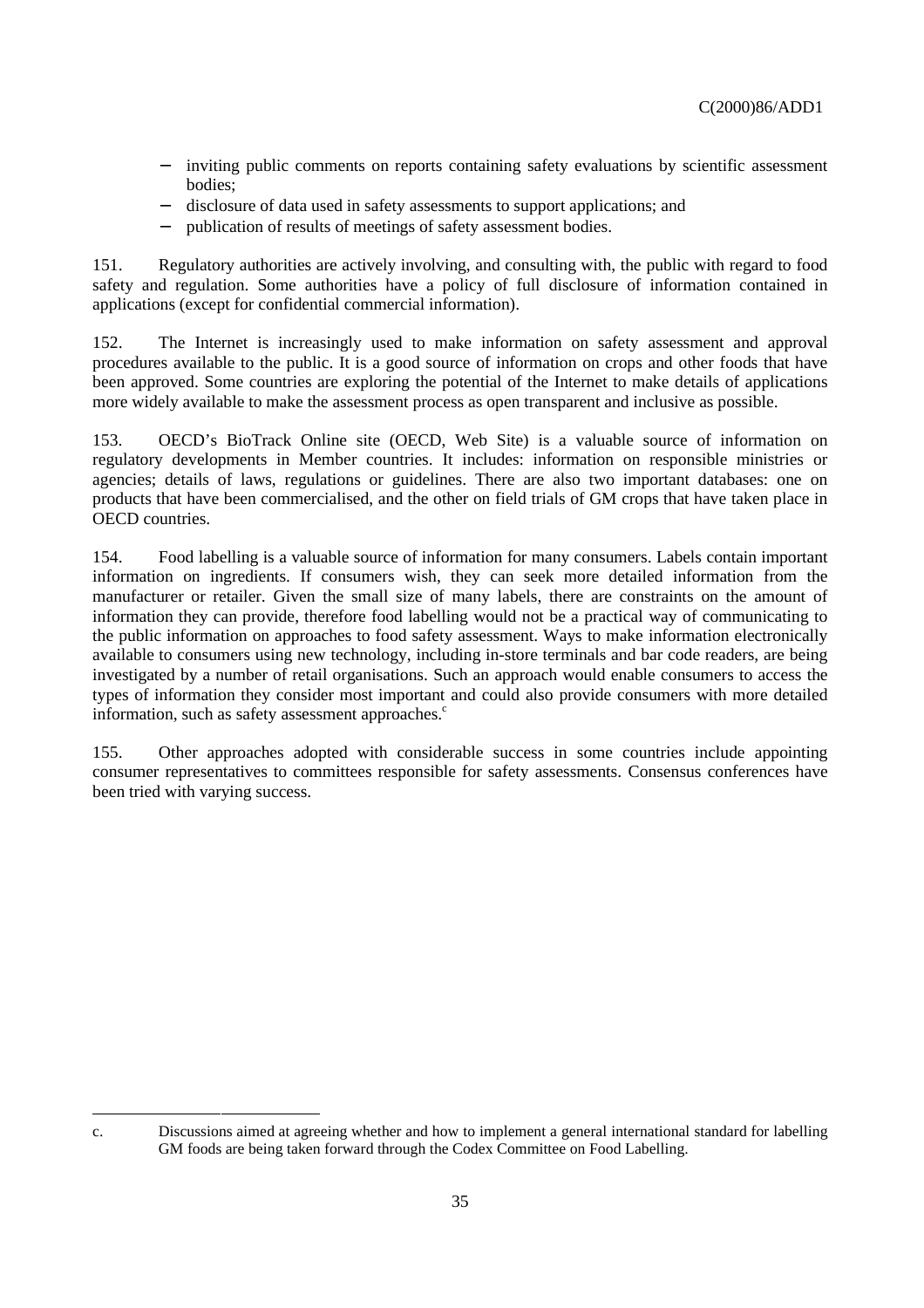# **REFERENCES**

Anonymous, Assessing the Safety of GM foods. MAF information sheet, MAF Information Bureau.

Belgian Biosafety Web Site, http://biosafety.ihe.be/.

Bindslev-Jensen, C., 2000. Food allergy and GMOs. Assessing the Safety of GM Food. The OECD Edinburgh Conference on the Scientific and Health Aspects of Genetically Modified Foods, Edinburgh 28 Feb. - 1 March 2000.

Canadian Food Inspection Agency Web Site, http://www.cfia-acia.agr.ca/english/plant/pbo/okays.html.

de Vries, J. And Wackernagel, W. *Mol. Gen. Genet.* 257, 606-613 (1998).

Dröege, M., Pühler, A., Selbitschka, W., Horizontal Gene Transfer as a Biosafety Issue: A Natural Phenomenon of Public Concern,.J. Biotechnology, 1998, 64: 75-90.

Editorial. Nat. Biotech. 18: 239.

EUCARPIA, Statement of Eucarpia on risk assessment regarding the release of transgenic plants, 1989.

FAO/WHO Joint Consultation Report, Biotechnology and Food Safety. FAO Food and Nutrition Paper 61. Food and Agriculture Organization of the United Nations (FAO), Rome, 1996.

Food Biotechnology Communications Network Web Site, http://www.foodbiotech.org/.

Food Standards Agency of the United Kingdom Web Site, http://www.foodstandards.gov.uk/maff/archive/food/novel/toxrev.htm.

Fuchs, R.L. and Astwood, J.D., Allergenic Assessment of Foods Derived from Genetically Modified Plants, Food Technology, February 1996, pp 83-88.

Fuchs, R.L., Principles and Strategies for the Assessment of the Allergenic Potential of Foods Derived from Genetically Modified Plants. In: Proceedings of the International Symposium on Novel Foods Regulation in the European Union – Integrity of the Process of Safety Evaluation, November 18-20, 1997, Berlin, Germany. Eds. Federal Institute of Consumer Health Protection and Veterinary Medicine, 1998.

German Central Advisory committee for Biological Safety, Statement by the Central Advisory Committee for Biological Safety (ZKBS) about the Biological Safety of Antibiotic Resistance Genes in the Genome of Genetically Modified Plants, 1999.

Hemmer W, Foods Derived from Genetically Modified Organisms and Detection Methods. BATS, Switzerland, 1997.

International Service for the Acquisition of Agri-biotech Applications (ISAAA) Brief No 12, 1999.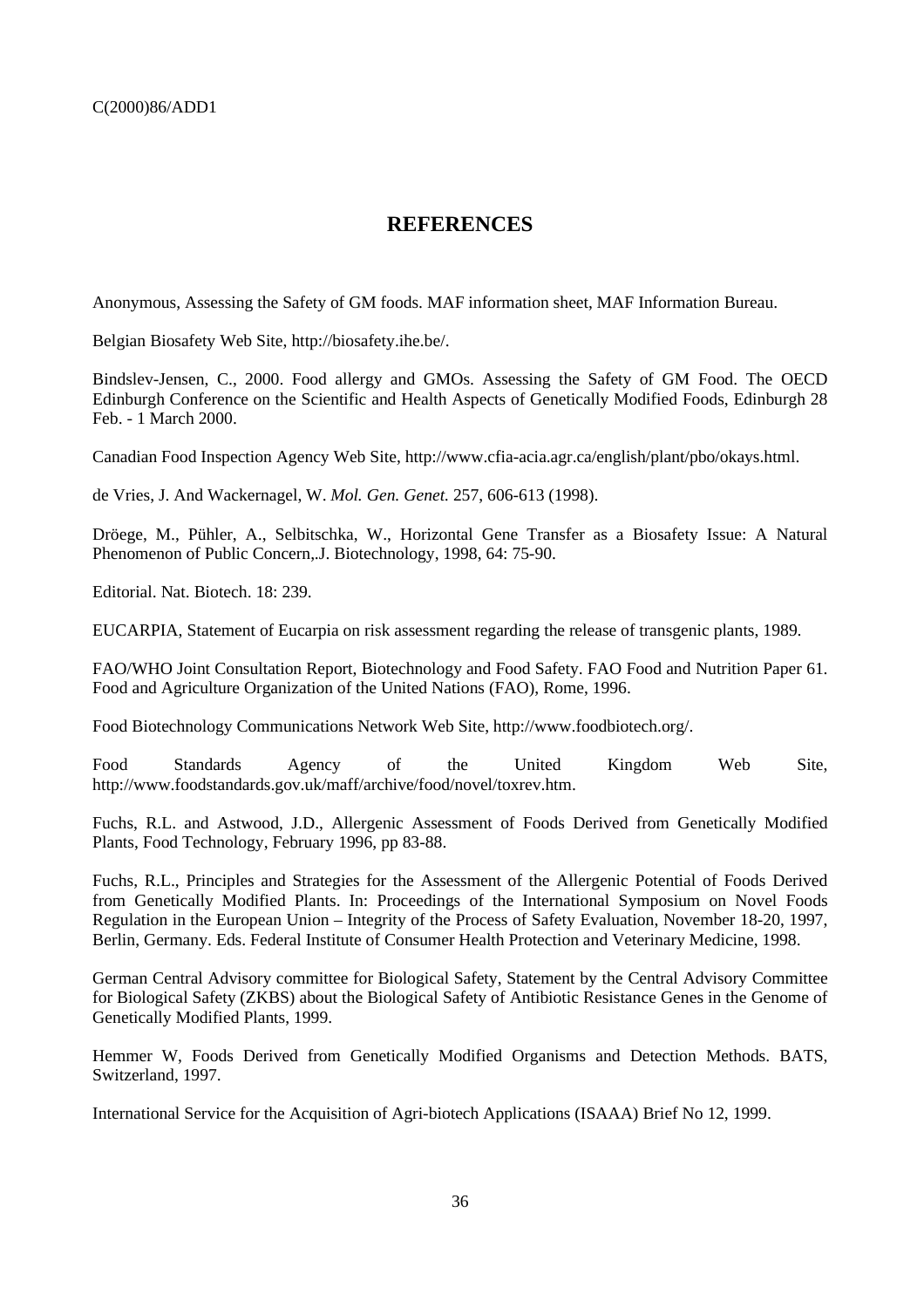Kok, E.J. and Kuiper, H.A., Evaluation of Strategies for Food Safety Assessment of Genetically Modified Agricultural Products - Information Needs. In: Food Safety Evaluation, OECD Documents, 1996, pp 80- 84.

Kuiper, H.A. and Noteborn, H.P.J.M., Safety Approaches to Pure Culture Fermentation of Vegetables. In: Food Safety Evaluation, OECD Documents, 1996, pp 50-57.

Laurila, J., and I. Lasko, J. P. T. Valkonen, R. Hiltunen, and E. Pehu, Formation of parental type and novel glycoalkaloids in somatic hybrids between *Solanum brevidans* and *S. tuberosum.* Plant Sci., 1996, 118:145-155.

Ministry of Agriculture Forestry and Fisheries (MAFF) of Japan Web Site,, http://ss.s.affrc.go.jp/docs/sentan/index.htm.

Maluszynski, M., Sigurbjornsson, B., Amano, E., Sitch, L. and Kamra, O., Mutant Varieties – Data Bank. FAO/IAEA Database. Mutation Breeding Newsletter, 1991, No. 38:1649.

Metcalfe, D.D., Astwood, J.D., Townsend, R., Sampson, H.A., Taylor, S.L., and Fuchs, R.L. Assessment of the Allergenic Potential of Foods Derived from Genetically Engineered Crop Plants. Crit. Rev. in Food Science and Nutrition 1996, vol 36/Supplement.

Nielsen, K.M. et al. *Appl. Environ. Microbiol.* 63, 1945-52. (1997).

Nordic Council, Food and New Biotechnology, Copenhagen, Denmark, 1991.

Organisation for Economic Co-operation and Development (OECD), Safety Considerations for Biotechnology: Scale-up of Crop Plants, OECD, Paris, 1993, a.

Organisation for Economic Co-operation and Development (OECD), Safety Evaluation of Foods Derived by Modern Biotechnology: Concepts and Principles, OECD, Paris, 1993, b.

Organisation for Economic Co-operation and Development (OECD), Aquatic Biotechnology and Food Safety, OECD, Paris, 1994.

Organisation for Economic Co-operation and Development (OECD), Food Safety Evaluation (Oxford Workshop Report), OECD, Paris, 1996.

Organisation for Economic Co-operation and Development (OECD), Report of the OECD Workshop on the Toxicological and Nutritional Testing of Novel Foods (Aussois, France, 5-8 March 1997), OECD, Paris, 1998.

Organisation for Economic Co-operation and Development (OECD) Biotech Product Database Web Site, http://www.olis.oecd.org/bioprod.nsf.

Organisation for Economic Co-operation and Development (OECD) Biotrack Online Web Site, http://www.oecd.org/ehs/service.htm.

Organisation for Economic Co-operation and Development (OECD) Task Force for the Safety of Novel Foods and Feeds Web Site, http://www.oecd.org/ehs/food/index.htm3992.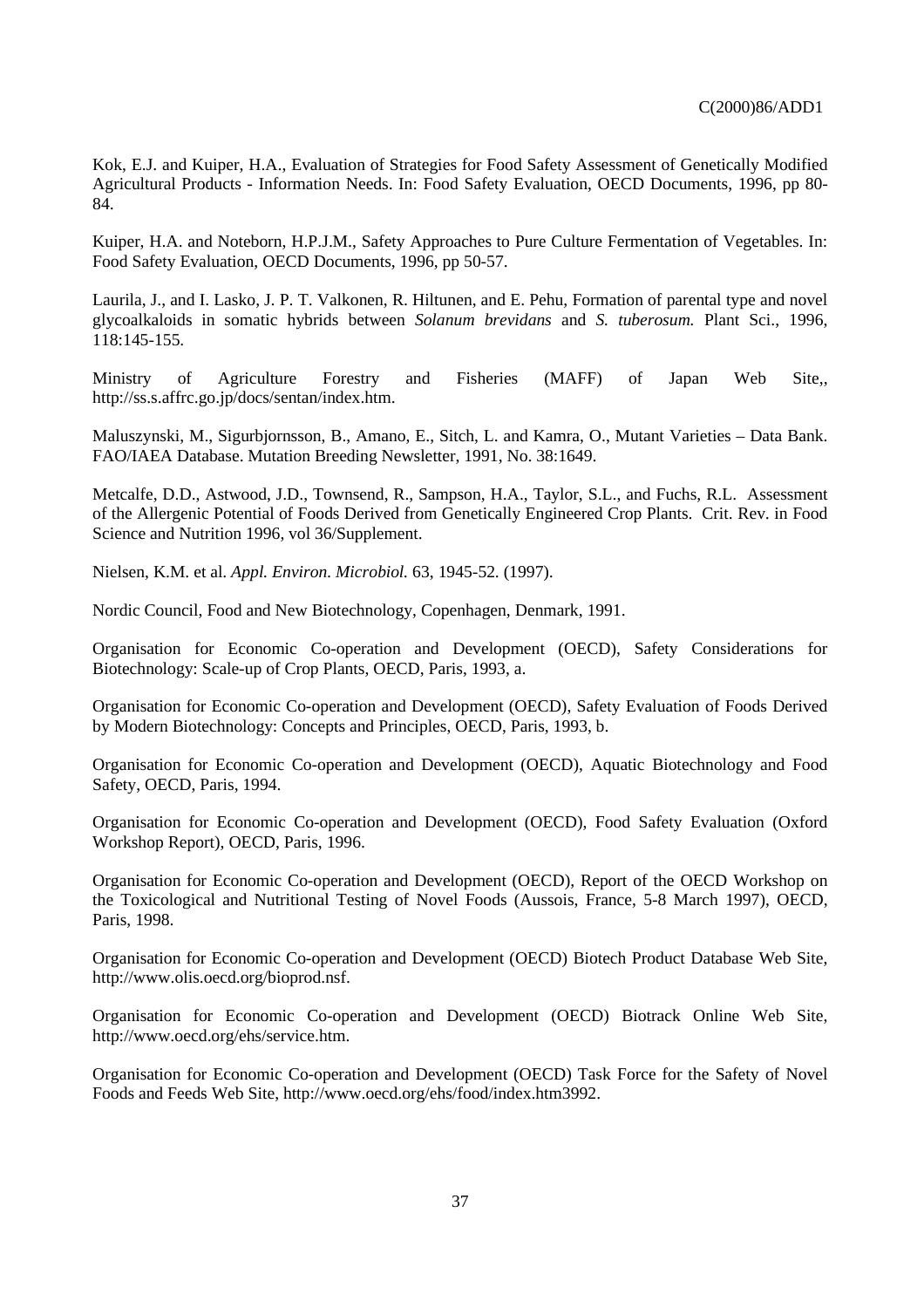Salyers, A., Horizontal gene transfer between prokaryotes. Nordic Seminar on Antibiotic Resistance Marker Genes and Transgenic Plants, p. 8-16. June 12-13, 1997, Oslo, Norway. The Norwegian Biotechnology Advisory Board, 1997, a.

Salyers, A., Horizontal gene transfer between prokaryotes. Nordic Seminar on Antibiotic Resistance Marker Genes and Transgenic Plants, p. 43-57. June 12-13, 1997, Oslo, Norway. The Norwegian Biotechnology Advisory Board, 1997, b.

Schluter, K. et al. *Biotech.* 13, 1094-8. (1995).

Sci Am, March 1998.

Smalla, K., Wellington, E. & van Elsas, J.D. (1997). Natural background of bacterial antibiotic resistance genes in the environment. Nordic Seminar on Antibiotic Resistance Marker Genes and Transgenic Plants, p. 8-16. June 12-13, 1997, Oslo, Norway. The Norwegian Biotechnology Advisory Board.Stewart, K.K., Food Composition and Analysis in the Assessment of the Safety of Food Produced by Biotechnology, Food Technology, March 1992:103-107.

Stewart, 1992.

Swiss Institute of Bioinformatics Web Site – ExPasy Molecular Biology Server – Swiss-Model, An Automated Comparative Protein Modelling Server, http:// www. Expasy.ch/swissmod/SWISS-MODEL.html.

Syvanen, M. et al. *Nat. Biotech.* 17, 833. (1999).

US Food and Drug Administration Web Site, http://vm.cfsan.fda.gov/~lrd/biocon.html.

Vogt, D.U. and Parish, M., Food Biotechnology in the United States: Science, Regulation, and Issues. Congressional Research Service, Washington, D.C., 1999.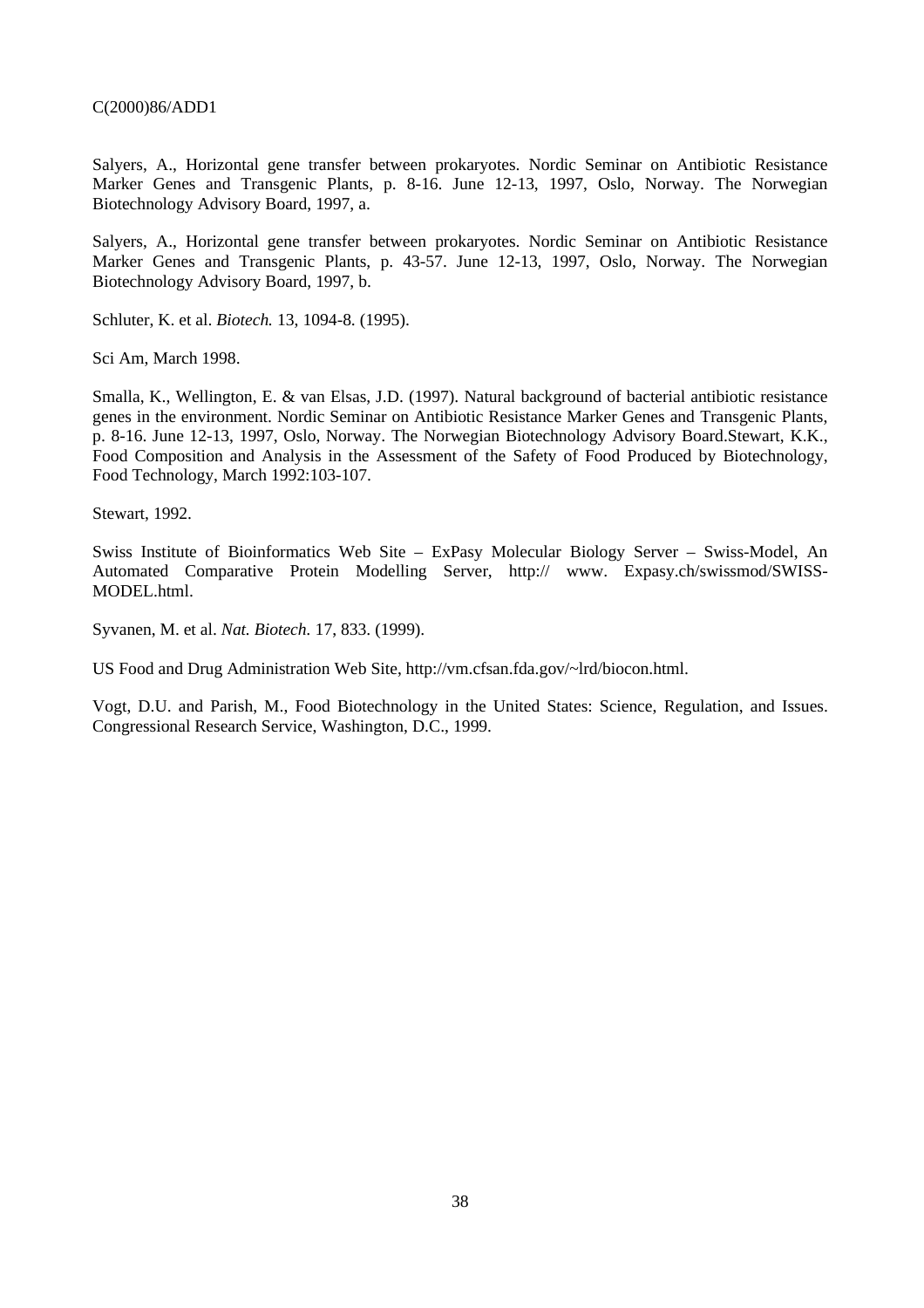# **ANNEX 1:**

# **NATIONAL EXPERIENCES CONTRIBUTED BY MEMBER COUNTRIES**

# **AUSTRALIA**

### *A. The current situation*

Australia established a food standard for regulating genetically modified (GM) foods in July 1998. This food standard is a joint standard with New Zealand. The food standard makes it mandatory for GM foods to undergo a comprehensive safety assessment before they may be sold. The food safety assessments are undertaken by the Australia New Zealand Food Authority (ANZFA), an independent statutory authority responsible for developing and reviewing food standards in Australia and New Zealand. To date, ANZFA has completed food safety assessments and recommended approval of glyphosatetolerant soybeans and *Bt*-cotton. Food safety assessments for 17 other GM crops, the majority of which have been modified to be herbicide and/or resistance to insect pests, are currently underway and are due to be completed by mid to late 2000.

### *B. Principles used in safety assessment*

ANZFA uses an open and transparent assessment process. All data submitted in support of an application (except commercial-in-confidence data) is available to of the public. ANZFA also undertakes two rounds of public consultation during its assessment of applications. This ensures that the public may comment on, and contribute relevant information to, the safety assessment reports before they are finalised.

ANZFA's safety assessment process for GM foods is based on concepts and principles that have been developed through the expert consultation processes of the OECD and the WHO/FAO. Guidelines, explaining ANZFA's safety assessment process, are published on its web site.<sup>2</sup>

ANZFA undertakes the safety assessment of GM food according to the following key principles:

- i. safety assessments use scientific, risk-based methods;
- ii. safety assessments are conducted on a case-by-case basis;
- iii. both the intended and unintended effects of the genetic modification are considered;
- iv. where appropriate, comparisons are made to conventionally produced foods.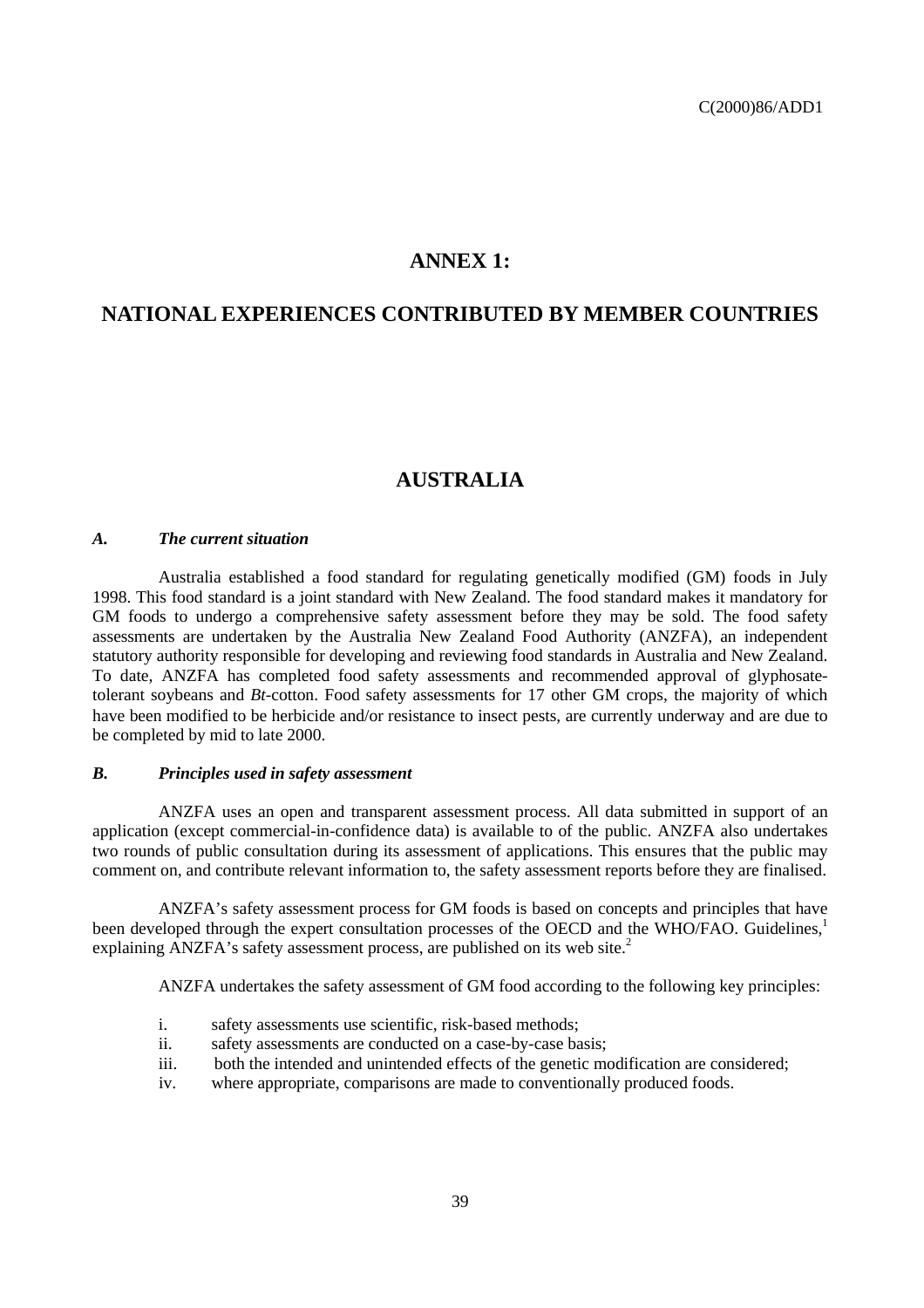# *C. Issues considered in the safety assessment of GM foods*

In assessing the safety of a GM food, ANZFA considers the following issues:

#### *(i) Nature and Stability of the genetic modification*

A full description and molecular characterisation of the genetic modification is considered necessary for identifying the relevant parameters requiring assessment in the new food. Information is therefore required on the gene transfer method, the origin and function of any novel genetic material, and a molecular characterisation of the inserted genetic material. Data demonstrating that the novel genetic material has been stably integrated in the host genome and that the phenotype is stably maintained over several generations is also required.

### *(ii) General safety issues*

The general safety issues are divided into three areas - history of use, nature of any novel protein and the potential for transfer of novel genetic material to gut micro-organisms.

The history and extent of use of the conventional unmodified food is an indication of its wholesomeness and safety and thus it can be used as a benchmark for comparison with the modified food variety. Factors considered include the levels of nutrients, anti-nutrients, natural toxicants and ability to support typical growth and well being.

The nature of the novel proteins present in the GM food are analysed to determine their expression levels and patterns and to determine whether the expressed protein has been modified in any unexpected way.

The impact on human health from potential transfer of novel genetic material, including antibiotic resistance genes, to cells, including micro-organisms, in the human digestive tract is also considered. ANZFA considers the overall risk of gene transfer affecting the therapeutic use of antibiotics in humans to be so low as to be effectively zero. Nevertheless, this issue is addressed on a case-by-case basis in all safety assessments.

#### *(iii) Toxicological issues*

Toxicological concerns include the levels of naturally-occurring toxins as well as the potential toxicity of any novel proteins. The levels of naturally-occurring allergenic proteins as well as the potential allergenicity of any novel proteins are also considered.

In an evaluation of the potential toxicity of the novel protein there is consideration of any known toxins in the organism which was the source of the novel genetic material, as well as the similarity of the novel protein to any known toxins. The results of any animal toxicity tests and the likely human exposure to the novel protein are also considered.

There are two issues with regard to potential allergenicity which are considered. Firstly, whether an allergen has been transferred during the genetic modification which may cause foods previously considered non-allergenic to become allergenic. Secondly, whether the expression of a novel protein in a food will lead to the development of a new allergy in certain individuals. The former is more easily addressed than the latter because, if an allergen is already known, it is possible, using human sera or human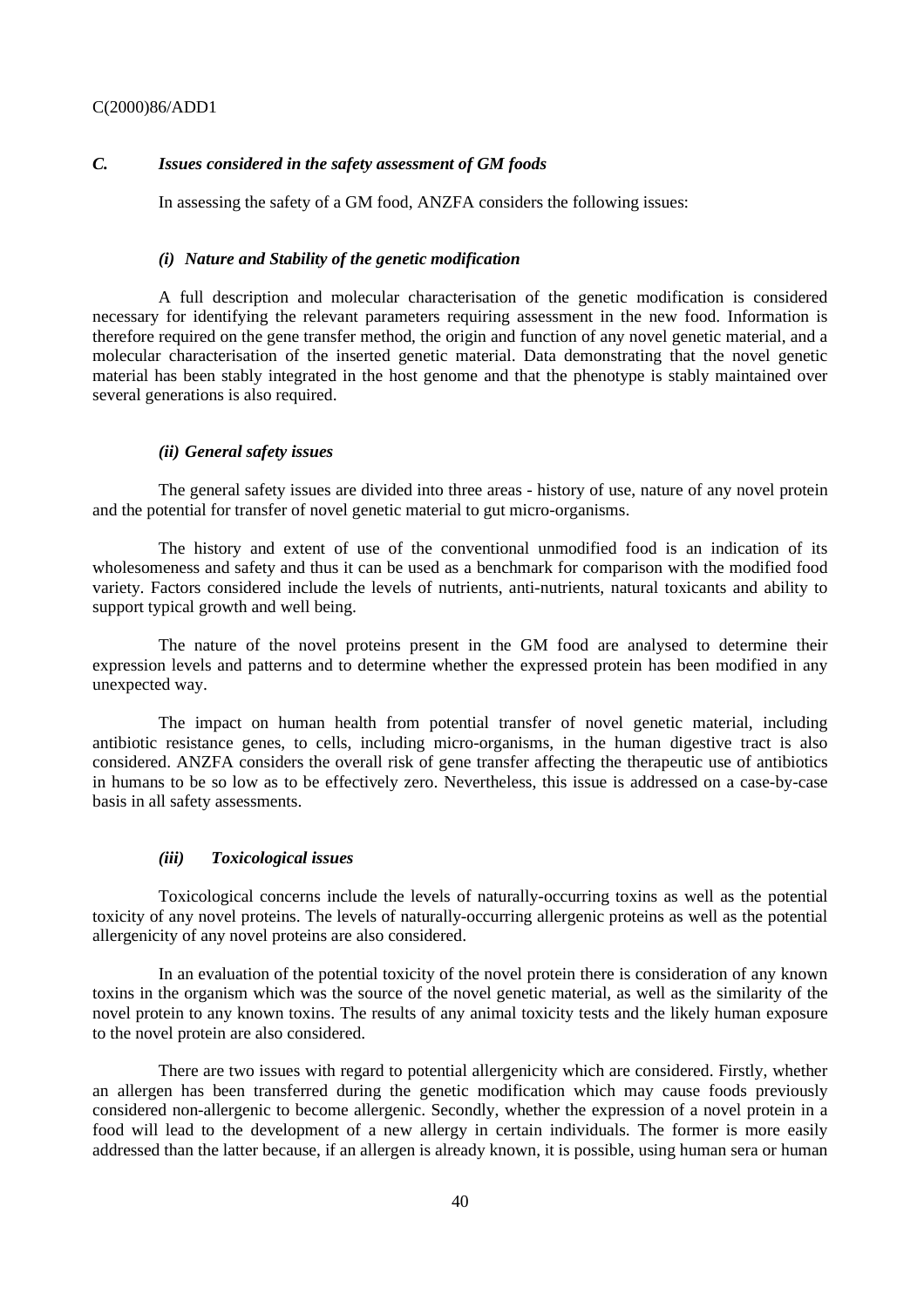skin tests, to test for its presence in the modified food. There are no reliable tests or animal models, however, which enable the prediction of the allergenic potential of novel proteins. Instead, potential allergenicity can only be indicated by examination of the novel protein, to determine whether it has any of the characteristics common to allergens. If the novel protein does not possess these characteristics, it can usually be concluded that the novel protein is unlikely to be allergenic.

### *(iv) Nutritional issues*

In assessing the safety of a GM food, a key factor is the need to establish that the food is nutritionally adequate and will support typical growth and well-being. In most cases, this can be achieved through an understanding of the genetic modification and its consequences together with an extensive compositional analysis of the food. Where, on the basis of available data, there is still concern or doubt in this regard, ANZFA considers that carefully designed feeding studies in animals may provide further reassurance that the food is nutritionally adequate. Such studies may be considered necessary where the compositional analysis indicates significant differences in a number of important components or nutrients or where there is concern that the bioavailability of key nutrients may be compromised by the nature of the genetic changes to the food. Ordinarily, however, ANZFA does not consider animal feeding studies to be essential for determining the safety of a GM food.

### *D. Public concerns in relation to GM food*

ANZFA regularly consults with the public on the issue of GM foods. The comments received from these consultations reflect:

- − a considerable lack of understanding among the general Australian public of the nature of the technology;
- − an unease in relation to the safety of GM foods;
- − strong demands for consumer choice;
- − the need for more communication about the technology by Government and by the agri-food industry.

# *E. References*

1) Guidelines for the Safety Assessment of Foods to be included in Standard A18 – Food Produced using Gene Technology.

2) http://www.anzfa.gov.au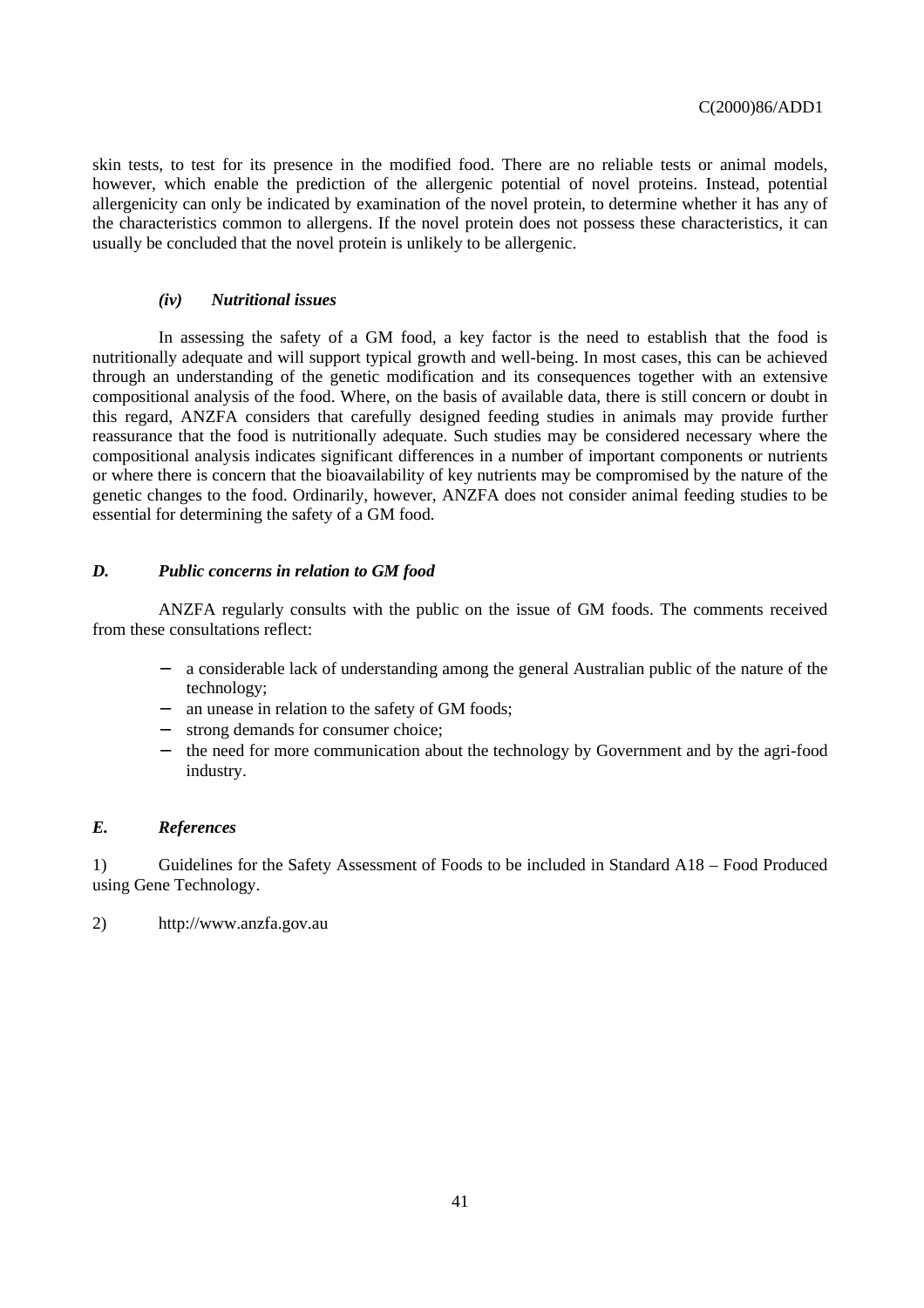# **CANADA**

#### *Canadian regulatory framework for biotechnology products*

In 1993, a Canadian Federal Regulatory Framework for the regulation of biotechnology products was announced by the Government. The framework is intended to ensure that the benefits of biotechnology products and processes are realised in a way that protects health, safety, and the environment. The principles adopted by the regulatory departments include:

- − maintaining Canada's high standards for protecting the health of Canadians and the environment;
- − using existing laws and regulatory departments to avoid duplication;
- − developing clear guidelines for evaluating biotechnology products that are in harmony with national priorities and international standards;
- − providing a sound, scientific knowledge base on which to assess risk and evaluate products;
- − ensuring that the development and enforcement of Canadian biotechnology regulations are open and include consultation; and
- − contributing to the prosperity and well being of Canadians by fostering a favourable climate for investment, development, innovation and the adoption of sustainable Canadian biotechnology products and processes.

#### *Departmental/Agency responsibilities*

Current regulatory authority for food products derived from biotechnology falls under several federal departments and agencies, including the following:

*Health Canada* is responsible for assessing the human health safety of foods, drugs, cosmetics, medical devices and pest control products.

*The Canadian Food Inspection Agency* (CFIA) shares responsibility for the regulation of products derived from biotechnology including plants, animal feeds and animal feed ingredients, fertilisers and veterinary biologics. For genetically modified crop plants, the CFIA assesses the potential risk of adverse environmental effects; authorises and oversees import permits, confined trials, unconfined release and variety registration.

As of September 1, 1997, new products of biotechnology including foods, drugs, cosmetics and medical devices are regulated by *Environment Canada* under the New Substances Notification Regulations of the Canadian Environmental Protection Act (CEPA). CEPA can be described as a "safety net" because new products of biotechnology not covered by any other federal statutes are assessed for adverse human health or environmental effects by this department before being released into the Canadian environment. Products that fall under this legislation include micro-organisms used in bioremediation, waste disposal, mineral leaching or enhanced oil recovery.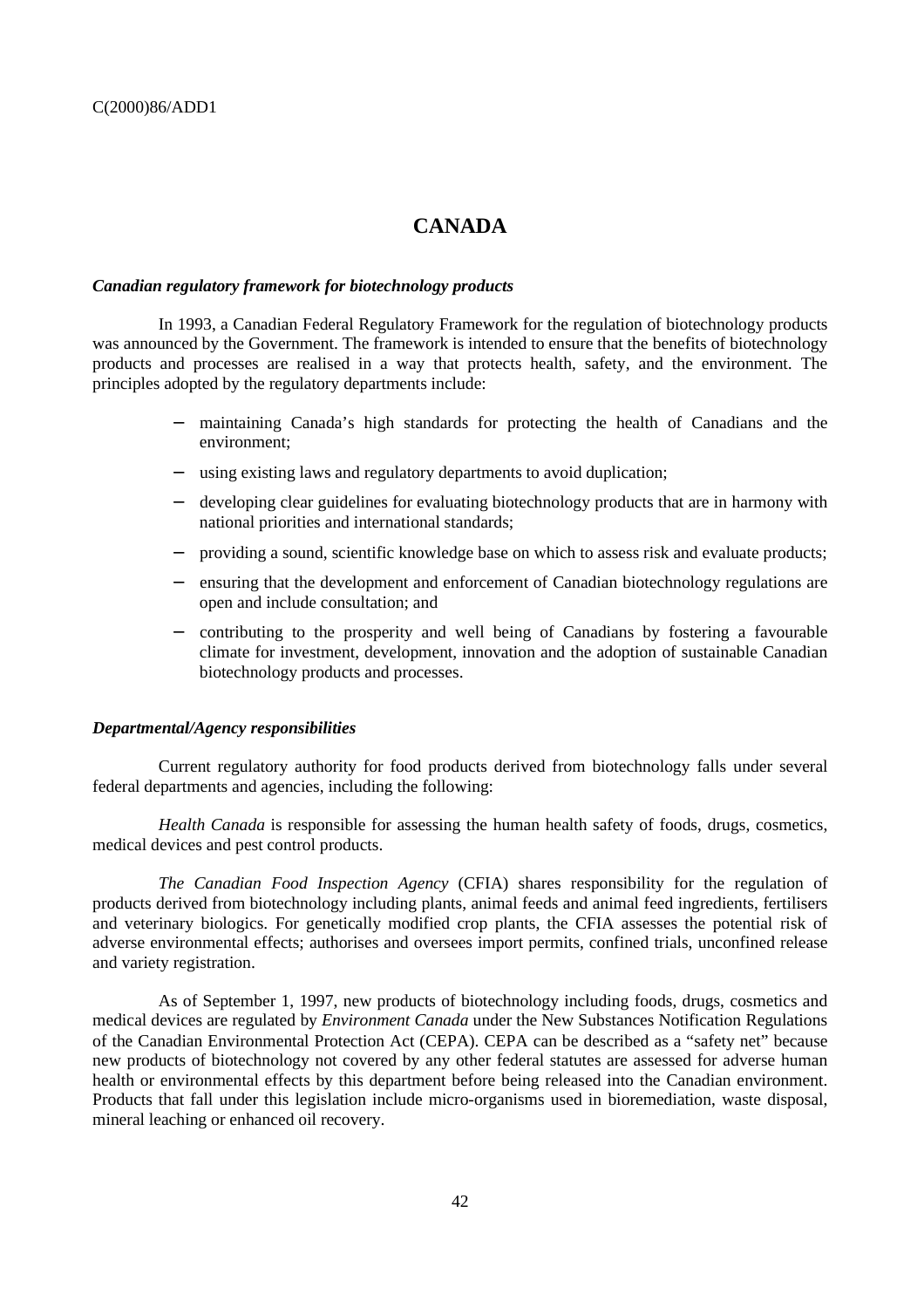### *Canadian regulatory process*

### *A. Foods*

The sale of food in Canada is controlled by several regulatory mechanisms under the Canadian Food and Drugs Act and Regulations. These mechanisms include pre-market notification, pre-market approval and food standards. However, a variety of new foods are being developed and introduced into the Canadian marketplace. These foods may originate from new or unusual sources, be produced using new processes and include foods derived through genetic modification. Pre-market notification is the approach that is applied to foods derived through biotechnology. This approach requires the submission of information regarding the product in question to the Health Protection Branch of Health Canada so that a determination can be made with respect to its acceptability as food prior to sale.

Health Canada has recently promulgated a new piece of legislation, the Novel Foods Regulation (Part II of the Canada Gazette, October, 1999) under the Food and Drugs Act in order to address the safety of such new foods and food ingredients. Foods derived from plants that have been genetically modified trigger the notification requirement when a new characteristic has been introduced or the composition of the product has been substantially altered.

In addition to the proposed Novel Foods Regulation, the Health Protection Branch has issued Guidelines for the Safety Assessment of Novel Foods.<sup>1</sup> These Guidelines are based upon the Organisation for Economic Co-operation and Development (OECD) approach of substantial equivalence.<sup>2</sup> Substantial equivalence embodies the concept that if a new food or food component is found to be substantially equivalent to an existing food or food component, it can be treated in the same manner with respect to safety. These Guidelines are flexible, in that they allow the waiver of data requirements that are not relevant to the product under consideration. This is important considering the broad range of products that are being developed.

The approach that we use is sequential. It begins with a review of the information available on the development of the modified plant itself, followed by a characterisation of the actual product. Then, dietary exposure to the product is considered. Lastly, where relevant, we consider nutritional and toxicological data. In the case of food components consisting of single chemical products or well-defined mixtures, procedures for safety assessment are relatively straightforward. In the case of undefined mixtures or whole foods the safety assessment is more complex. The review may include a toxicological and nutritional assessment of the product that may include a combination of in-vitro and in-vivo tests.

The safety assessment proceeds through the sequence until a conclusion can be reached as to whether or not the modified product is as safe as its traditional counterpart. Once reviewed, these foods enter the marketplace in the same manner as traditional food products, and remain subject to the same postmarket standards applicable to all foods in Canada.

#### *B. Feeds*

In Canada, Novel Feeds are regulated by the federal Feeds Act and Regulations. The Regulations were amended in 1997 to specifically address feed products of biotechnology, or Novel Feeds. All Novel Feeds are evaluated in terms of safety and efficacy prior to their use.

The term Novel Feeds encompasses a wide range of ingredients that include: viable microbial products such as direct-fed bacteria, yeast, and forage/silage inoculants; non-viable microbial products and by-products such as fermentation products including enzymes, biomass proteins, amino acids, vitamins,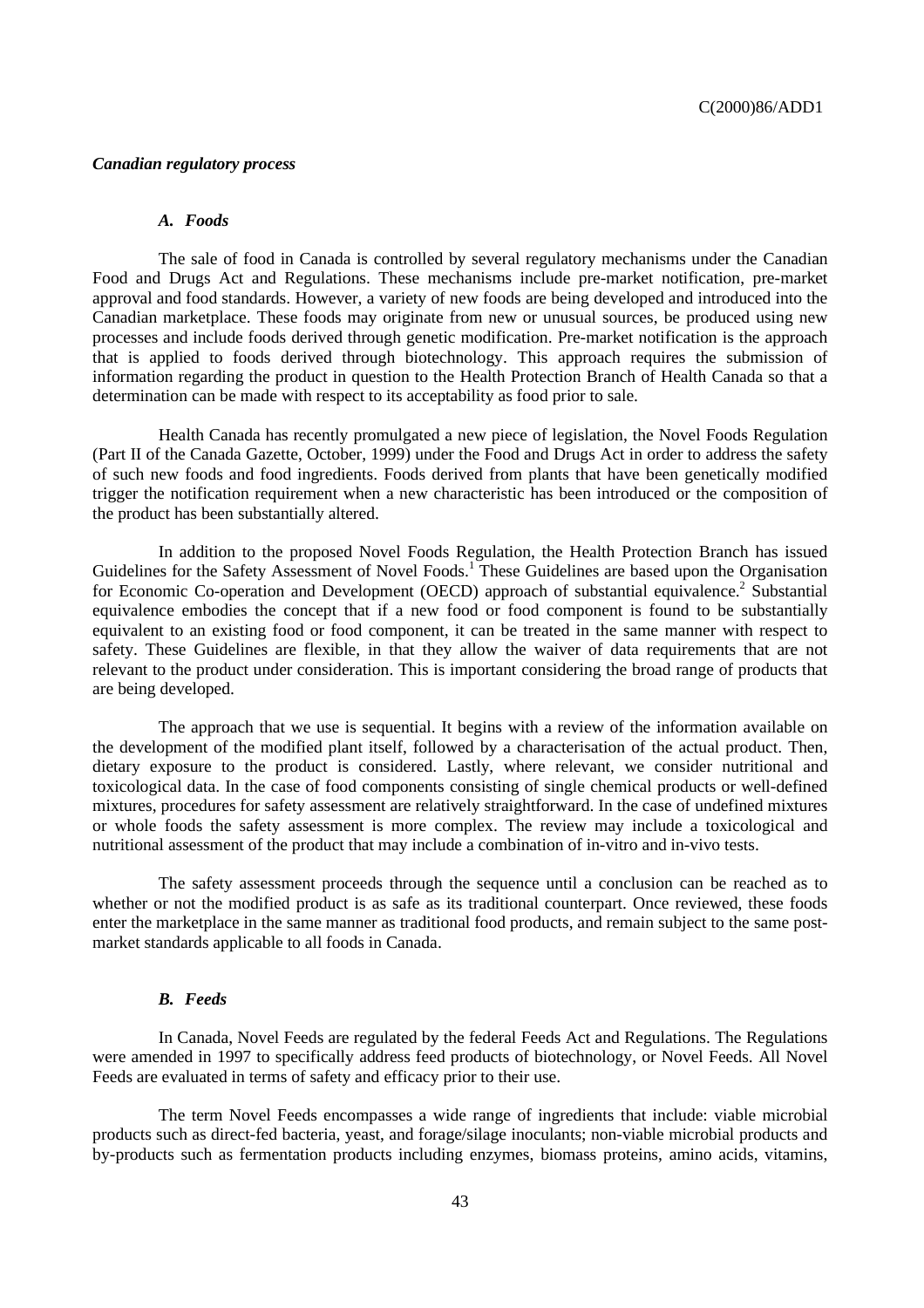and flavouring ingredients; and plants with novel traits and their by-products such as soybean seeds, canola meal, and corn gluten. Products of traditional breeding, mutagenesis, as well as recombinant nucleic acid techniques, trigger the requirement for pre-market review in Canada.

A guiding principle in Novel Feed safety assessments has been substantial equivalence. With regards to livestock feed, substantial equivalence can be viewed as the equivalence of the Novel Feed in terms of its specific use and safety to animals, humans and the environment, in comparison to that of the same species that is in use and generally considered safe in Canada, based on valid scientific rationale. A comparison is made of the microbial, molecular, and compositional aspects of the Novel Feed to those of its traditional counterparts. Once substantial equivalence to an existing feed product can be established, additional safety testing may not be required. Where similarity or degree of equivalence cannot be established, a more extensive feed safety assessment is necessary.

Assessments are carried out on a case-by-case basis. Typical assessments include a complete identification of the product and how it is processed, a description of the host and donor organisms, a characterisation of the modification and the introduced novel trait, and an assessment of the final modified feed. An essential part of the process used in the feed safety assessment is to ensure that unsafe residues are not introduced into human food products by the animal ingesting Novel Feeds. The submission must demonstrate that the new gene and proteins are degraded or denatured during the processing of the feed or digestion of the feed in the animal. If incomplete digestion occurs, the metabolite must be shown to be nontoxic or non-allergenic. The potential for transfer of genes to animal rumen or gut microflora for both the introduced desired traits and marker genes is considered. Nutrient composition and bioavailability, the introduction of toxicants or anti-nutritional factors are also assessed.

#### *Canadian experience (foods and feeds)*

Since 1994, forty-three genetically modified plant products for human food use have completed the regulatory process in Canada. Similarly, seven micro-organisms and thirty-five genetically modified plants have been approved for feed usage. The majority of these products are crop plants, e.g. corn, canola, soybean, and potato that have been genetically modified to improve agronomic traits such as crop yield, hardiness, and uniformity; insect and virus resistance; and herbicide tolerance. Tomatoes that express delayed ripening characteristics have also been approved. A few of the products reviewed have been modified to result in an intentional compositional change (e.g. canola oil with increased levels of lauric acid).

Over the past six years, genetically modified plants have been part of the Canadian food supply. This is significant when considering that corn and soybean are ingredients in many processed food products. There have been no reports of adverse health effects in the population due to the consumption of these products. Similarly, there have been no reports of adverse health effects in animals due to the inclusion of genetically modified plants and /or micro-organisms in their diets.

# *Expert scientific panel*

An independent expert science panel has been established (February 2000) to examine future developments in biotechnology. The panel will advise Health Canada, the Canadian Food Inspection Agency and Environment Canada on the science capacity and related regulatory aspects that the federal government will require to continue to ensure the safety of new products being developed through the application of biotechnology into the  $21<sup>st</sup>$  century.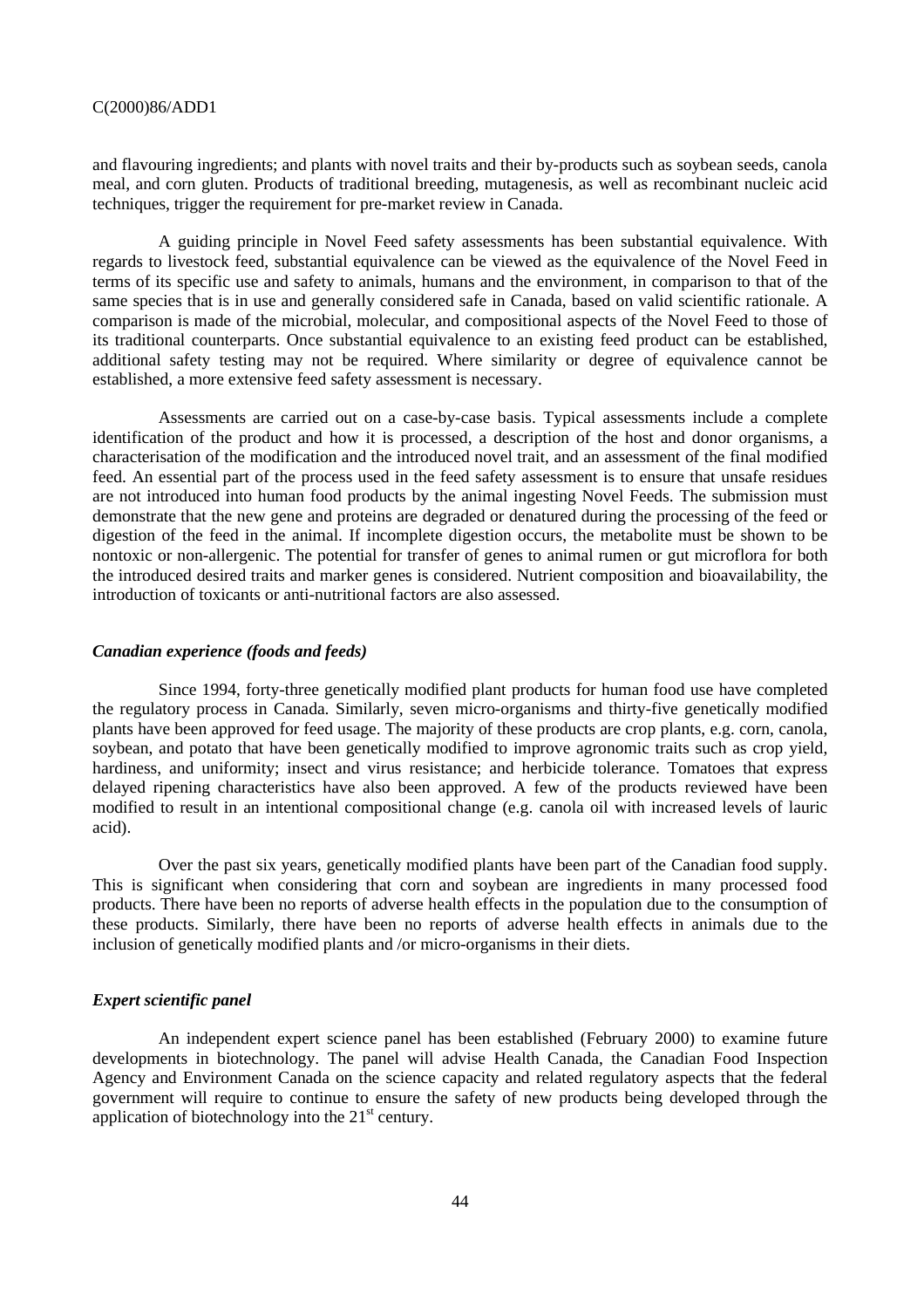### *The Canadian Biotechnology Advisory Committee*

A cornerstone of the renewed Canadian Biotechnology Strategy is a commitment to open, transparent regulatory processes and public participation surrounding biotechnology issues. Health Canada, under its mandate for health and safety, reviews products using a science based assessment process. The Canadian Biotechnology Advisory Committee (CBAC) will advise on broader policy directions but it will not be involved in specific regulatory decisions regarding new products. Issues that will be considered by CBAC include those social, ethical, economic, scientific, regulatory, environmental and health aspects of biotechnology.

CBAC is an expert, arm's-length committee formed to advise Ministers with responsibilities in the area of biotechnology on those related issues. This committee will work to raise the public's awareness of the regulatory processes and provide an ongoing forum for the public to voice their views.

### *References*

#### *Foods*

- 1) Health Canada. Guidelines for the Safety Assessment of Novel Foods, Food Directorate Publication, Health Protection Branch, Health Canada: Ottawa, 1994.
- 2) Organisation for Economic Co-operation and Development. Safety Evaluation of Foods Derived by Modern Biotechnology: Concepts and Principles, OECD: Paris, 1993.

#### *Feeds*

- 1) Regulatory Directive, Dir 95-03, Guidelines for the Assessment of Livestock Feed From Plants with Novel Traits, April 1995, Canadian Food Inspection Agency.
- 2) Draft Guidelines for the Safety Assessment of Novel Feeds: Microbial Products, November 1996, Canadian Food Inspection Agency.
- 3) Canadian Feeds Regulations, SOR/83-593, 1983.

#### *For additional information:*

Health Canada's web site: http://www.hc-sc.gc.ca/food-aliment

Canadian Food Inspection Agency's web site: http://www.cfia-acia.agr.ca

Expert Scientific Panel: http://www.rsc.ca/english/index.html

Canadian Biotechnology Advisory Committee: http://www.cbac.gc.ca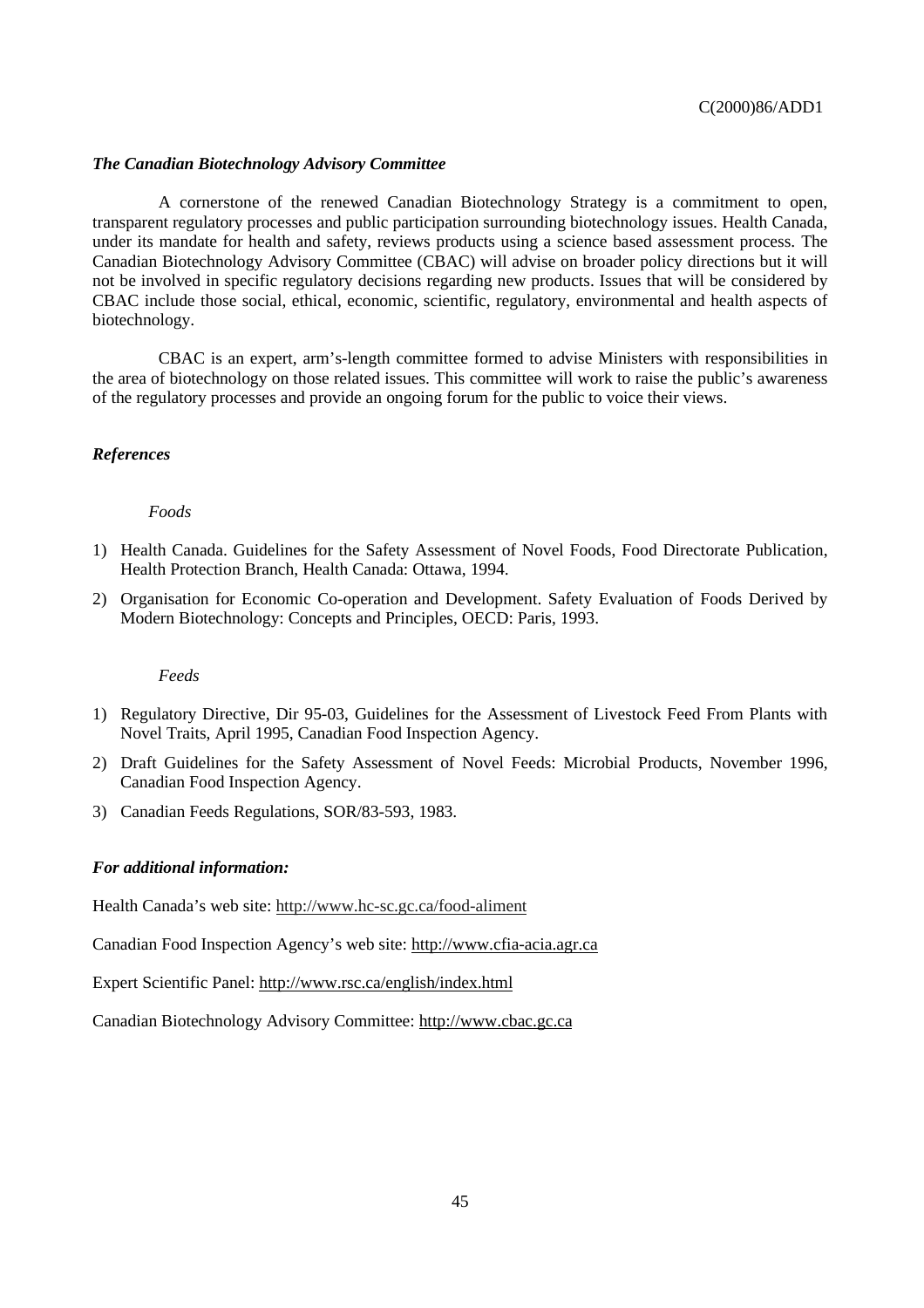# **GERMANY**

#### *Regulatory framework*

Before the European Union Regulation on Novel Foods (Regulation No  $258/97$ )<sup>1</sup> came into force, the placing on the market of genetically modified organisms (GMOs) and derived products intended for food use required an authorisation according to the European Communities Directive  $90/220$ /EEC<sup>2</sup>. The safety assessment was carried out taking into account any aspects of toxic or other harmful effects arising from the genetic modification on human health and the environment (Directive  $94/15/EC^3$ , Annex II B Part D and Directive  $97/35/EC$ <sup>4</sup>). According to these requirements, insect tolerant maize, glyphosate tolerant soybeans and rapeseed were considered as safe as their conventional counterparts for human consumption.

Since the coming into force of Regulation (EC) No 258/97 (Novel Foods Regulation) on 15 May 1997, the food safety assessment has been carried out according to the Commission Recommendation  $97/618$ /EC<sup>5</sup> of 29 July 1997. These recommendations describe the scientific aspects and the presentation of information necessary to support notifications for the placing on the market of novel foods and serve as a guideline for the competent authorities for the preparation of the initial assessment reports. This includes the evaluation of the genetically modified organism focusing on those aspects relevant to human food safety issues.

#### *Responsible bodies*

Two federal institutes share the responsibility for the safety assessment of foods derived from genetically modified organisms (GMOs) according to the Regulation (EC) No 258/97. The Robert Koch Institute (RKI) provides in co-operation with the Federal Institute for Health Protection of Consumers and Veterinary Medicine (BgVV) the initial assessment reports or comments to initial assessment reports delivered by competent authorities of other European Union member states as far as foods containing or consisting of GMOs but do not contain them. The BgVV has the lead in preparing initial safety assessment reports and comments for those foods which are derived from GMOs but do not contain them. The Robert Koch Institute is responsible for the environmental risk assessment of the GMOs whereas the BgVV is responsible for the assessment of food safety. For any other categories of novel foods within the scope of Regulation (EC) No 258/97 is the BgVV the competent authority to deliver initial safety assessment reports or comments. The BgVV is also the German competent authority for the delivery of statements on the substantial equivalence of novel foods which can be used as a basis to notify substantial equivalent novel foods to the European Commission according to Regulation (EC) No 258/97.

The BgVV receives advice from a Scientific Advisory Committee. Members of the committee are scientists from academia, industry, federal and state institutions as well as consumer associations which have expertise in the fields of molecular biology, toxicology, allergology, nutritional sciences, food chemistry and technology, microbiology and veterinary medicine.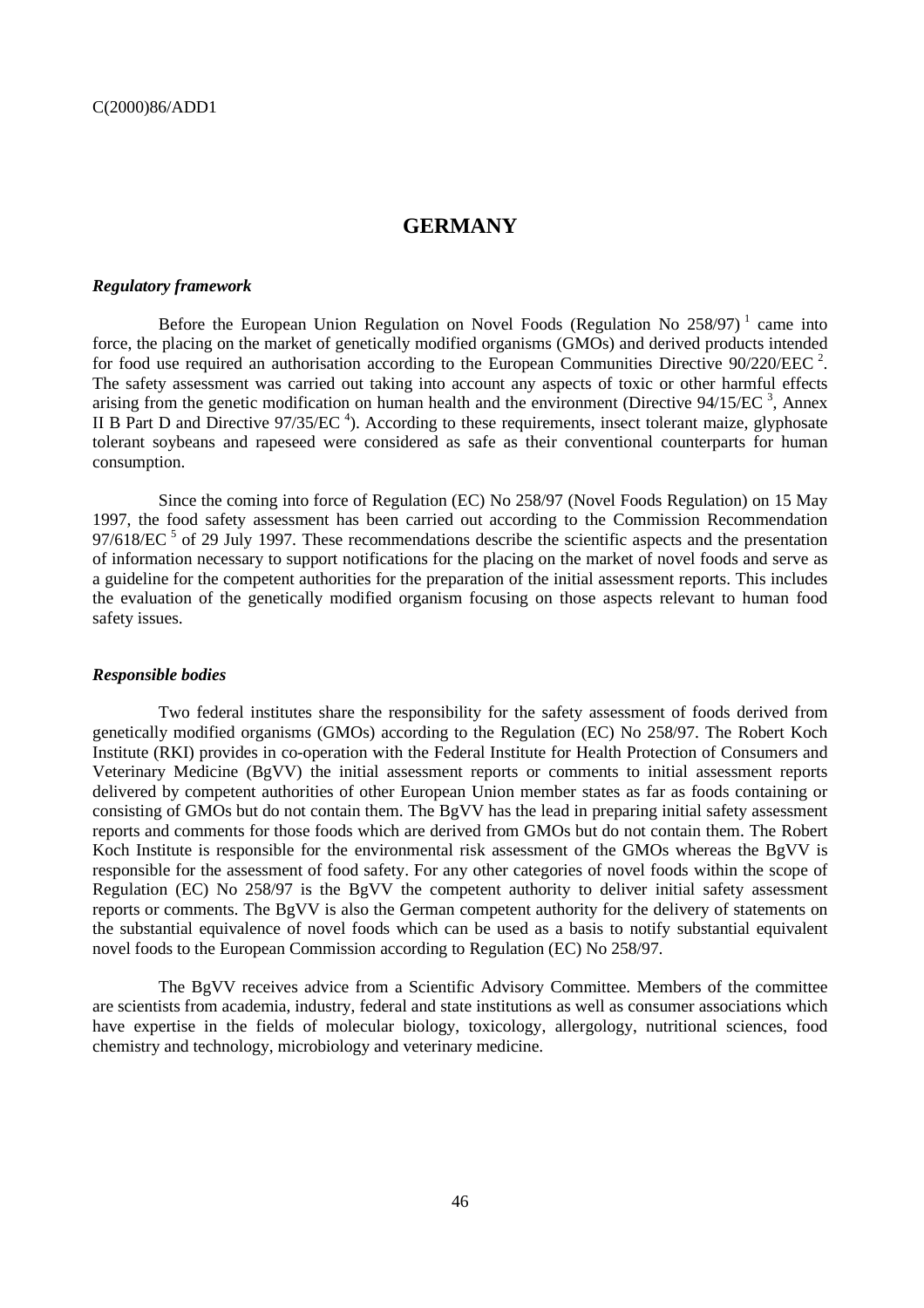### *Activities*

Requirements for the safety assessment of new proteins derived from genetic modifications in plants were elaborated by a Working Group on the Evaluation of Food Safety of the German Research Council (DFG) in 1997. They were presented at the OECD Workshop on the Toxicological and Nutritional Testing of Novel Foods in Aussois, France, on March 5-8, 1997.<sup>6</sup>

In November 1997, an International Symposium on "The Novel Foods Regulation in the European Union - Integrity of the Process of Safety Evaluation" was held in Berlin. Proceedings of this Symposium were published in 1998.<sup>7</sup>

A brochure on foods and genetic engineering was published in 1998 for the information of the consumer, particularly about the safety assessment of these novel foods.<sup>8</sup>

Funded by the European Commission and the German Ministry of Health, a study on the feasibility of a post-market monitoring system for foods derived from genetically modified organisms is being carried out.

As the Novel Foods Regulation requires the labelling of foods derived from genetically modified organisms if these are no longer equivalent to conventional counterparts, it was necessary to enable the responsible bodies to control compliance with this requirement. In Germany a working group was established in 1994 to develop and standardise methods for the detection of genetic modifications in novel foods. The first detection methods were published in 1998.<sup>9</sup> Further efforts are focusing on the development of methods to quantify food ingredients derived from genetically modified organisms.

#### *References:*

- 1) Regulation (EC) No 258/97 of the European Parliament and of the Council of 27 January 1997 concerning novel foods and novel food ingredients, Official Journal of the European Communities No. L 043, 14/02/1997, p. 0001-0007.
- 2) Council Directive of 23 April 1990 on deliberate release into the environment of genetically modified organisms (90/220/EEC), Official Journal of the European Communities No. L 117, 08/05/1990, p. 0015-0027.
- 3) Commission Directive 94/15/EC of 15 April 1994 adapting to technical progress for the first time Council Directive 90/220/EEC on the deliberate release into the environment of genetically modified organisms, Official Journal of the European Communities No. L 103, 22/04/1994, p. 0020-0027.
- 4) Commission Directive 97/35/EC of 18 June 1997 adapting to technical progress for the second time Council Directive 90/220/EEC on the deliberate release into the environment of genetically modified organisms, Official Journal of the European Communities No. L 169, 27/06/1997, p. 0072-0073.
- 5) Commission Recommendation 97/618/EC of 29 July 1997 concerning the scientific aspects and the presentation of information necessary to support applications for the placing on the market of novel foods and novel food ingredients and preparation of initial assessment reports under Regulation (EC) No. 258/97 of the European Parliament and of the Council, Official Journal of the European Communities No. L 253, 16/09/1997, p. 0001-0036.
- 6) Pöting, A. in: Report of the OECD Workshop on the Toxicological and Nutritional Testing of Novel Foods, Aussois, France, 5-8 March 1997.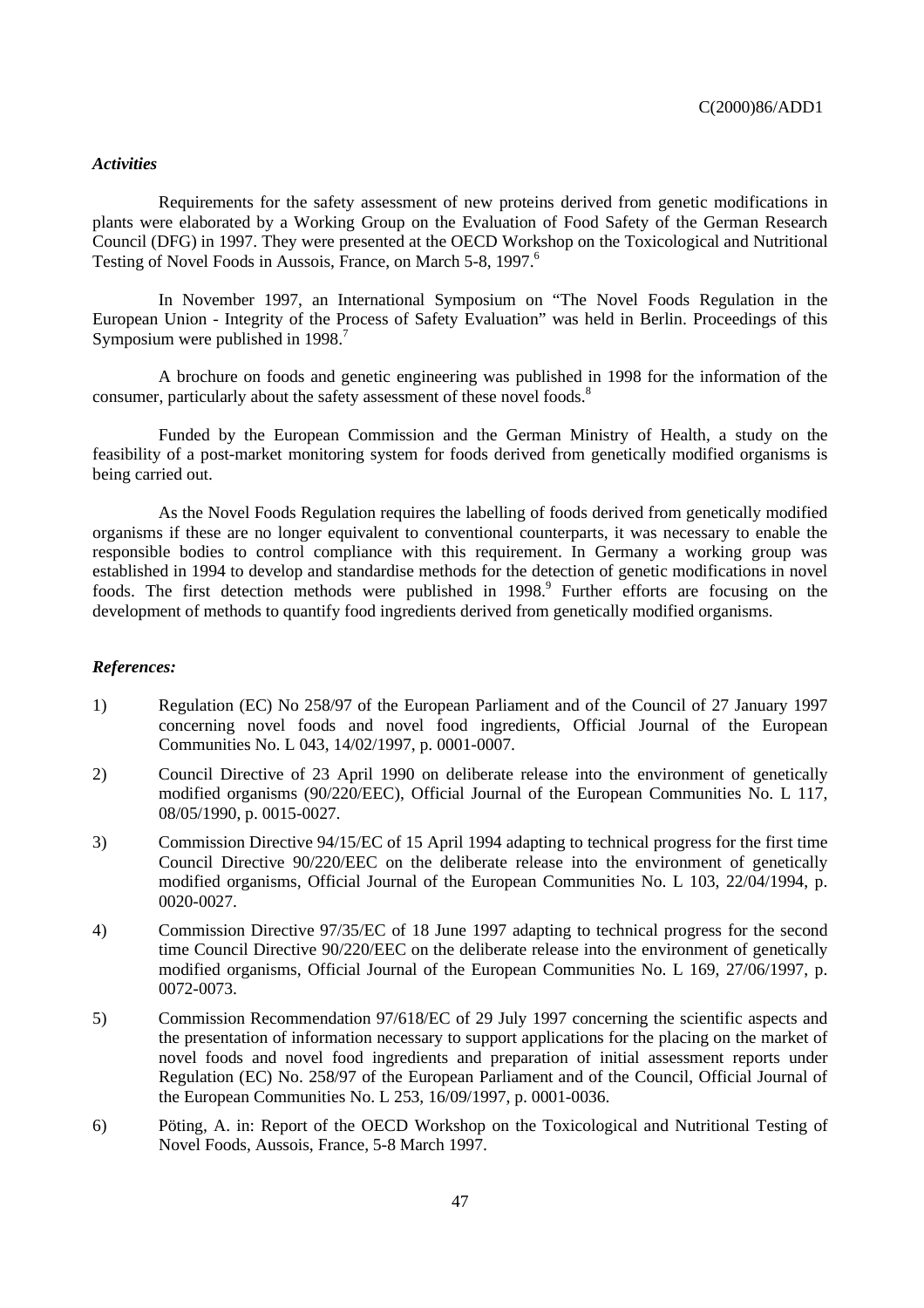- 7) BgVV Federal Institute for Health Protection of Consumers and Veterinary Medicine (Ed.) (1998) Proceedings of the International Symposium on Novel Foods Regulation in the European Union – Integrity of the Process of Safety Evaluation, November 18-20, 1997, Berlin.
- 8) Schauzu, M. et al. (1998) Lebensmittel und Gentechnik Eine Verbraucherinformation, BgVV-Informationsschrift.
- 9) Zagon, J. et al. (Eds.) (1998) Methods for the Detection of Genetic Modifications in Transgenic Organisms, BgVV-Hefte 06/1998.

# **KOREA**

The Korea Food and Drug Administration (KFDA) is responsible for the safety assessment and management of foods in Korea.

The KFDA established "Guidelines regarding safety assessment for genetically modified foods and food additives" on August 20, 1999 (KFDA Notification 1999-46). The objectives of these guidelines are to establish safety assessment requirements and procedures for genetically modified foods and food additives. Foods and food additives developed through recombinant DNA techniques may be commercially distributed after the Commissioner's confirm which such foods and food additives do not pose any health risks to humans.

Application scope of these guidelines is divided into two groups, the foods with recombinant or without recombinant itself; the former includes agricultural products produced through recombinant DNA techniques and progeny cultivar thereof, and the latter include food additives derived from recombinants.

The guidelines also include the procedures for application and requirements. The documents for application are regarding the purpose and methodology of using recombinants, host, vector and inserted DNA. Not only these information, the information of recombinants are needed. The information includes newly added traits due to recombinant manipulations (products of genes), toxicities (excluding allergenicity), metabolic pathways (reaction possibility due to unique ingredients included in host), difference from the host (data on nutrients and anti-nutrients, and data on changes in ingredients which become toxic due to changes in contents), and allergenicity.

To evaluate the safety of genetically modified foods, KFDA operates a special expert committee on safety evaluation of these foods which are composed of experts from KFDA, universities, research institutes, and consumer's unions.

KFDA is considering to change the statues of these guidelines to systematic mandatory regulation based upon the Food Sanitation Act in Korea.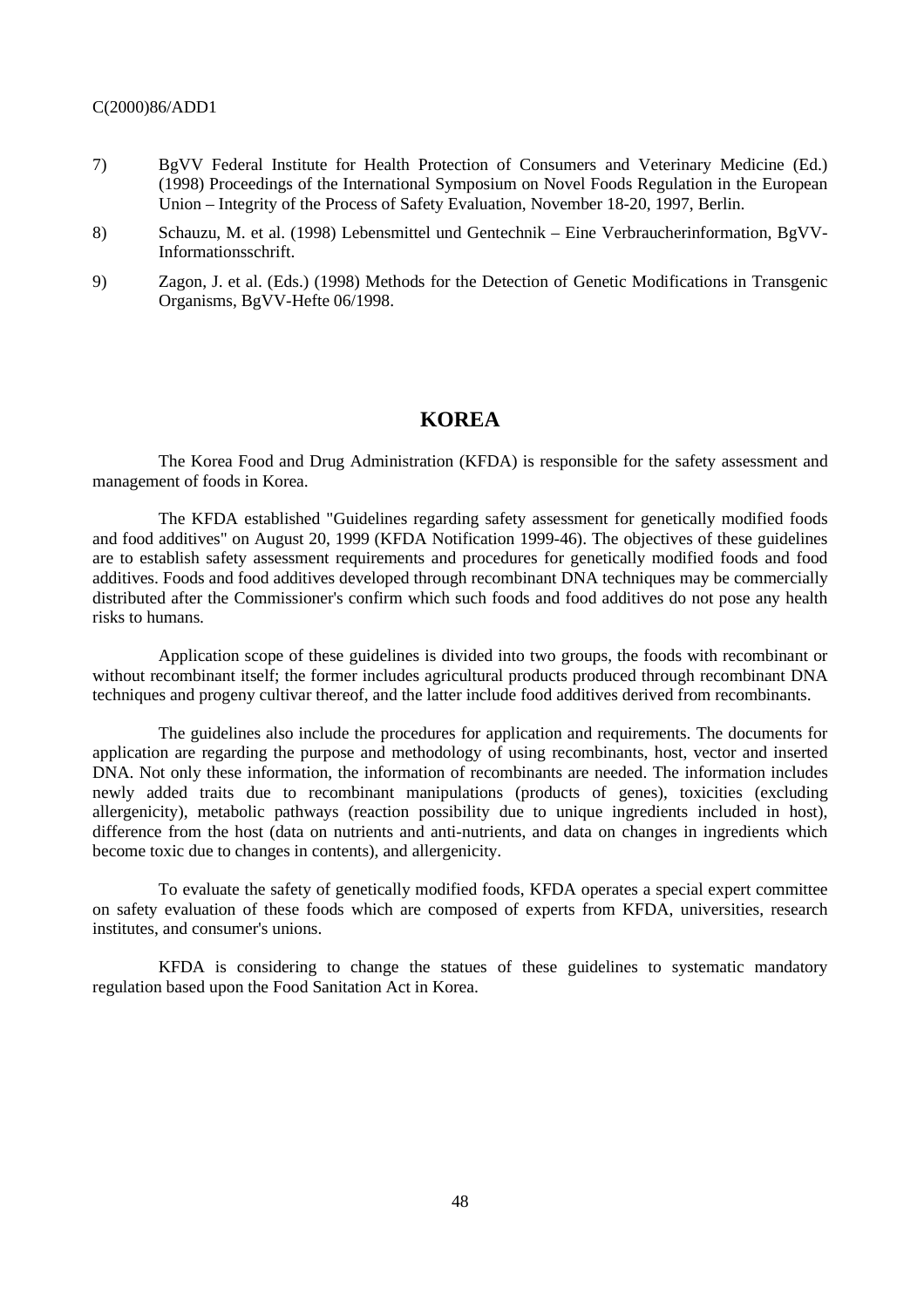# **IRELAND**

#### *The novel foods regulation of the European Parliament and of the Council*

As a member of the European Union, the placing of genetically modified food on the market in Ireland is governed by Regulation (EC) No 258/97 of the European Parliament and of the Council of 27 January 1997 concerning novel foods and novel food ingredients. This Regulation came into force in all Member States on May 15 1997 and provides that novel foods and novel food ingredients (including genetically modified food) must undergo a safety assessment and be officially approved/authorised before being placed on the European market. It also contains provisions in certain instances for the labelling of novel foods and novel food ingredients.

Applicants seeking market approval for their product in the European Union are required to supply a detailed dossier of information. In line with the Commission's Recommendation 97/618/EC of July 29, 1997 key issues to be contained in the dossier include compositional analysis, toxicological requirements, implications of the novel food to human nutrition, allergenic potential and assessment of marker genes.

#### *The assessment of applications in Ireland*

The Department of Health and Children is currently the competent authority and assessment body for this Regulation in Ireland. However, it is planned to designate the Food Safety Authority of Ireland as the competent authority and the assessment body for this Regulation in the coming months. The Food Safety Authority of Ireland Act (FSAI) was enacted in July 1998 and the Authority was formally established in January 1999. The principal function of the Authority is to take all reasonable steps to ensure that food produced, distributed or marketed in the State meets the highest standards of food safety and hygiene reasonably available and in particular to ensure that such food complies with food legislation and where appropriate with standards or codes of good practice.

At present, the GMO and Novel Foods Sub-Committee of the Food Safety Authority of Ireland assesses applications made under this Regulation. To date, no application has been made to the Irish competent authority (i.e. the Department of Health and Children) so the experience in the assessment of novel foods is at present very limited. However, this Department has received applications that have been submitted to the competent authorities of other EU Member States and the GMO and Novel Foods Sub-Committee has commented on these applications.

#### *Coordination of a national position*

A number of Ministries has responsibility for various aspects of biotechnology. In order to coordinate the overall Government position, an inter-departmental working group on GMOs, chaired by the Department of Enterprise, Trade and Employment, has been established. The Group is comprised of senior officials from the Department of Enterprise, Trade and Employment; the Department of Health and Children; the Department of Agriculture, Food and Rural Development; the Department of the Environment and Local Government; the Department of Education and Science; the Food Safety Authority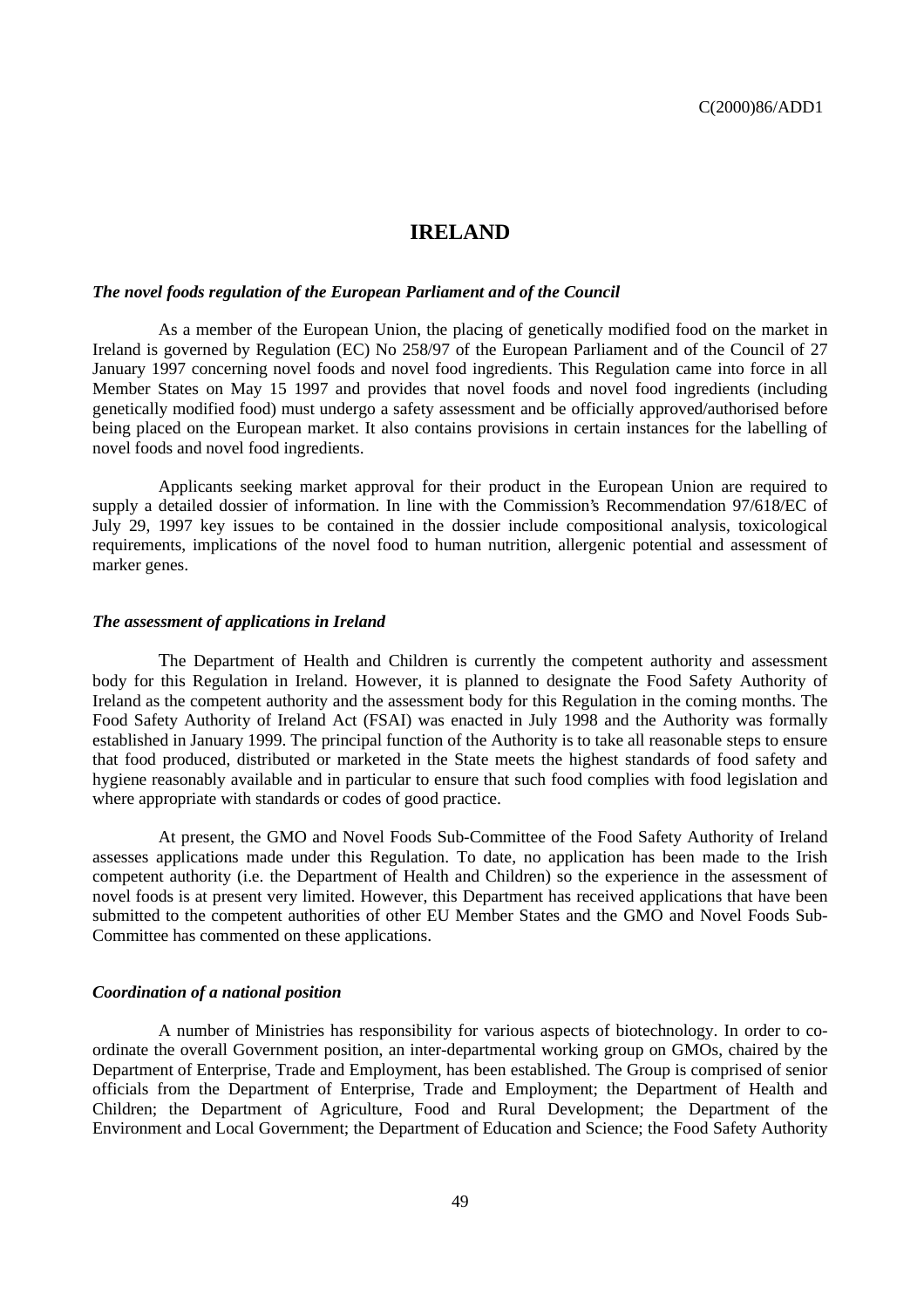of Ireland and the Environmental Protection Agency. The Group is due to report in the coming months. This report will include a number of recommendations for the future.

# **JAPAN**

Governmental research activities were launched in 1986 to assure the safety of food ingredients derived from genetically modified micro-organisms. They not only built a compendium of the existing research and development works but also identified the potential problems and the areas where government actions were required.

A Sub-Committee on Biotechnology was established in 1989 within the National Food Safety Council, which advises the Minister of Health and Welfare on technical matters. The Sub-Committee published in 1991 three documents shown below.

- *Basic Principles on Safety Assurance for Foods and Food Additives Produced by Biotechnology*
- *Guidelines for Manufacturing Foods and Food Additives by Application of Recombinant DNA Techniques*
- *Guidelines for Safety Assessment of Foods and Food Additives Produced by Recombinant DNA Techniques*

In 1993, a governmental research group was established to prepare guidelines for the safety evaluation of recombinant-DNA seed plants. In January 1996, the report of this research group resulted in the enlargement of the scope of the aforementioned Ministerial Guidelines to include seed plants.

As of December 1999, 29 foods and six ingredients have been evaluated and recognised as safe by the Ministry of Health and Welfare. The safety evaluations of genetically modified foods are being operated on a voluntary basis at this stage.

A revision of the current safety assessment scheme has been started with a view to making it mandatory to the effect that foods whose safety has not been evaluated will not be allowed to be marketed. This will be implemented as of April 2001. This planned revision is expected to increase the transparency of the safety evaluation procedures (see footnote) and to increased consumer confidence.

Ministry of Agriculture, Forestry, and Fisheries created in 1996 *Guidelines for Safety Assessment of Feed Produced by the Recombinant DNA Technique*. As of March 2000, 27 feeds have been recognised as safe by Ministry of Agriculture, Forestry, and Fisheries.

#### *Footnote*

Criteria for the safety assessment procedure (as regard food safety);

- Similarities between the newly developed food and conventional food
- Purposes and usage of recombinants
- Host
- Vector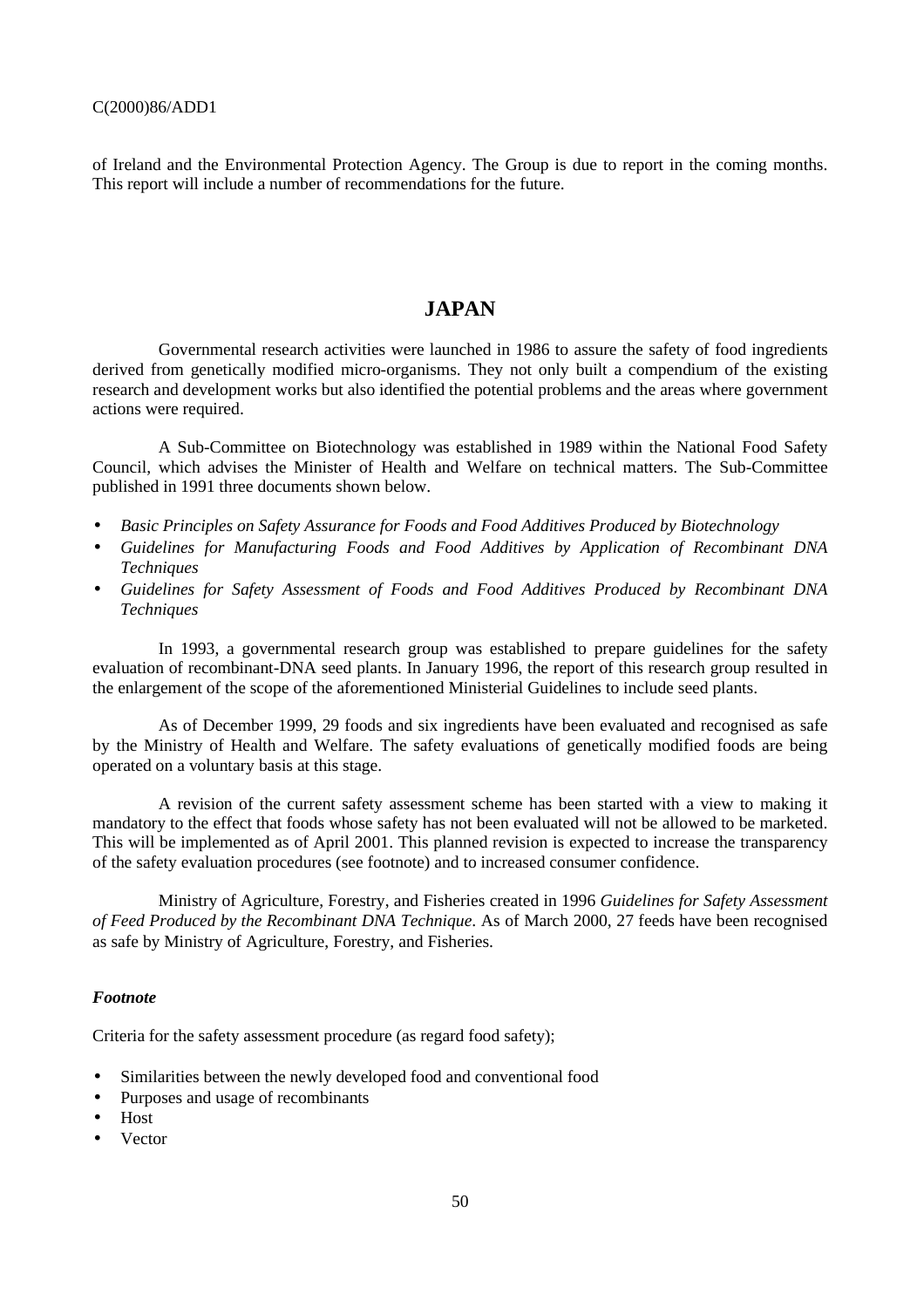- Gene and Gene products
	- Donor
	- ° Method of gene insertion
	- $\degree$  Structure
	- $\degree$  Properties
	- Purity
	- ° Stability
	- ° Number of inserted gene copies
	- <sup>o</sup> Position, timing and amount of gene expression
	- ° Safety on antibiotic-resistant marker genes
	- ° Presence or absence of exogenous open reading frames and the possibility of their transcription and expression
- **Recombinants** 
	- New properties acquired by the recombinant DNA techniques
	- ° Allergenicity of recombinant products
	- ° Toxicity of recombinant products
	- ° Effect of recombinant products on metabolic pathways
	- ° Difference from the host
	- ° Survival and proliferation in the external environments
	- ° Restrictive conditions on survival and proliferation abilities of recombinants
	- ° Inactivation method of recombinants
	- <sup>o</sup> Approval and usage as food in other countries<br><sup>o</sup> Methods of preparation, breeding and cultivation
	- Methods of preparation, breeding and cultivation
	- ° Methods of seed production and management

# **THE NETHERLANDS**

In the early nineties in the Netherlands, the Food and Nutrition Council and the Health Council both issued advisory reports on Biotechnology and product safety. These were the basis for the national legislation on novel foods and novel food ingredients as a part of the food law. Now the Health Council Committee on the safety assessment of novel foods advises, under the terms of the European Novel Foods Directive 258/97, the Dutch Minister of Public health, Welfare and Sport and the State Secretary for Agriculture, Nature management and Fisheries. Genetically modified foods are an important category that has been assessed in the years since the Directive was implemented. So far there have been dossiers on genetically modified maize and soybean with the agronomically relevant traits of herbicide resistance and resistance to plague insects. The gene constructs that were used for this are well known, as well as the proteins that are produced by them. The Netherlands Committee pays special attention to secondary plant metabolites as indicators for possible side effects of genetic modification as long as techniques like genomics and proteomics are not yet applicable. The Committee is gradually developing and refining its evaluation tools in this relatively new field of risk assessment. Alongside the further refinement of analytical, nutritional and toxicological tests there should be proportional attention for the relevance of possible outcomes in terms of consumer safety and health effects. A public version of the advisory reports of the Committee are made available at the web site of the Health Council at www.gr.nl.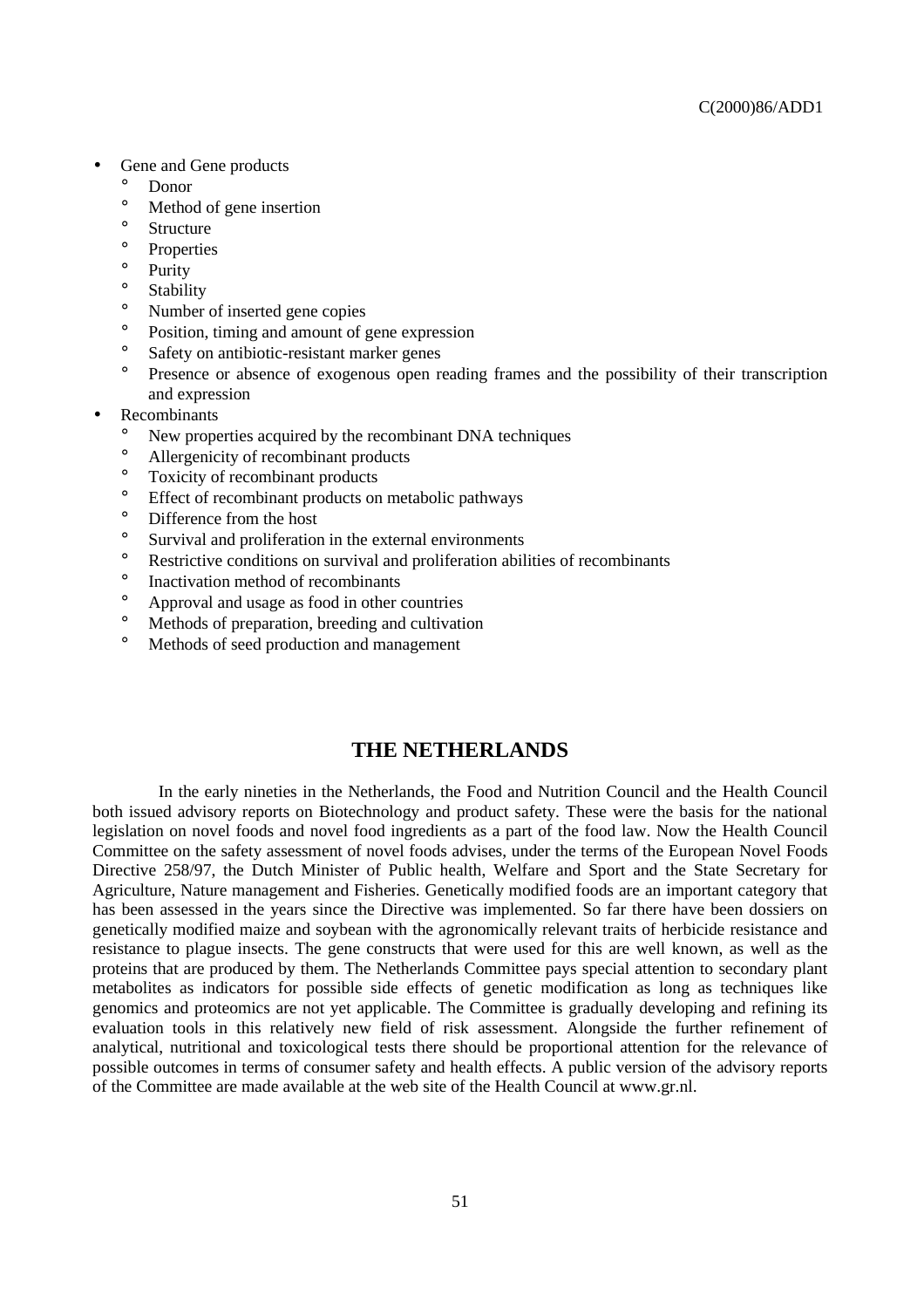# **NORWAY**

#### *Regulatory framework*

Norwegian legislation on GM foods is divided between the Norwegian Ministry of Environment and the Norwegian Ministry of Health and Social Affairs.

The Gene Technology Act of 1993, laid down by the Norwegian Ministry of Environment, relates to the production and use of genetically modified organisms, including the use of such organisms as foods and feeds. The purpose of the Act is to ensure that the production and use of genetically modified organisms take place in an ethically and socially justified way, in accordance with the principle of sustainable development and without detrimental effects on health and the environment. No application for use of genetically modified organisms as food or feed has as yet been approved for marketing under this Act, although several are at time under consideration. Since autumn 1997, three GM edible plants have been banned from being marketed because of the presence of antibiotic resistance genes used as marker genes.

As part of the EEA-agreement (European Economic Area) between EFTA (European Free-Trade Area and the EU, Norway has implemented the Directive 90/220(EEC on the deliberate release into the environment of genetically modified organisms).

The Food Control Act, laid down by the Norwegian Ministry of Health and Social Affairs, includes a regulation on approval of GM foods, which entered into force 1 January 1999 (Regulation of 18 June 1998 amending the general regulations of 8 July 1983 No. 1252 on the production and sale etc. of foodstuffs). The Norwegian Food Control Authority (SNT) is the competent authority for administrating the regulation. The regulation includes novel foods and all types of GM foods except genetically modified organisms. The purpose of the regulation is to ensure that novel food and GM food is evaluated for human consumption prior to marketing. No GM food has as yet been approved for marketing under this regulation, although processed products from three different types of GM maize are at time under consideration. A Norwegian regulation is being developed for the purpose of banning the production, import and sale of GM foods containing genes coding for resistance to antibiotics when such genes have been introduced by means of genetically modification. Similar regulation for GM feedstuffs is also under development.

#### *Risk assessment*

Prior to approval of a GM food in Norway, a risk assessment has to be conducted based on a case-by-case evaluation of each individual GM food. The health risk assessments of each GM food are performed by the National Institute of Public Health and the National Council on Nutrition and Physical Activity. Principle questions as to the health risk in GM food are treated in SNT's Scientific Committee.

The health risk assessment is performed according to SNT's guidelines for health risk assessment of novel food. The guidelines are mainly based on recommendations from the European Union (Commission Recommendation 97/618/EEC of 29 July 1997).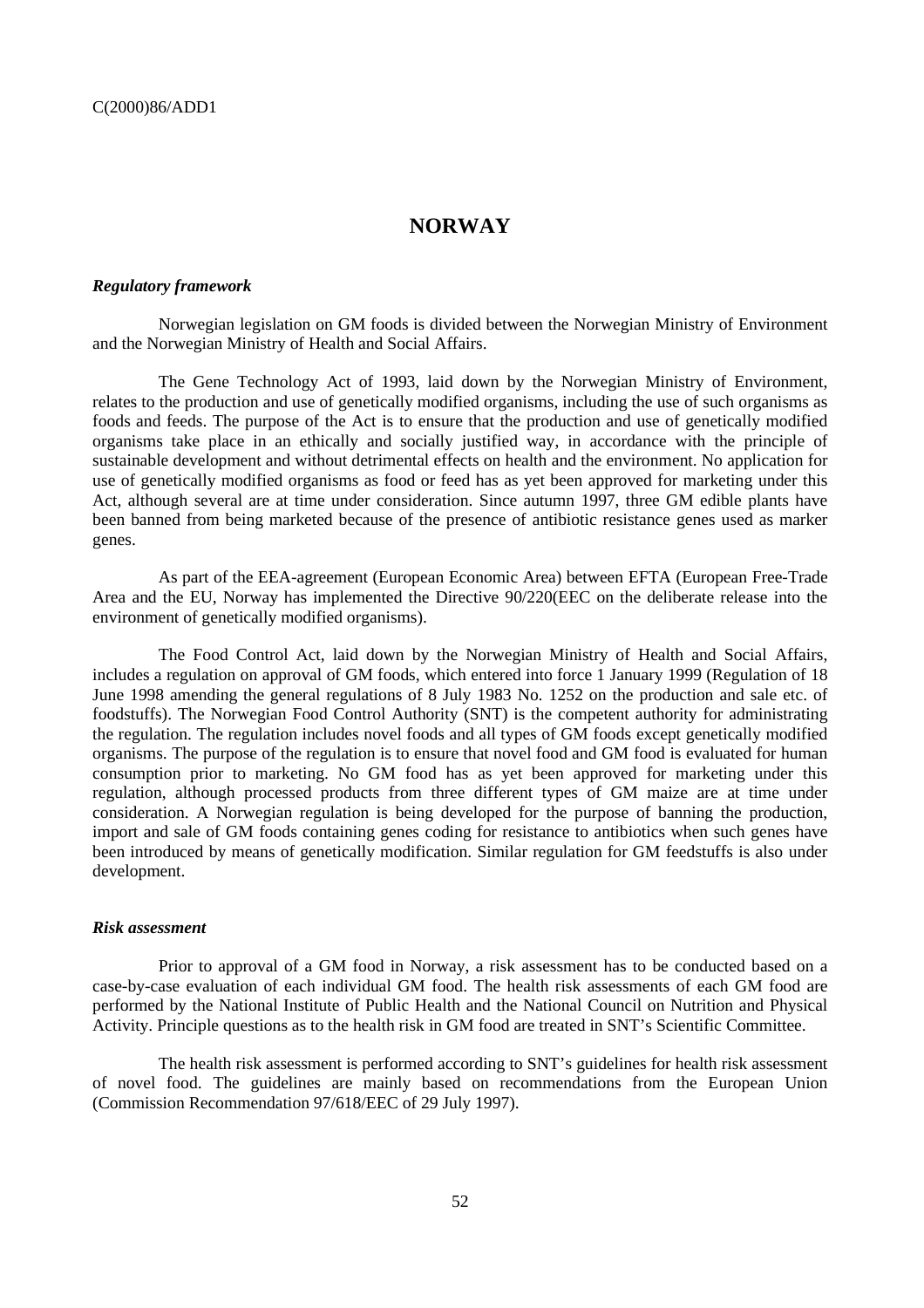SNT is keeping the criteria for health risk assessment under continuous review, taking into account any new scientific information. Particular attention is given to possible measures of unintended effects of the genetic modification, for instance through a broader measure of the concept «substantial equivalence» and the development of methodology on feeding tests.

# **SPAIN**

Where food safety is concerned, Spain, as a Member State of the European Union, applies Directive 90/220/EEC on the deliberate release into the environment of genetically modified organisms (GMOs) and Regulation (EC) No 258/97 concerning novel foods and novel food ingredients.

In order to consider notifications of the deliberate release and placing on the market of such products, Spain has enacted a law setting up the National Biosafety Commission (CNB). The said Commission studies, revises and oversees files before granting consent. It is responsible, more especially, for assessing the safety of transgenic products.

Where novel foods are concerned, products are evaluated prior to being placed on the market, that evaluation taking account of such aspects as allergenicity, new components, the presence of possibly toxic products, etc.

Moreover, foodstuffs, novel foods and food ingredients deriving from genetically modified organisms, which are intended for human consumption, have to be labelled in accordance with the various EC Regulations.

# **UNITED KINGDOM**

The UK has had a system for assessing the safety of all novel foods for a number of years. The first novel food, mycoprotein, was cleared in 1983. The UK Government receives advice from the Advisory Committee on Novel Foods and Processes (ACNFP). The ACNFP has considerable experience in assessing the safety of novel foods, including those produced using genetic modification, having been considering these issues for over ten years.

When assessing a novel food, the ACNFP bases its safety assessment on the concept of substantial equivalence. Similarities and more importantly, differences between the novel food and the existing food are identified and examined carefully. The Committee then decides whether the novel food can be considered equivalent to, and therefore as safe as, the existing food.

There are a wide range of foods and food ingredients encompassed within the term "GM food". The information needed to support an application for approval of an individual GM food needs to address the specific safety issues relevant to that particular food. For this reason it is not possible to set out a checklist of information that needs to be submitted in all cases. Prior to the development of EC legislation in this area, the ACNFP developed a series of decision trees that use structured series of questions to identify the information requirements of a particular novel food. Based on this experience, the European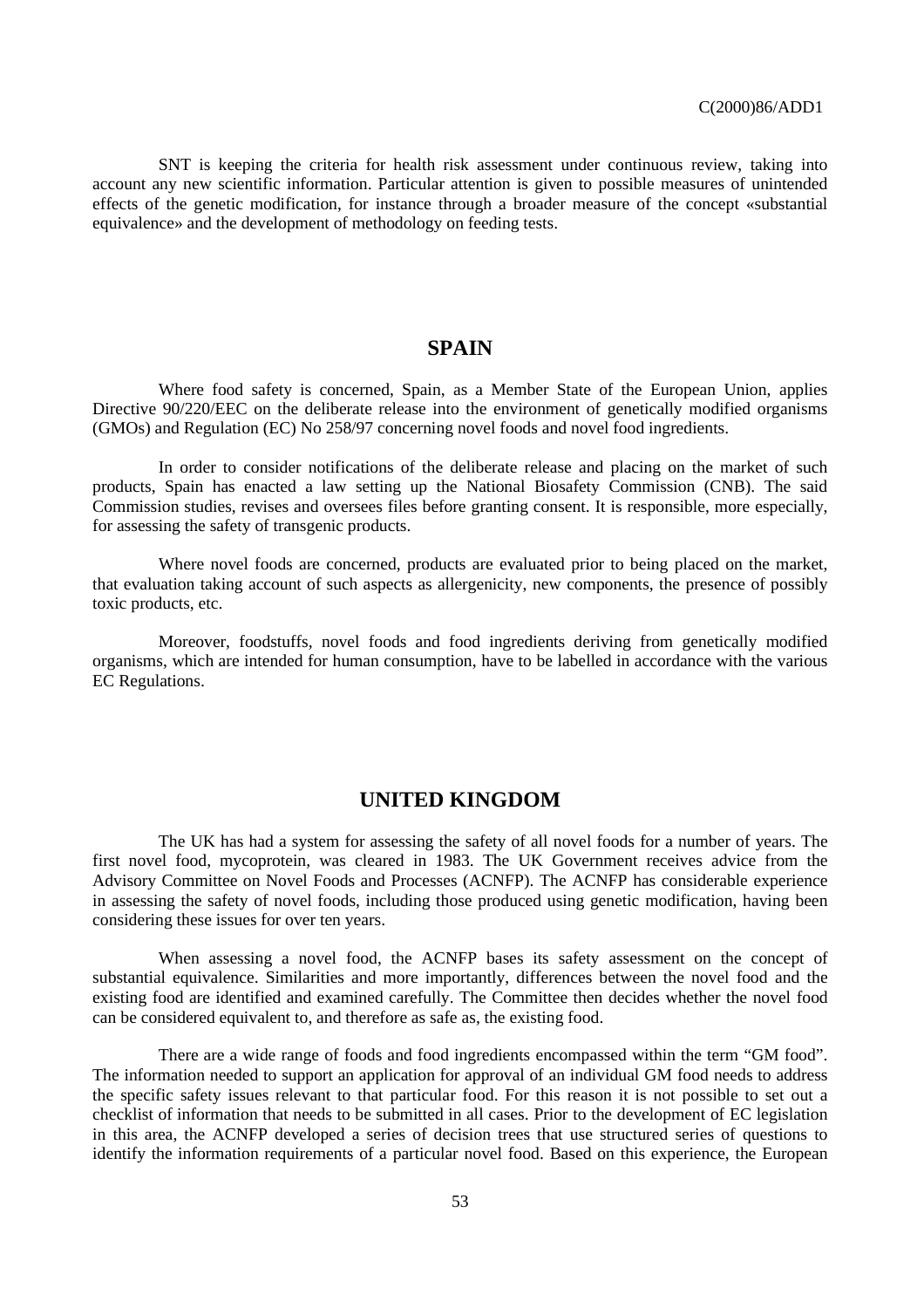Community developed its own decision trees, which form the basis of the guidance which lays down how safety assessments of novel foods should be conducted.

#### *Issues considered during the safety assessment of individual GM foods*

Foods are complex mixtures of compounds, which have a wide variation in their composition and nutritional value. They can only be fed to animals at low multiples of the amounts that might be present in the human diet. Identifying potential adverse effects and relating these to the food and not other factors can therefore be extremely difficult for a number of reasons. It has to be considered, therefore, whether subjecting animals to experimentation is likely to give rise to meaningful information. If the ACNFP is not satisfied that the data submitted answers any concerns, then they request further information. This can include data from animal tests. Each case is decided on its merits. The ACNFP has published a paper on the toxicological issues relevant to the safety assessment of novel foods on its web site.

There is a remote possibility that levels of a previously unknown toxin, allergen or antinutrient might be elevated as an unintended consequence of a genetic modification and not be detected by the compositional analyses. Modern molecular approaches could be used to enhance the ability to compare the whole genome of the parent organism with that of the GM derivative, to give further reassurance that no unintended effects had occurred as a result of the genetic modification. The ACNFP recently reviewed the available technology. It felt that, in the future, it may be possible to use genomic, proteomic and/or metabolic profiling approaches to further increase the robustness of the substantial equivalence principle as a safety evaluation tool, but at present such approaches are not sufficiently developed for routine use in this way.

In assessing the safety of a GM food or food ingredient, the ACNFP considers a number of issues:

#### *i) toxicity of the inserted genes*

All foods consumed raw or only lightly processed will contain genetic material which is readily digested in the human gastrointestinal tract. The inserted genes will be digested in the same way as the genes already present in the organism. Therefore, it is highly unlikely that consumption of the inserted gene itself would have any implications for health. Nevertheless this issue is carefully considered in the case of each application.

### *ii) toxicity of the products of the inserted genes*

If a novel protein is present in the derived food products, this can be extracted and its toxicity investigated using conventional toxicity tests. Any novel protein is likely to be digested in the same way as the many conventional proteins already present in that food. Nevertheless, the safety assessment of all GM foods includes an evaluation of the toxicity of any protein products of the inserted genes. Nothing is assumed or taken for granted.

#### *iii) allergenicity of the products of the inserted genes*

The safety assessment of GM foods includes a consideration of potential allergenicity. Many foods derived from GM organisms undergo considerable processing before consumption, which might destroy any novel proteins. If intact novel proteins are present, their allergenic potential needs to be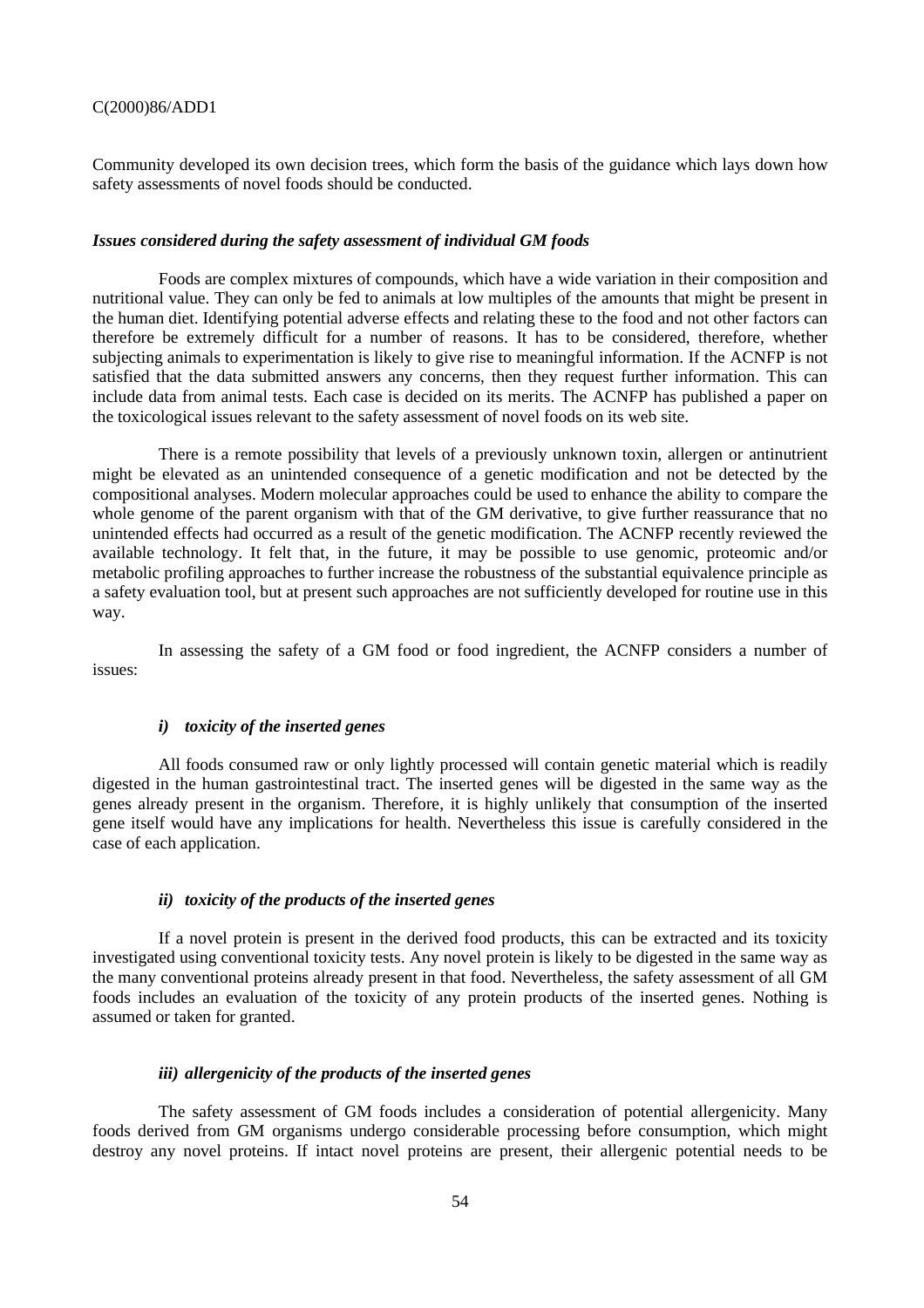assessed. This includes a consideration of the allergenicity of the host organism, as well as that of any organisms used as sources of the inserted genes, together with that of any taxonomically related species. Foods containing genes from plants known to be associated with serious allergenicity are not allowed onto the market if there is any likelihood that public health will be adversely affected.

Reliable and predictive tests for potential allergenicty are not available at present, and research to develop such tests is currently being carried out. As an additional safeguard, consideration is always given to the need for some form of post market monitoring or surveillance to be carried out as a condition of the approval. Such arrangements were put in place when (non GM) lupin flour was approved in the UK to enter the food supply in 1997.

#### *iv) transfer of genes encoding antibiotic resistance*

If such genes are present in the final food products, any safety implications that they might raise are thoroughly evaluated. The ACNFP considered this issue in detail in 1994 and 1996. Their conclusions are that GM micro-organisms consumed in a viable form should not contain antibiotic resistance marker genes. All other GM foods need to be assessed on an individual basis, taking into consideration the likelihood of transfer of the gene, its subsequent maintenance and expression in micro-organisms found in the human gut, and the clinical use and importance of the antibiotics for which resistance is encoded. In addition to possible transfer to gut micro-organisms, it is also important to consider the likely levels of exposure and the possibility of transfer into bacteria present in the mouth and in the respiratory tract as a result of exposure via pollen and other airborne sources, such as dusts generated by dry milling.

It is also known that some ampicillin resistance genes have undergone point mutations, which resulted in extension of the range of antibiotics that could be inactivated by the products of the resistance gene to include a number of clinically important cephalosporins. If such point mutations occurred in antibiotic resistance genes used as selective markers, which subsequently transferred into gut microorganisms, this could have implications for the clinical treatment of serious infections including meningococcal meningitis or any other disease.

Using this precautionary approach, the ACNFP has recommended rejection of three applications submitted to it. These cases involved a maize containing an ampicillin resistance marker gene, and two GM cottonseeds containing a gene conferring resistance to streptomycin and spectinomycin. It was considered that there was a very small, though finite risk of transfer of resistance to micro-organisms in the intestinal tract of animals fed unprocessed plant material (processing destroys the antibiotic resistance gene), and that this could compromise clinical therapy in man. Other factors, such as clinical and veterinary use of antibiotics and their use as growth promoters in animal feed, are likely to have a much greater effect on the occurrence of resistance in the wider environment than possible transfer from GM plants. Nevertheless, the ACNFP believes that it is right to be cautious about their use in genetic modification.

#### *v) Nutrition*

Any nutritional consequences of the consumption of the GM food need to be considered, both in terms of possible changes in the levels of nutrients in the food itself and in terms of the effects on the overall diet of replacing a conventional food with the GM one. It has been recognised for a long time that whereas each individual change may not be significant on its own, cumulative effects on nutrient intake may be significant. However this is equally applicable to changes in food products arising from conventional plant breeding. A recent joint meeting of ACNFP and the UK Committee on the Medical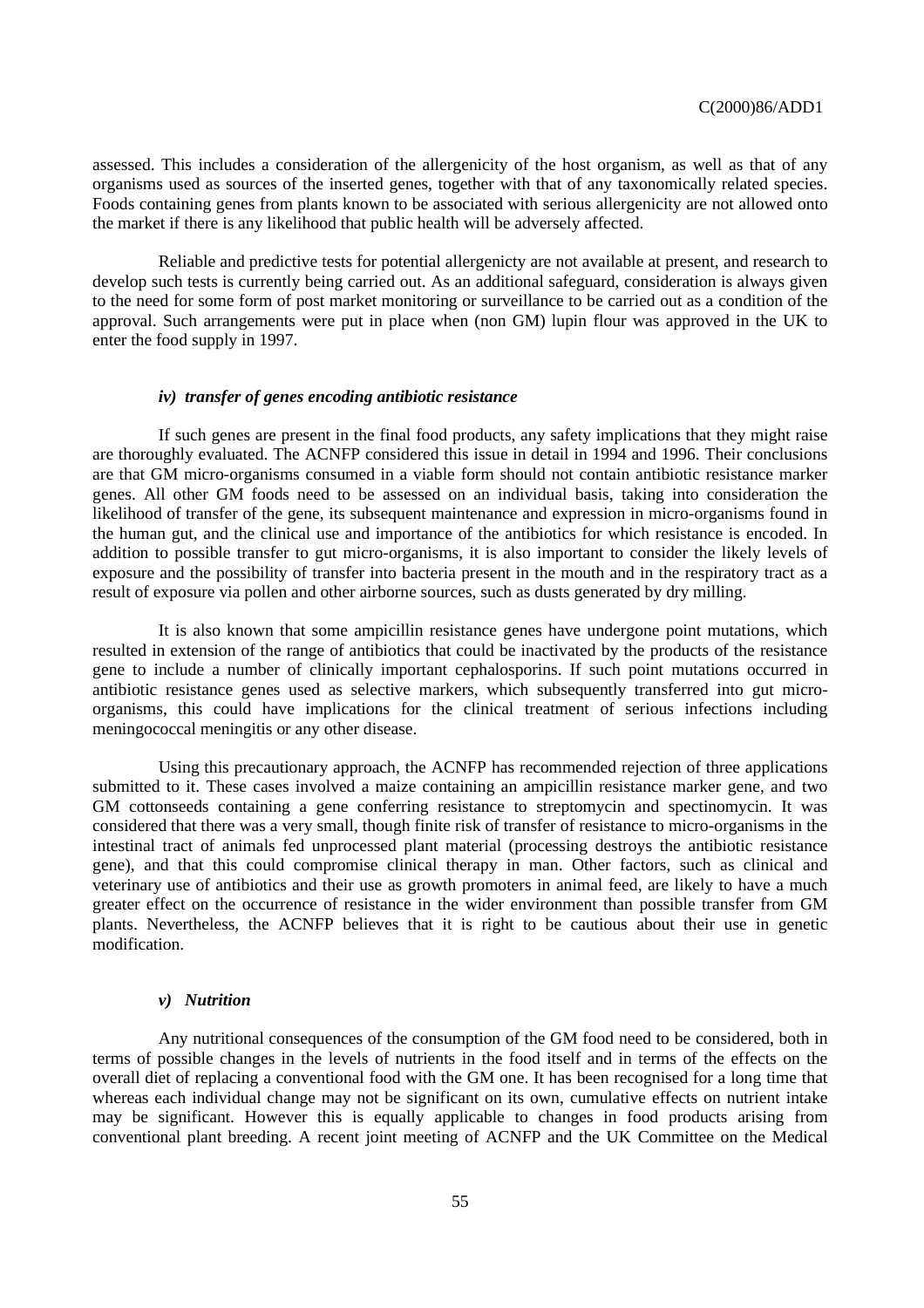Aspects of Nutrition Policy has recommended building on current diet and nutrition data collection systems to monitor this issue.

#### *vi) GM micro-organisms*

The safety assessment of all GM micro-organisms is conducted using experience and background acquired in the assessment of the safety of non-GM micro-organisms. This assessment takes into account whether or not the final food will contain viable micro-organisms, and includes a full characterisation of the inserted DNA, including the sources from which it was obtained, plus a history of human exposure to the host organism and any associated health effects. Information is always required on the vector used in the modification and to demonstrate that the new genes are inserted in a stable way. If the GM microorganism is consumed in a viable form, information on its behaviour and lack of pathogenicity is also carefully assessed.

#### *vii) GM plants*

The assessment of the safety of foods derived from GM plants is carried out in comparison with the non-GM counterparts that they would replace. In doing this, the natural variation in the composition of plants and in the foods derived from plants, due to climatic and other environmental factors is taken into account as far as is possible. Information is therefore assessed on the composition (major nutrients, including vitamins and other beneficial components) and agronomic behaviour (growth patterns, flowering time and yield, both with and without application of herbicides in the case of herbicide-tolerant GM plants) of GM plants grown at several sites. This information is evaluated in comparison with that obtained on non-GM plants grown at the same time. These data are needed to demonstrate that the GM plant falls within the natural variation seen for the non-GM counterpart, except for any intended effects of the modification. The assessment also considers the nature of the genetic modification and includes a detailed characterisation of the inserted genetic material. The approach taken to date has been based on a case-bycase evaluation of each individual GM food, so that any unintentional effects of the particular modification can be assessed. The ACNFP is not prepared at this stage to consider any blanket clearance of particular gene sequences.

Various novel techniques were considered in November 1999 at a UK Advisory Committee on Novel Foods and Processes (ANCFP) seminar (Food Standards Agency UK Web Site).

Finally, in a new measure designed to increase the openness of the regulatory system, Regulations have been introduced in the UK which require companies submitting novel food applications to the UK to permit the routine disclosure for public comment of all non-confidential information that they provide in support of an application. Criteria are laid down for deciding what information can legitimately be claimed to be confidential. The intention is to keep this to a minimum. The data to be released will be made available electronically on the ACNFP webpage at www.foodstandards.gov.uk/maff/archive/ food/foodnov.htm. It will offer anyone who is interested, including members of the public, the opportunity to submit comments that the ACNFP can take into account as part of their deliberations. The ACNFP's draft conclusions will also be offered for comment before being finalised.

Food Standards Agency of the United Kingdom Web Site, http://www.foodstandards.gov.uk/maff/archive/food/novel/toxrev.htm.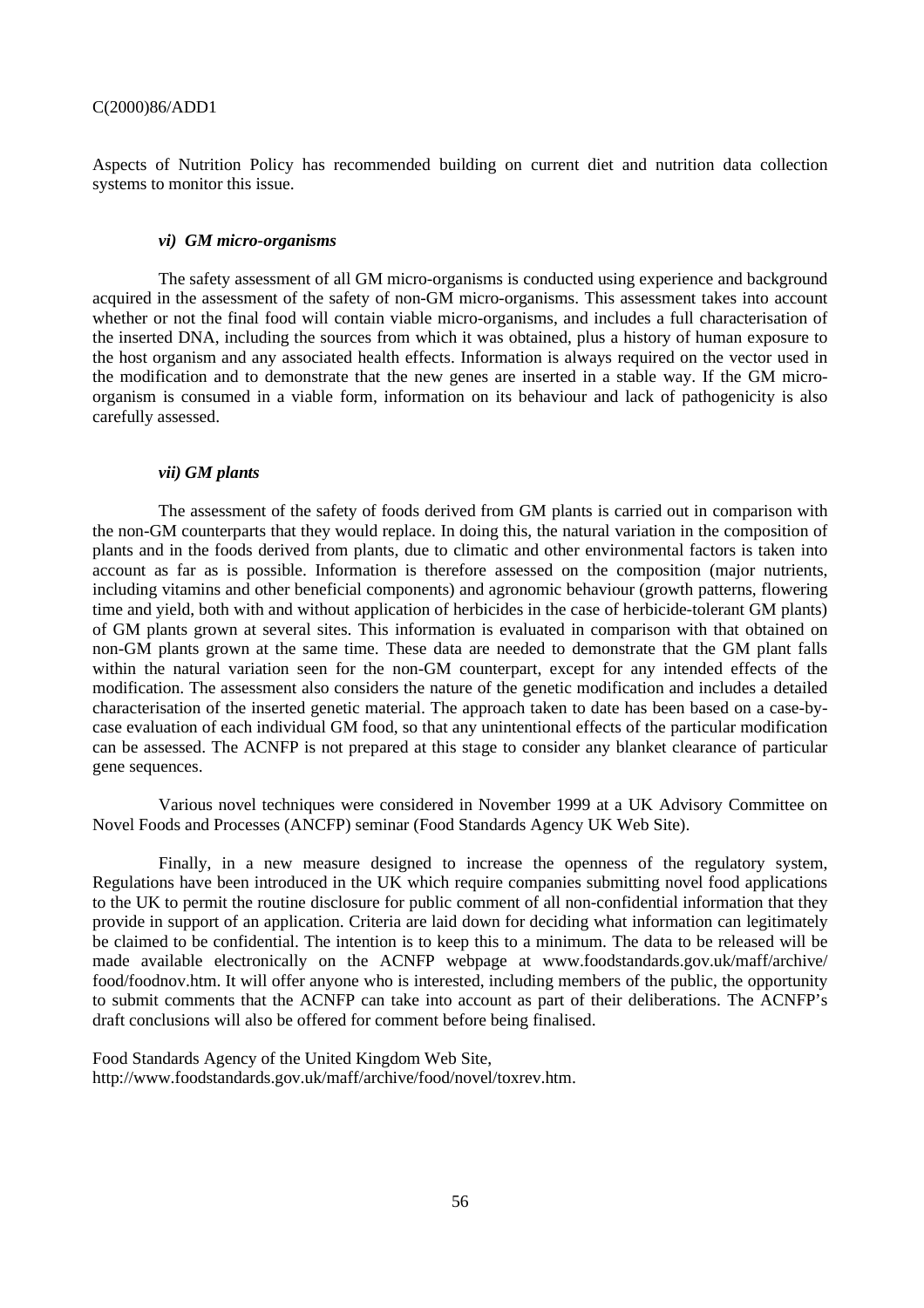# **UNITED STATES**

#### **FOODS DERIVED FROM GENETICALLY ENGINEERED PLANTS – FDA'S EXPERIENCE**

### *I. Introduction*

In 1992, the Food and Drug Administration (FDA) published in the *Federal Register* (57 F.R. 22984, May 29, 1992) a policy statement regarding foods derived from new plant varieties. The policy statement explains how foods and animal feeds derived from new plant varieties, including those produced by the new methods of recombinant DNA (rDNA) techniques, are regulated under the existing framework of the Federal Food, Drug, and Cosmetic Act (the Act). The policy also provides guidance to industry that describes a standard of care for ensuring the safety and wholesomeness of foods developed by rDNA technology. The guidance addresses safety issues with respect to the food crop that is being modified, the potential for any introduced genetic material to encode harmful substances, the safety of intentionally introduced substances such as proteins, fatty acids, and carbohydrates, and the assessment of endogenous toxicants and important nutrients in the modified plant. The guidance also discusses regulatory issues such as when an introduced substance is not generally recognised as safe and would require premarket approval as a food additive, and when special labelling would be required under the Act.

#### *II. The first genetically engineered food*

The first food derived from a crop modified through rDNA techniques to come before FDA was the Flavr Savr<sup>TM</sup> tomato developed by Calgene, Inc. (Calgene) of Davis, California. To develop this tomato, Calgene used rDNA techniques to introduce an antisense polygalacturonase (PG) gene into the tomato genome. The PG gene, normally present in tomatoes, encodes the enzyme PG, which is associated with the breakdown of pectin (a constituent of the tomato cell wall) and the resulting softening of ripe tomatoes. The antisense PG encodes an RNA that suppresses the production of the PG enzyme. The result is a tomato that softens more slowly and, thus, can remain on the vine longer for enhanced flavour development. In developing the Flavr Savr<sup>TM</sup> tomato, Calgene used the kanamycin resistance marker gene that encodes the enzyme aminoglycoside-3'-phosphotransferase II (APH(3')II, also known as neomycin phophotransferase, nptII), as a selectable marker.

Calgene asked FDA to evaluate the Flavr Savr<sup>TM</sup> tomato under the most stringent procedures available for foods to ensure public confidence in their product. Thus, in addition to evaluating the firm's safety and nutritional assessment of the tomato, Calgene requested that FDA approve use of the APH(3')II enzyme, the only new substance in the Flavr Savr<sup>TM</sup> tomato, as a food additive.

Overall, FDA evaluated the data and information provided by Calgene to determine whether Flavr Savr<sup>TM</sup> tomatoes have been significantly altered when compared to varieties of tomatoes with a safe history of use. Based on the safety and nutritional assessment described in the 1992 policy statement and the modifications of the Flavr Savr<sup>TM</sup> tomato, FDA evaluated the following information for the new tomato variety: the source, identity, function, and stability of genetic material introduced into Flavr Savr<sup>TM</sup> tomatoes; analytical studies on the composition of Flavr Savr<sup>TM</sup> tomatoes; and the safety of APH(3')II. FDA also evaluated the environmental safety of the use of the kanamycin resistance gene as part of its review of the food additive petition for APH(3')II.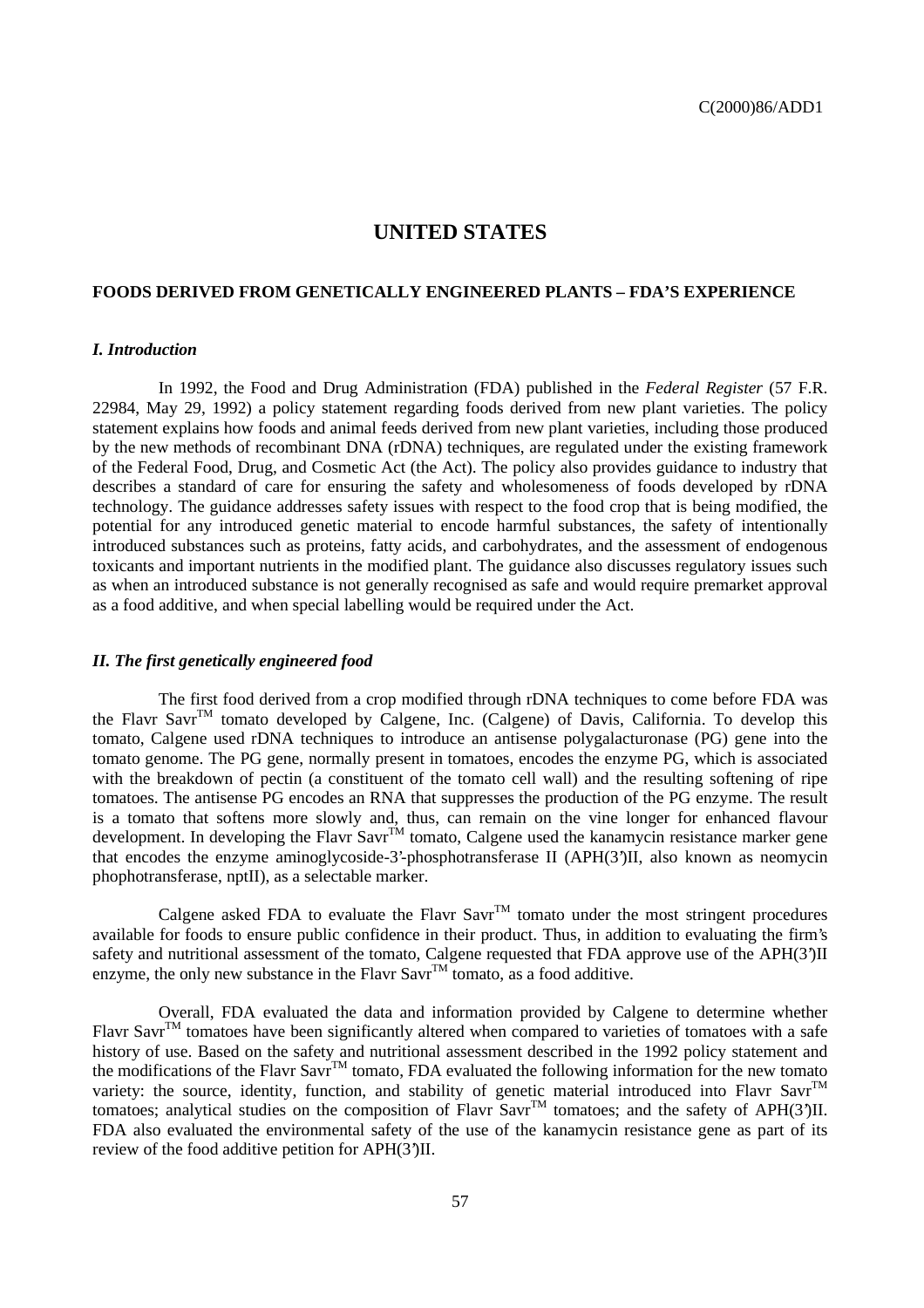Based on the analysis of the information that Calgene submitted concerning the Flavr Savr<sup>TM</sup> tomato, FDA concluded that the new variety had not been significantly altered in regard to safety when compared to varieties of tomatoes with a safe history of use. FDA also concluded that APH(3')II was safe for consumption when present in tomatoes as a result of use as a selectable marker and promulgated a regulation to that effect (21 CFR 173.130 and 573.170). With respect to labelling, the agency concluded that the correct common or usual name for the Flavr Savr<sup>TM</sup> tomato is "tomato" because the new tomato is  $\frac{1}{2}$ not significantly different from the range of commercial varieties referred to by that name.

Prior to its decisions, however, FDA convened a public meeting of its Food Advisory Committee (FAC), a committee composed of experts from outside the FDA, and discussed its policy as well as its evaluation of the safety of the Flavr Savr<sup>TM</sup> tomato that had taken approximately four years. The FAC agreed that the policy represented appropriate oversight of foods derived from genetically engineered plants and that all safety questions have been answered for the Flavr Savr<sup>TM</sup> tomato. The FAC further advised FDA that based on the nature of the products that were approaching the market, it would be appropriate to institute a process that involves a more judicious review procedure that is customised to address the specific changes in the food product.

#### *III. Consultation procedures*

Following the Flavr Savr<sup>TM</sup> decision, FDA has not found that it is necessary to conduct a comprehensive scientific review for each food derived from a bioengineered plant. Rather, consistent with its 1992 policy, FDA has been advising industry that it is prudent practice for developers of new varieties to consult with the agency on safety and regulatory questions before marketing their products. To facilitate these consultations, FDA developed procedures through which developers can consult with the agency, and through which these consultations can be brought to closure.

Briefly, the consultation procedures are as follows (the procedures can be found at http://vm.cfsan.fda.gov/~lrd/consulpr.html). Developers initiate consultations with FDA early in the product development phase. When the developer has accumulated the data that it believes are adequate to ensure that its product is safe and complies with the relevant provisions of the Act, the developer submits to FDA, information regarding the safety and nutritional assessment that has been conducted for evaluation by agency scientists, and if necessary, meet with agency scientists to discuss the scientific data in more detail.

The goal of FDA's evaluation of the data provided by developers during the consultation process is to ensure that human food and animal feed safety issues or other regulatory issues (e.g., food additive issues, labelling) are resolved prior to commercial distribution. During the consultation process, FDA does not conduct a comprehensive scientific review of data generated by the developer. Instead, FDA considers, based on agency scientists' evaluation of the submitted data and other available information, whether any unresolved issues exist regarding the food derived from the new plant variety that would necessitate legal action by the agency if the product were introduced into commerce. Examples of unresolved issues may include, but are not limited to, significantly increased levels of plant toxicants or antinutrients, reduction of important nutrients, the presence of new allergens, or the presence in the food of an unapproved food additive. FDA considers a consultation to be completed when all safety and regulatory issues are resolved.

The safety and nutritional assessment summary submitted to FDA typically includes:

• The purpose or intended technical effect of the modification on the plant, together with a description of the various applications or uses of the bioengineered food, including animal feed uses.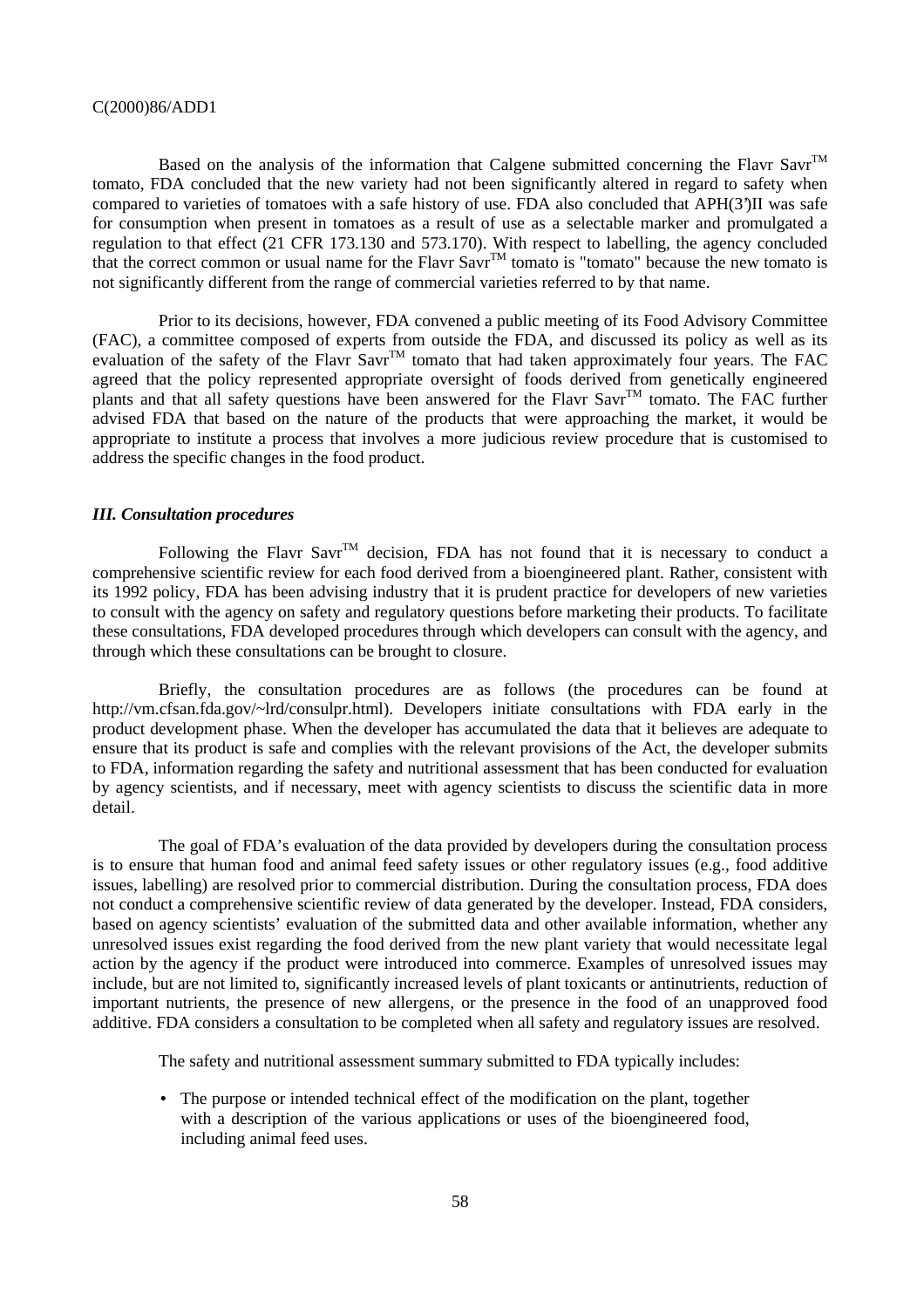- Information on the molecular/genetic characterisation of the modification including the identities, sources and functions of introduced genetic material as well as stability of the insert.
- Information on the expression products encoded by the introduced genetic material, including an estimate of the concentration of any expression product in the bioengineered plant or food derived from the plant.
- Information regarding any known or suspected allergenicity and toxicity of expression products and the basis for concluding that foods containing the expression products can be safely consumed. This would generally include an assessment of the introduced protein for properties attributed to food allergens such as resistance to digestion, acid and heat degradation, as well as comparing the amino acid sequence of the introduced protein to sequences of known allergens for any similarities that may be indicative of allergenic potential.
- Information comparing the composition or characteristics of the bioengineered food to that of food derived from the parental variety or other commonly consumed varieties with special emphasis on important nutrients, and toxicants that occur naturally in the food. Depending on crop, typical parameters measured include protein, fat, carbohydrate, moisture, ash, amino acids, fatty acids, vitamins, calcium, phosphorus, selected trace minerals, acid detergent fiber, and acid detergent fiber. Examples of antinutrients measured include phytic acid (canola, corn, soybean), erucic acid, glucosinolates (canola), gossypol, cycloprepenoid fatty acids (cottonseed), lectins, phophatides, stachyose, raffinose, trypsin inhibitors (soybean).
- For those foods that are known to cause allergy, submissions to FDA have included data on whether the endogenous allergens have been altered by the genetic modification.
- Some submissions have included the results of comparisons of wholesomeness feeding studies with foods derived from genetically engineered plants and the nonmodified counterparts.

In November, 1994, FDA presented the consultation procedures to a joint meeting of its Food, and Veterinary Medicine Advisory Committees using seven products that came before the agency following the Flavr Savr<sup>TM</sup> tomato. These included three new tomato varieties that have been genetically engineered for delayed-ripening, two pest-resistant crops (a virus-resistant squash, and a Colorado potato beetle-resistant potato), and two herbicide-tolerant crops (a bromoxynil-tolerant cotton, and a glyphosatetolerant soybean) The joint committee agreed with FDA that the consultation procedures represent appropriate oversight for the type of products that were coming before the agency.

To date, FDA has completed 45 consultations on foods derived from genetically engineered plants. Most of these plants from which the foods have been derived have been modified for agronomic properties although some were modified for processing characteristics or modified oil compositions. A complete list of the completed consultations can be found at http://vm.cfsan.fda.gov/~lrd/biocon.html on the World Wide Web. The products are grouped by the year in which the consultations were completed. The name of the developer, the trait introduced into the variety, as well as the source and identity of the introduced gene responsible for the trait are also given.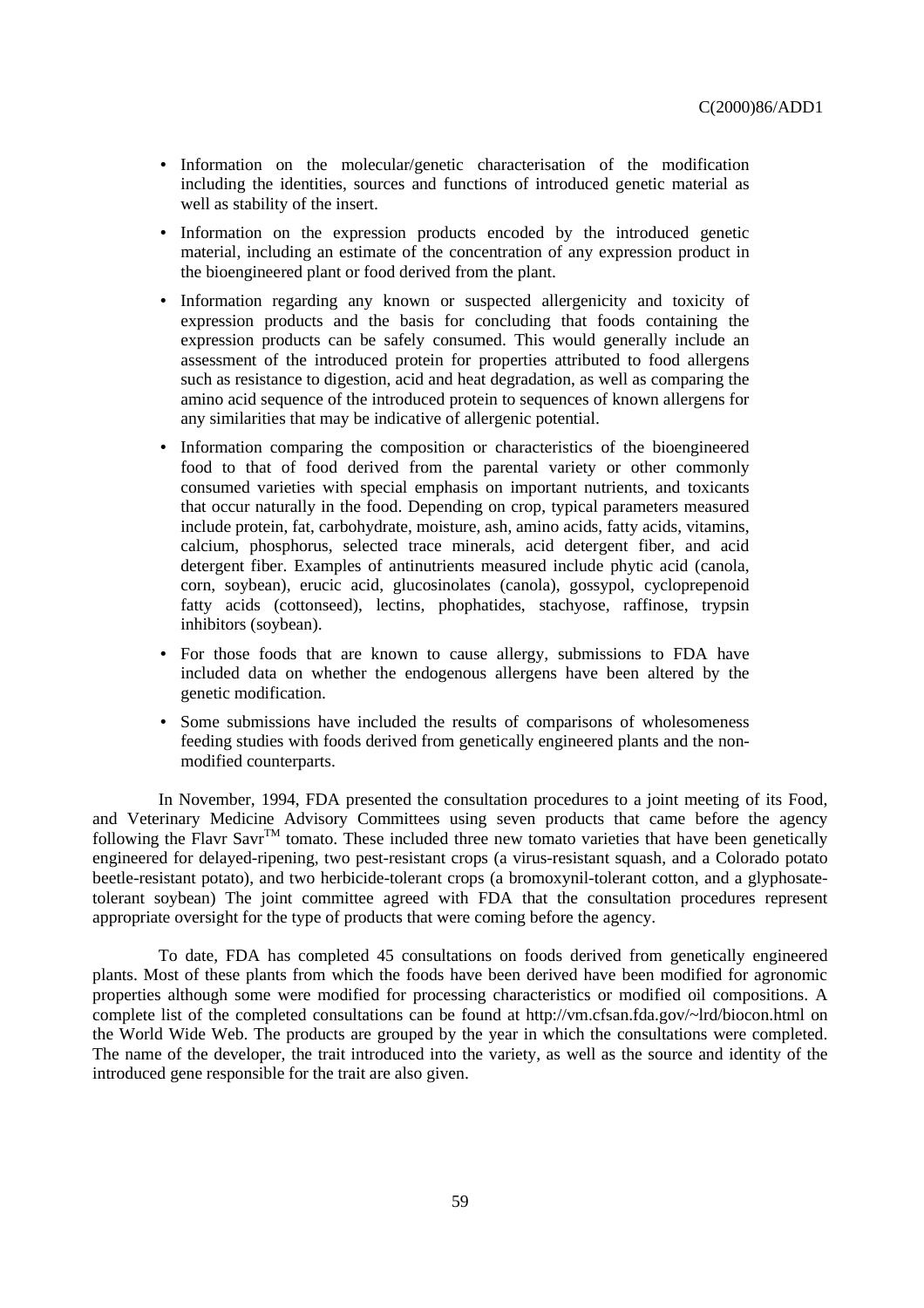### *IV. Other activities*

#### *1. Conference on Allergenicity*

On April 18-19, 1996, FDA, the Environmental Protection Agency (EPA), and the Department of Agriculture (USDA) hosted a "Conference on Scientific Issues Related to Potential Allergenicity in Transgenic Food Crops". The goal of the Conference was to foster a dialogue among scientists on food allergy and on whether foods derived from genetically engineered plants have an altered potential to induce food allergy. The conference assessed current information regarding what makes a protein a food allergen and what means are available to assess allergenic potential of proteins.

Topics that were discussed include plant breeding and biotechnology, allergenic foods, exposure and allergenic response, T cell and B cell antigenic determinants, *in vitro* and *in vivo* diagnostics, and animal models. The scientists noted that methods are available to assess allergenic potential for proteins that are derived from sources to which consumers have reacted and for which serum is available, but it may be useful to establish a serum bank. They also noted that while there are no direct methods to assess potential allergenicity of proteins from sources that are not known to produce food allergy some assurance can be provided that a new protein is unlikely to cause an allergic reaction by evaluating its similarity with characteristics of known food allergens (i.e. whether the new protein has a similar protein sequence, is resistance to enzymatic and acid degradation, is heat stable, and is of the appropriate molecular size).

FDA has gained valuable information from this conference and has used this information in its assessment of the potential allergenicity of proteins newly introduced into food as a result of genetic engineering of plants. In addition, using information from the conference and other published information, FDA is in the process of preparing a draft guidance to industry on the assessment of newly introduced proteins into foods for potential allergenicity.

#### *2. Draft Guidance regarding Use of Antibiotic Resistance Marker Genes as Selectable Markers*

Since FDA's decision regarding the use of the kanamycin resistance (*kanr*) gene product, aminoglycoside 3'-phosphotransferase II (APH(3')II, also known as neomycin phosphotransferase II or nptII) in the development of transgenic tomato, cotton, and oilseed rape, the agency continued to receive inquiries regarding the safety and regulatory status of antibiotic resistance marker genes. Therefore, FDA sought to develop sound scientific principles regarding the safety of the use of antibiotic resistance marker genes in the development of transgenic plants for food use and to provide sound scientific guidance to crop developers regarding the safe use of antibiotic resistance marker genes. Towards this end, FDA undertook several consultations with outside experts between November, 1996 and February, 1997. The purpose of the consultations was to determine whether circumstances exist under which FDA should recommend that a given antibiotic resistance gene not be used in crops intended for food use, and if so, to delineate the nature of those circumstances.

Based on these consultations, in September, 1998, FDA issued a draft guidance to industry regarding the use of antibiotic resistance markers in genetically engineered plants. This draft guidance as well as the report of the consultations on which the guidance was based can be found at http://vm.cfsan.fda.gov/~dms/opa-armg.html on the World Wide Web.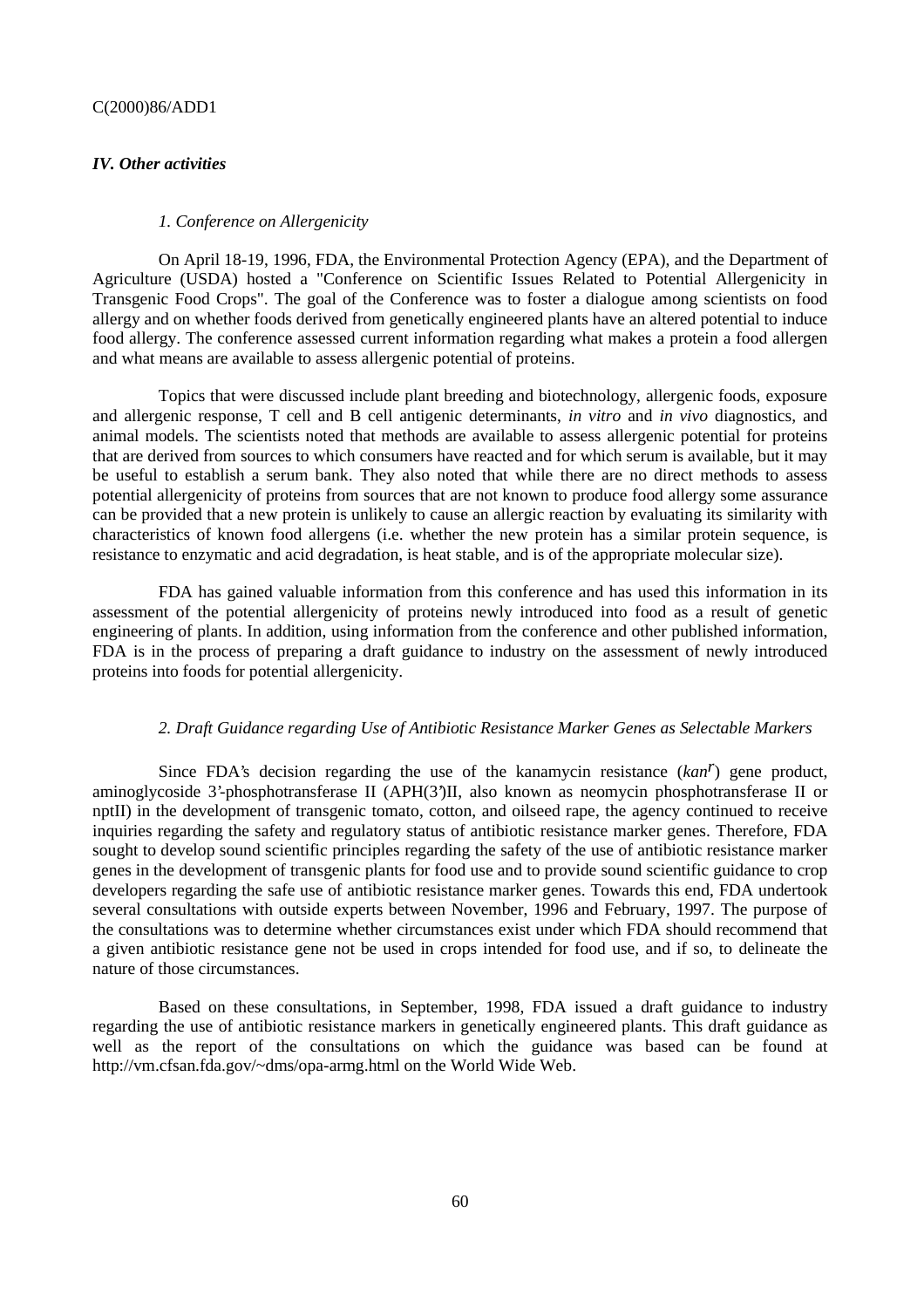### *3. Public Meetings*

FDA recently concluded a series of three public meetings (November 18 and 30, and December 13, 1999, see http://www.fda.gov/oc/biotech/default.htm) on issues related to foods and animal feeds derived from plants developed using bioengineering techniques. The purpose of these public meetings was for the agency to share its current approach and experience over the past 5 years regarding safety evaluation and labelling of food products derived from bioengineered plant varieties, to solicit views on whether FDA's policies or procedures should be modified, and to gather information to be used to assess the most appropriate means of providing information to the public about bioengineered products in the food supply.

Some of the specific questions FDA asked on scientific and safety issues included:

- Has FDA's consultation process achieved its intended purpose? Based on experience to date, should this regulatory approach "sunset," continue in its current state, be made mandatory, or otherwise be revised?
- What newly emerging scientific information related to the safety of foods derived from bioengineered plants is there, if any? Are there specific tests which, if conducted on such foods, would provide increased assurance of safety for man or animals consuming these foods?
- What types of food products derived from bioengineered plants are planned for the future? Will these foods raise food safety issues that would require different approaches to safety testing and agency oversight? If so, what are those approaches?

On labelling and public information issues, FDA asked the following questions:

- Should FDA's policy requiring labelling for significant changes, including changes in nutrients or the introduction of allergens, be maintained or modified? Should FDA maintain or revise its policy that the name of the new food be changed when the common or usual name for the traditional counterpart no longer applies? Have these policies regarding the labelling of these foods served the public?
- Should additional information be made available to the public about foods derived from bioengineered plants? If so, what information? Who should be responsible for communicating such information?
- How should additional information be made available to the public: e.g., on the Internet, through food information phone lines, on food labels, or by other means?

These meetings afforded consumers, industry, and academia an opportunity to provide focused comment on these issues. FDA accepted written comments on these issues through January 13, 2000. FDA will evaluated information it has received from the three meetings as well as comments, and determine if the agency needs to alter or refine its existing policies and procedures.

#### **CURRENT NATIONAL EXPERIENCE - ENVIRONMENTAL PROTECTION AGENCY**

The USEPA has evaluated several types of pest resistance traits that appear in food. One type are those traits that fall under the proposed jurisdiction of the pesticide laws (FIFRA and FFDCA) and have been registered as plant-pesticides. The other types are those traits that occur in food plants as a result of traditional methods of plant breeding and have been proposed as excluded from registration requirements.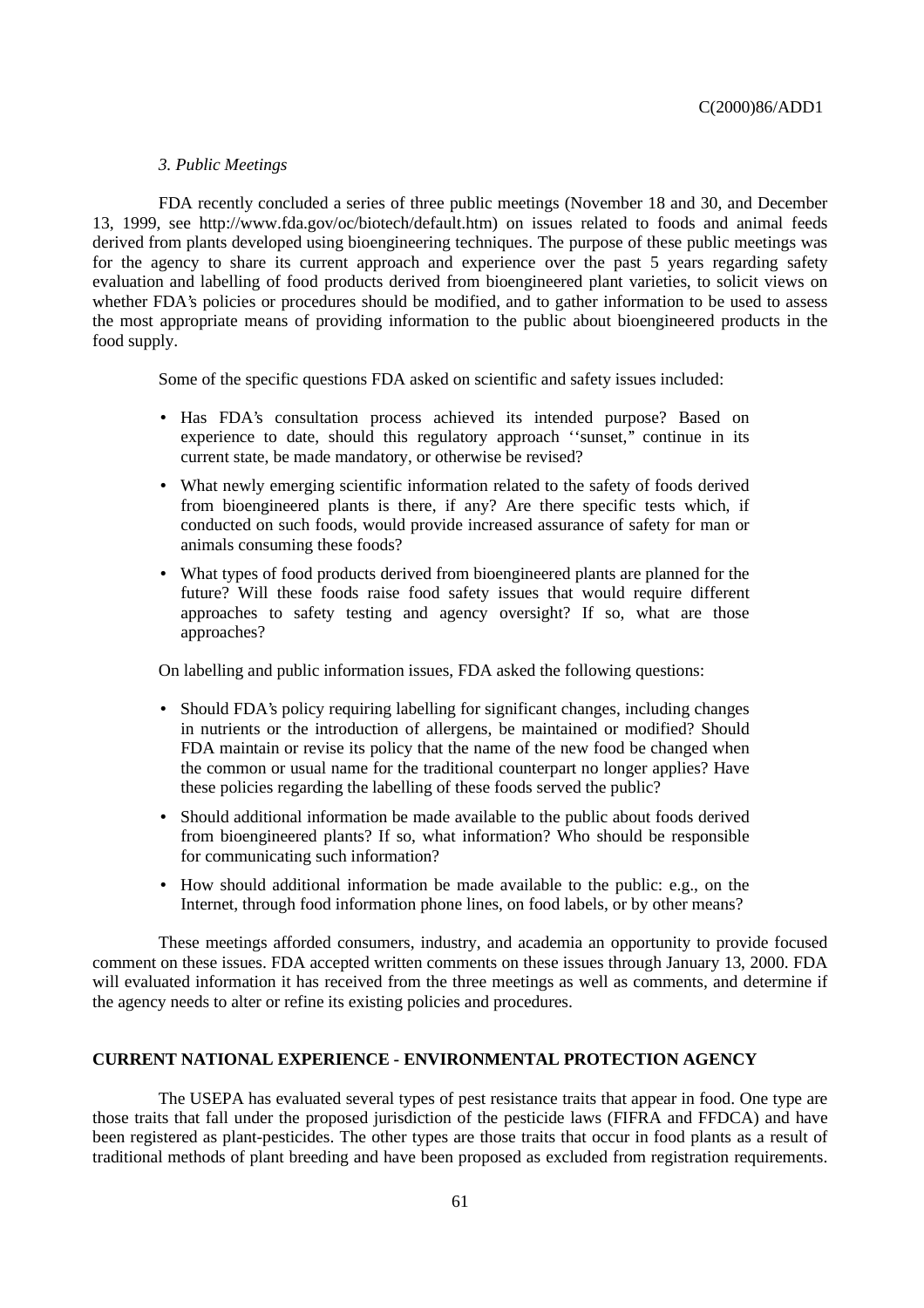For the second type of traits a specific evaluation for food and feed safety was required in order to propose an exemption from the pesticide registration requirements.

The companies that registered the plant-pesticides have submitted to EPA toxicology tests and biochemical analyses to assess potential toxicity and food allergenicity hazards prior to making a determination on food safety for the introduced traits. The traits registered to date have been for the most part protein toxins derived from *Bacillus thuringiensis*. The tests performed on these proteins include an acute oral toxicity test at high doses and *in vitro* digestibility tests with simulated gastric and intestinal fluids. All these tests are done with purified preparations of the protein. Other biochemical tests such as the protein's stability to acid and heat in typical food processing are also often done as part of the assessment for food allergenicity. Since the exact amino acid sequence is known or can be deduced from the introduced nucleic acid sequence, the proteins are also compared to known protein sequence databases for similarities to known toxins and allergens. This comparison is done sequentially, eight amino acid residues at a time, for areas of homology between the introduced protein and known protein toxins or allergens. Protein expression data for the introduced trait is often generated to assess insect resistance management issues but also the likely dietary exposure. The totality of this information, including what EPA has seen to date for toxicity and exposure to the proteins in their natural bacterial host which have often been registered as microbial pesticides, is used to judge the likely hazards and risks for the proteins expressed in plants. To date EPA has chosen to grant a food tolerance (i.e., maximum residue level) exemption to these bacterial proteins based on their low toxicity. The DNA associated with the introduced traits as well as certain plant pathogenic viral traits have also received food tolerance exemptions base on their safety as a part of the current food supply. The rationale for exempting the latter traits is similar to that used to examine pesticidal traits naturally occurring in food plants which follows.

The second type of experience relates to pest resistance traits in plants that EPA evaluated when choosing to exclude certain traits from registration requirements. Technically, these pest resistance traits are "pesticides" under the legal definition of FIFRA. EPA has chosen to exempt these pest resistance traits from the requirements for pesticide registration when they are found in sexually compatible plant species. This sexual compatibility standard is a convenient means of describing the resistance traits currently found in the commercial cultivars and introduced through traditional breeding. The pest resistance traits found in food plants have a certain type of safety evaluation due to their long history of dietary exposure without adverse effects. In many ways this dietary history is a more rigorous appraisal of food safety due to the longer exposure in humans and domestic animals. However, it does not lend itself to the traditional food safety evaluation done for other agricultural chemicals based on the results of toxicology tests with high doses of purified compounds in homogenous laboratory animal populations.

An examination of compounds expressed by food plants that have been implicated in incidents of food intoxication reveal several groups that may be related to pest resistance traits. These traits include disease recognition proteins that induce a resistance phenomenon termed the hypersensitive response which probably have little toxicological concern. It also probably includes glycoalkaloids, cyanogenic glycosides, glucosinolates, lectins or enzyme inhibitors found in various food plants that appear to be related to disease resistance or could be insect- active toxins or feeding deterrents. That foods such as potatoes, tomatoes, cassava, mustards and soybeans have demonstrable levels of plant toxins and have been consumed for long periods by human populations without significant adverse effects is testimony to the safety of the food supply. That altered levels of these toxin traits can be incidentally introduced into traditional food plants, even in current breeding practices with wild plant relatives, attests to the effectiveness of the safety screening now used and provides a sound foundation for the further safety assessment done for plants developed through the new technologies. The safe consumption of foods derived from plants containing these compounds often relate to specific efforts to reduce toxin levels through food processing or selective breeding for cultivars with reduced toxin levels.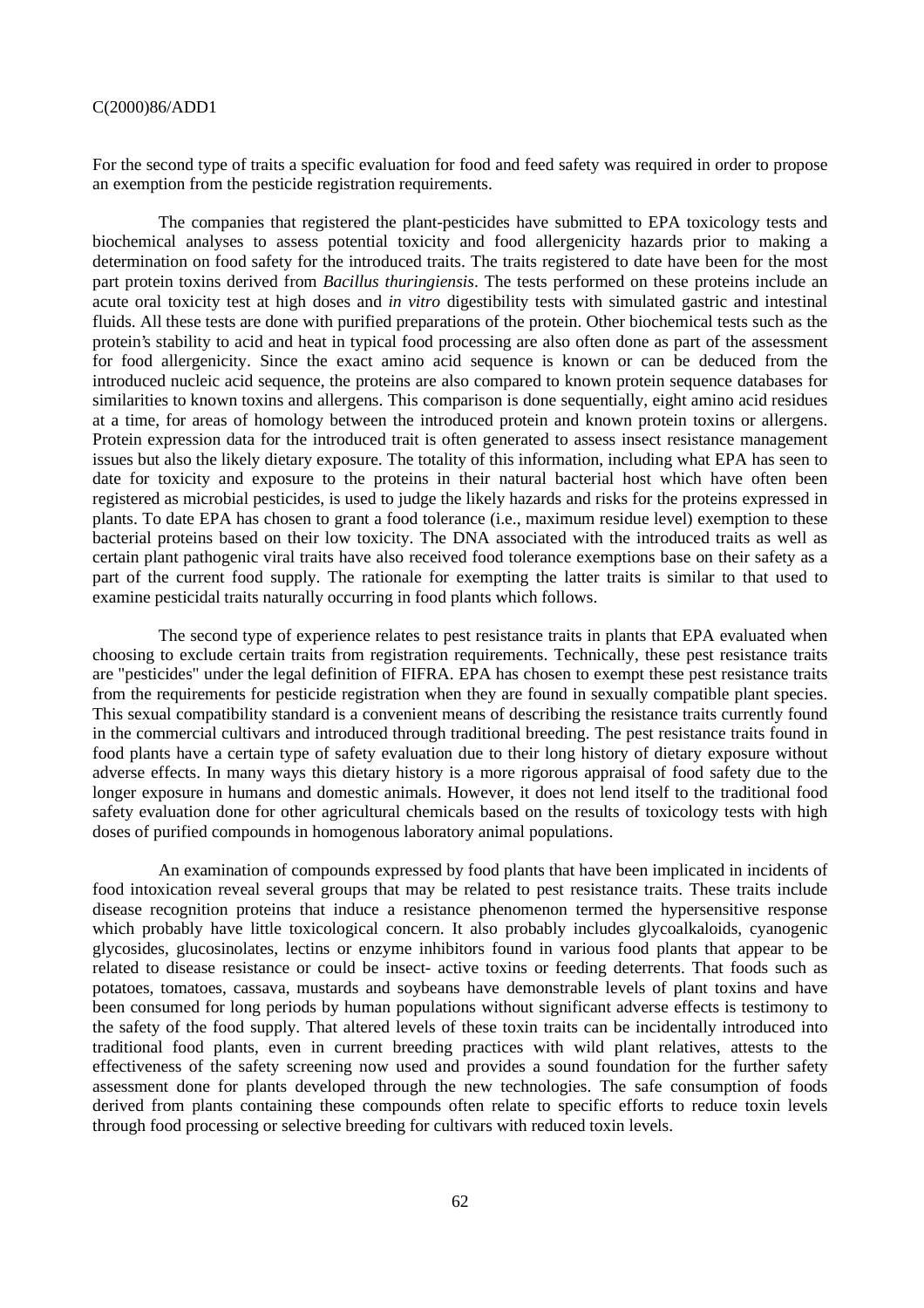# **ANNEX 2: LIST OF PARTICIPANTS IN THE TASK FORCE FOR THE SAFETY OF NOVEL FOODS AND FEEDS**

### **MEMBER COUNTRIES**

# **AUSTRALIA**

Lisa KELLY Australia New Zealand Food Authority (ANZFA)

### **AUSTRIA**

Alexander HASLBERGER Federal Chancellery

Christine HASSAN-HAUSER Bundesanstalt für Lebensmitteluntersuchung und Forshung

Sabine FASCHING Permanent Delegation of Austria to the OECD

Eva LANG Austrian Federal Chancellery

### **BELGIUM**

Christine MATHIEU SSTC Services du Premier Ministre

Veronique PETIT Belgian Delegation to the OECD

Nancy VAN OVERSTRAETEN Institute for Public Health-Louis Pasteur

# **CANADA**

Catherine ITALIANO Canadian Food Inspection Agency

Paul MAYERS Health Canada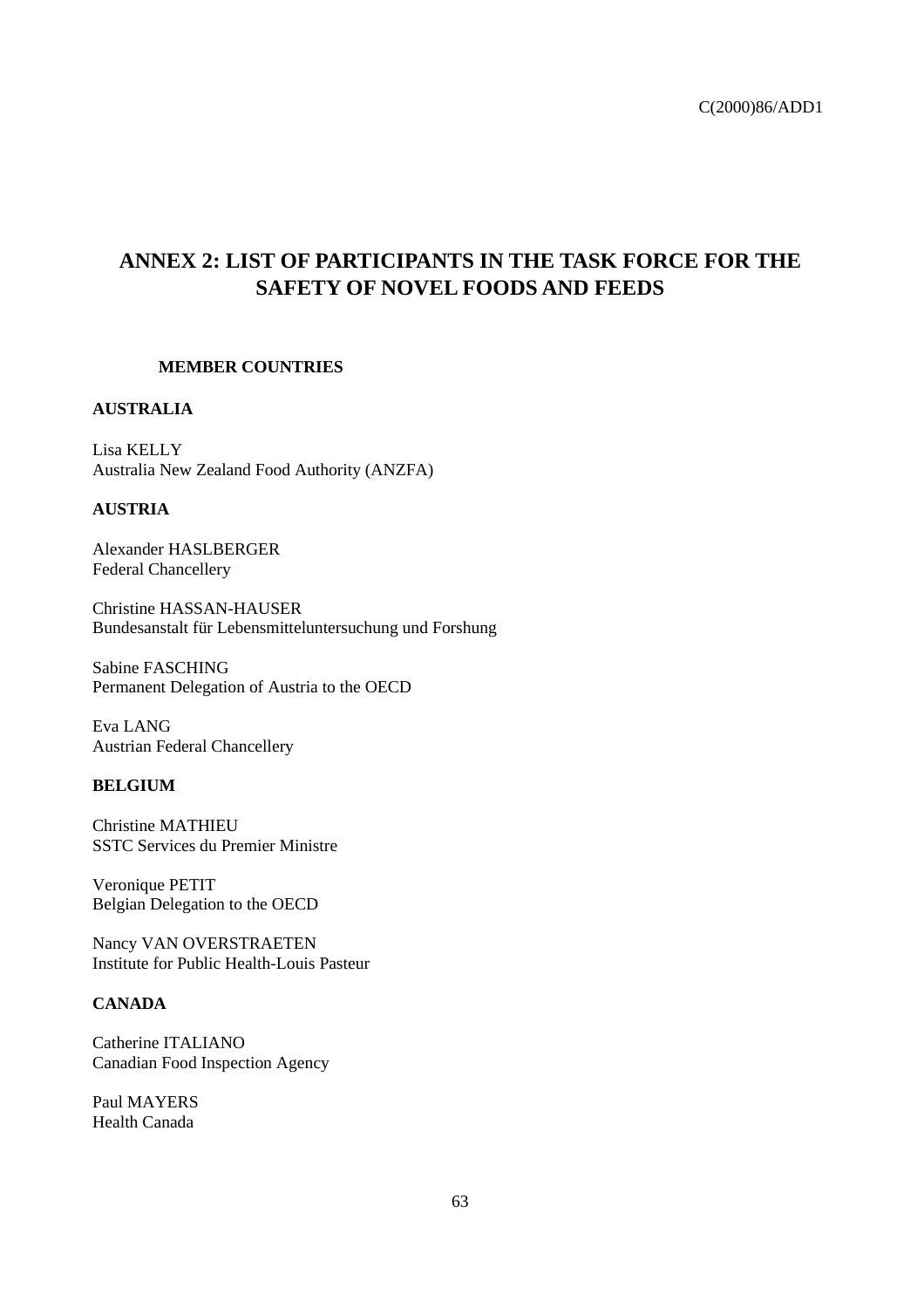Karen MCINTYRE Health Canada

Gail MILLER Delegation of Canada to the OECD

Lynne UNDERHILL Canadian Food Inspection Agency

# **CZECH REPUBLIC**

Jiri KUCERA Food Research Institute

Jiri RUPRICH National Institute of Public Health

Jiri SVOBODA Permanent Delegation of the Czech Republic to the OECD

# **DENMARK**

Thomas BECKER Delegation of Denmark to the OECD

Lisc HØGSBERG Danish Environmental Protection Agency

Kirsten JACOBSEN Permanent Delegation of Denmark to the OECD

Ib KNUDSEN Danish Veterinary and Food Administration

Holger PEDERSEN Ministry of Environment and Energy

Jan PEDERSEN Danish Veterinary and Food Administration

# **FINLAND**

Paivi MANNERKORPI Ministry of Agriculture and Forestry

Leena MANNONEN National Food Administration

Juha PYYKKO Delegation of Finland to the OECD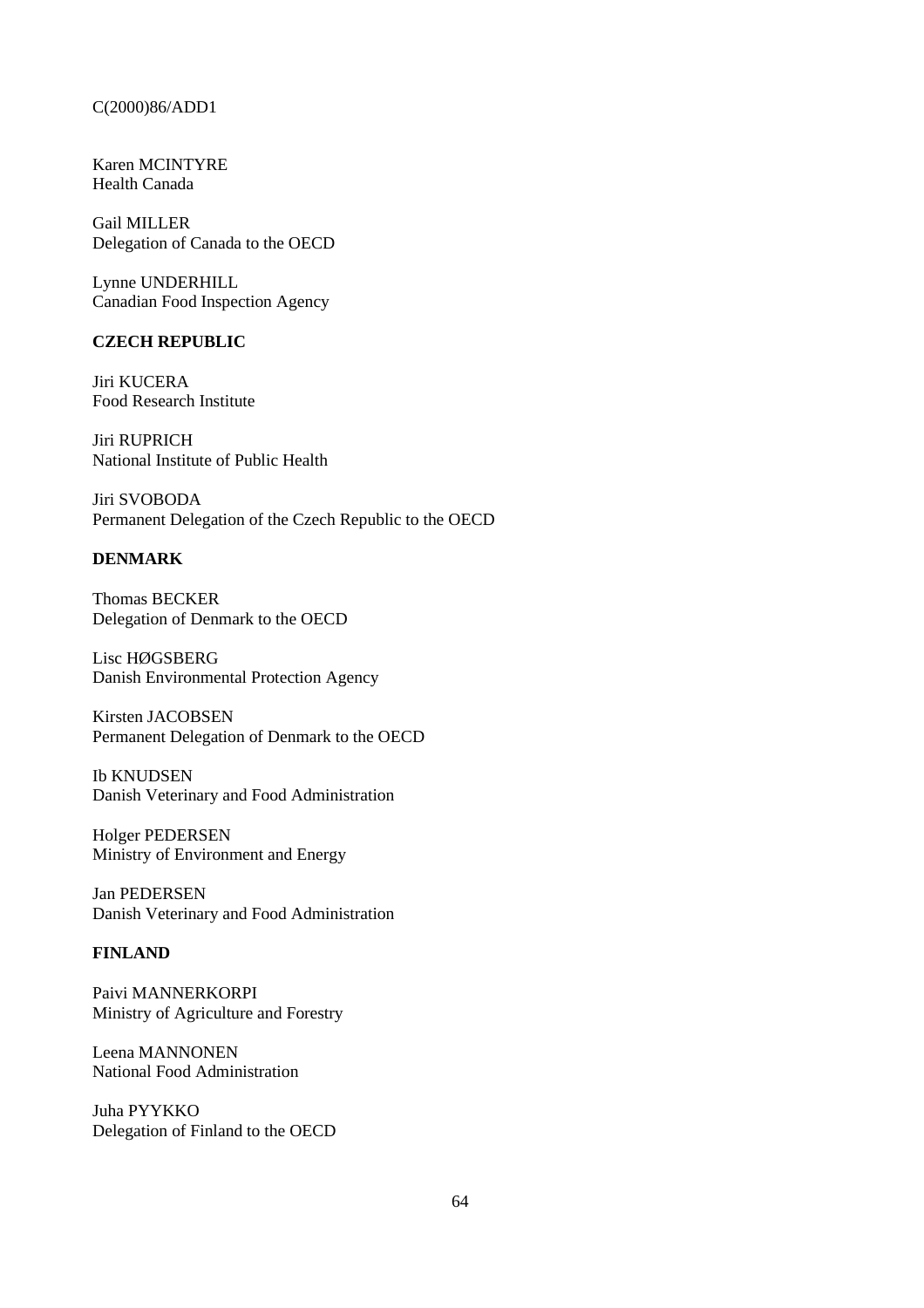Jussi TAMMMISOLA Ministry of Agriculture and Forestry

# **FRANCE**

Bernard CHEVASSUS AU LOUIS Agence Française de Sécurité Sanitaire des Aliments

Isabelle CHMITELIN Ministère de l'Agriculture et de la Peche

Alain DEHOVE Ministère de l'Agriculture et de la Peche

Hubert FERRY-WILCZEK Ministère de l'Agriculture et de la Peche

Sophie GALLOTTI Agence Française de Sécurité Sanitaire des Aliments

Dominique GIRAULT Ministère de l'Economie, des Finances et de l'Industrie

François HERVIEU Ministère de l'Agriculture et de la Peche

Marie Hélène LOULERGUE Agence Française de Sécurité Sanitaire des Aliments

Herve REVERBORI Ministère de l'Agriculture et de la Peche

Eric SCHOONEJANS Ministère de l'Amenagement du Territoire et de l'Environnement

Maria VENES Ministère de l'Economie et des Finances et de l'Industrie

Jean Michel WAL INRA-CEA Joint Laboratory on Food Allergy

# **GERMANY**

Hartwig BÖHME Institut für Tierernährung der Bundesforschungsanstalt für Landwirtschaft (FAL)

Hans-Joerg BUHK Robert Koch-Institut

Gerhard FLACHOWSKY Institut für Tierernährung der Bundesforschungsanstalt für Landwirtschaft (FAL)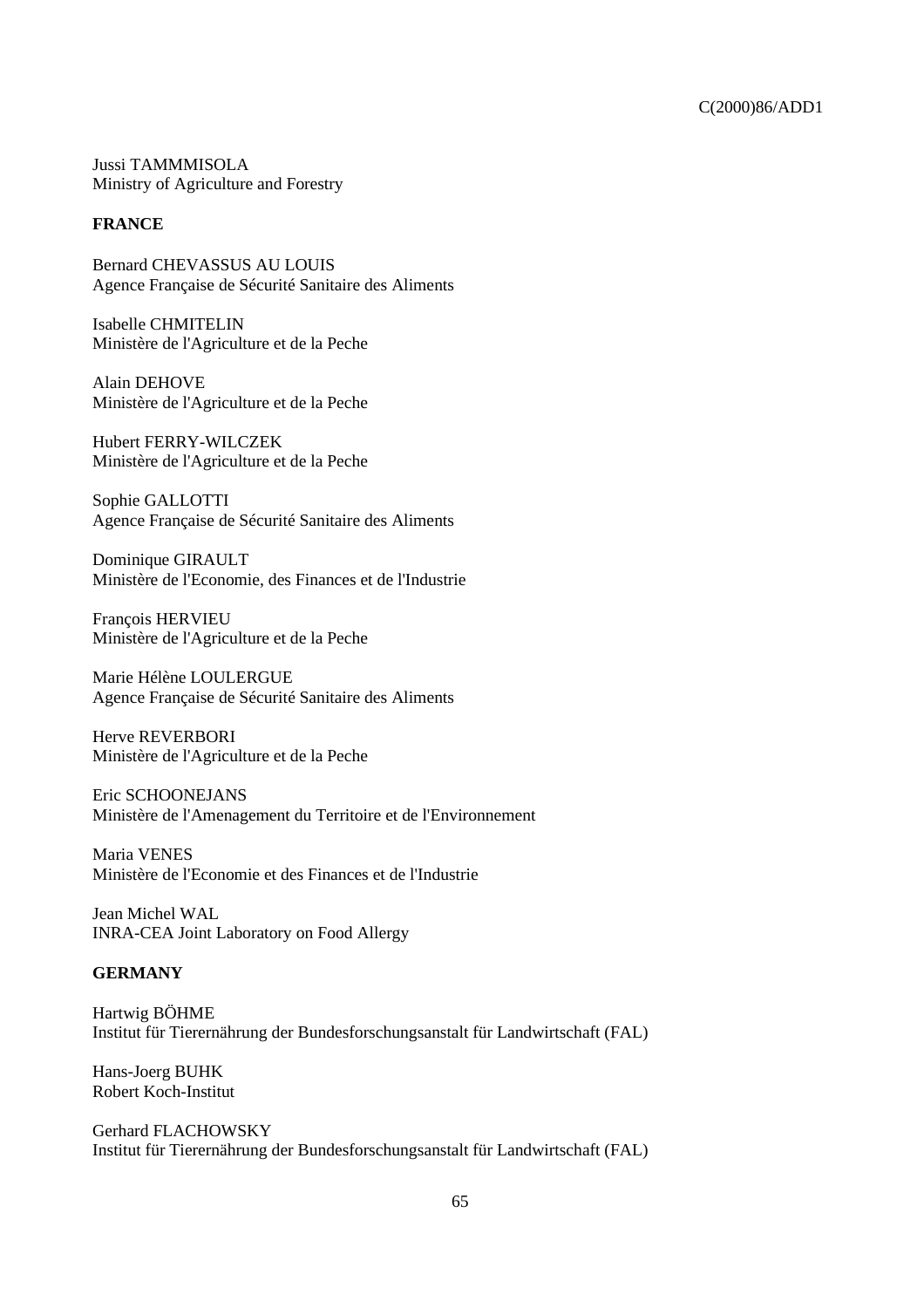Jana GAJDOS Delegation of Germany to the OECD

Simone JUNG Robert Koch-Institut

Joerg LANDSMANN Biologische Bundesanstalt fuer Land und Forstwirtschaft

Ute MINKE-KOENIG Delegation of Germany to the OECD

Marianna SCHAUZU BgVV Federal Institute for Health Protection of Consumers and Veterinary Medicine

### **GREECE**

Yorgos KLIDONAS Permanent Delegation of Greece to the OECD

Chryssoula PAPADIMITRIOU Ministry of Agriculture

Athanassios TSAFTARIS Ministry of Development

# **HUNGARY**

Diána BÁNÁTI Ministry of Agriculture and Regional Development

György FEHÉR Permanent Delegation of Hungary to the OECD

Robert LUPOCZ Ministry of Agriculture and Rural Development

# **IRELAND**

Geraldine KELLY Department of Health and Children

Fiona MAC MAHON Food Safety Authority of Ireland

Maeve O'Brien Department of Health and Children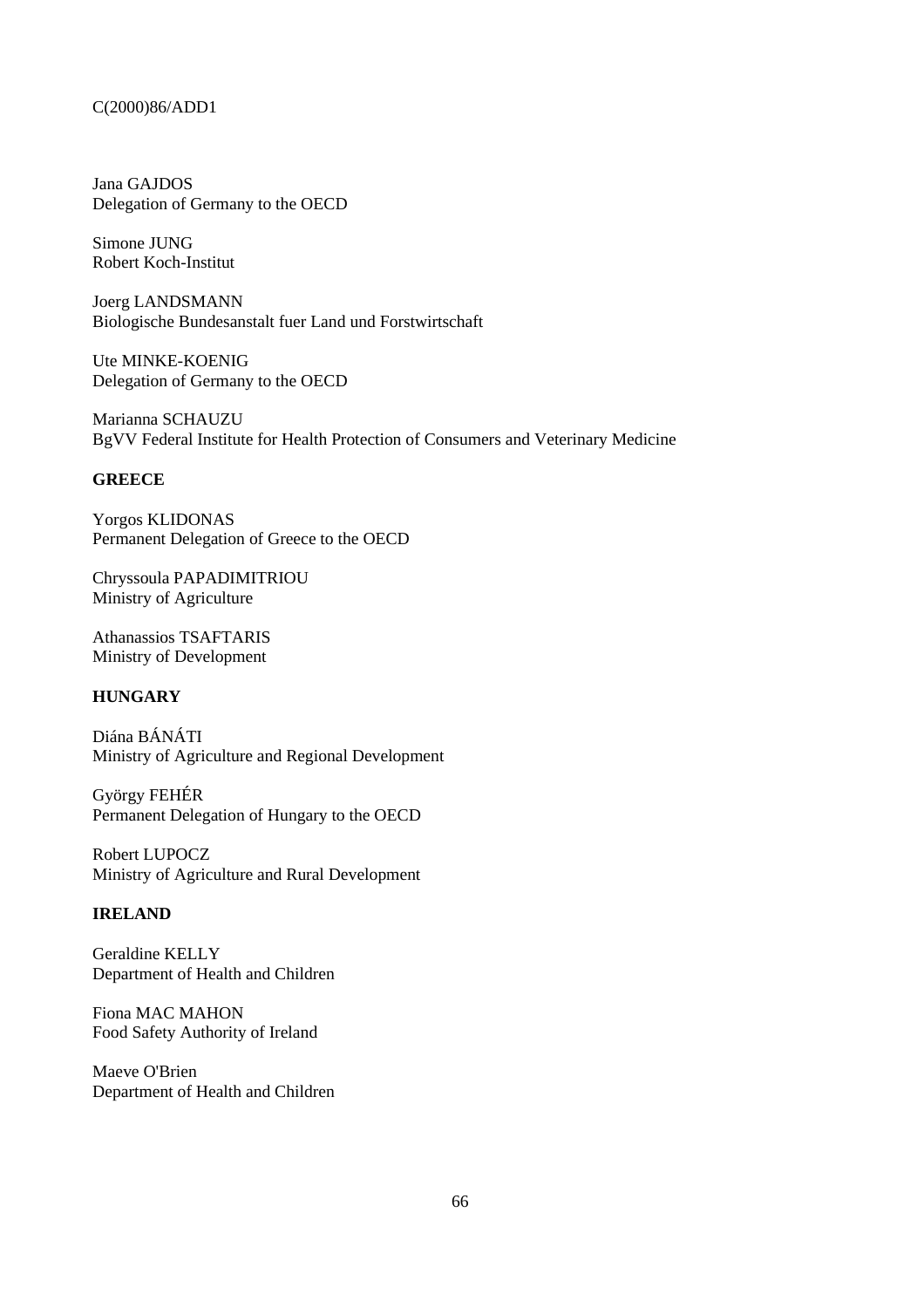# **ITALY**

Andrea CAMPONOGARA Ministero dell'Ambiente

Michele GIACOMELLI Delegation of Italy to the the OECD

Marina MIRAGLIA Istituto Superiore di Sanita

Paola PICOTTO Ministero della Sanità

Luisa PIERANTONELLI Ministero dell'Ambiente

# **JAPAN**

Ken-ichi HAYASHI Ministry of Agriculture, Forestry and Fisheries

Koji IKEDA Permanent Delegation of Japan to the OECD

Mitsuyo INKYO Ministry of Agriculture, Forestry and Fisheries

Noriko ISEKI Ministry of Health and Welfare

Kenji ISSHIKI Ministry of Agriculture, Forestry and Fisheries

Shunsaki MINAMI Ministry of Health and Welfare

Kazuaki MIYAGISHIMA Kyoto University

Noriyoshi OJIMA Ministry of Agriculture, Forestry and Fisheries

Yukiya SAIKA Ministry of Agriculture, Forestry and Fisheries

Takumi SAKUYAMA Permanent Delegation of Japan to the OECD

Keiko SEGAWA Permanent Delegation of Japan to the OECD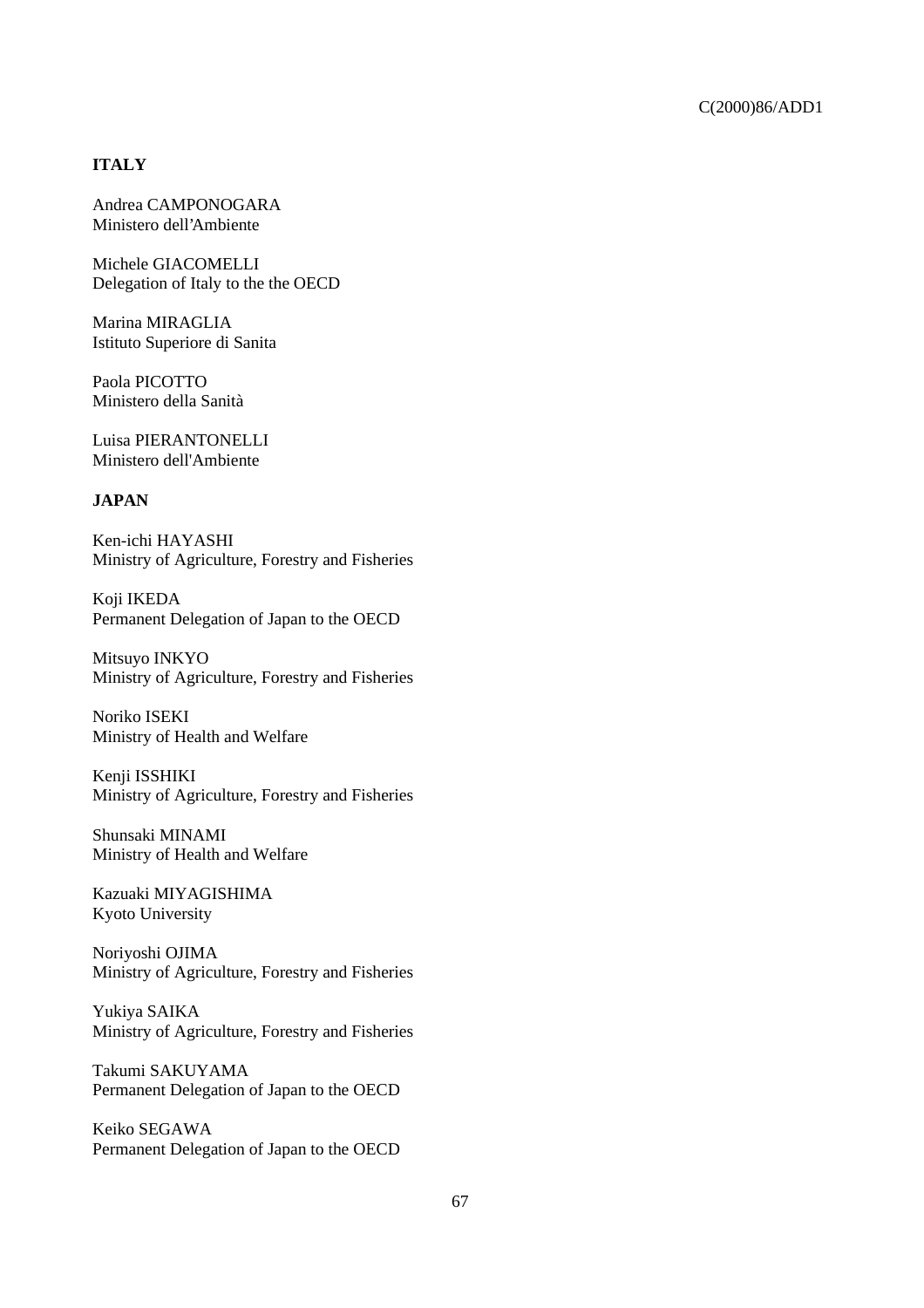Seiichi URAUCHI Ministry of Foreign Affairs

# **KOREA**

Hyoung-Sun JEONG Permanent Delegation of the Republic of Korea to the OECD

Jong-Soo KIM Ministry of Health and Welfare

Sun-Hee PARK Korea Food and Drug Administration

# **MEXICO**

German GONZALEZ-DAVILA Permanent Delegation of Mexico to the OECD

# **NETHERLANDS**

Niclole P.F. BOLLEN Embassy of the Netherlands

Harry KUIPER RIKILT, Wageningen-UR

Jeanine VAN DE WIEL Health Council Committee on the Safety Assessment of Novel Foods

Karel WERNARS National Institute of Public Health and the Environment

### **NEW ZEALAND**

Joanna KEMPKERS Delegation of New Zealand to the OECD

### **NORWAY**

Solbjorg HOGSTAD Norwegian Food Control Authority

Arne MIKALSEN National Institute of Public Health

# **SPAIN**

Dolores CHIQUERO Ministry of Agriculture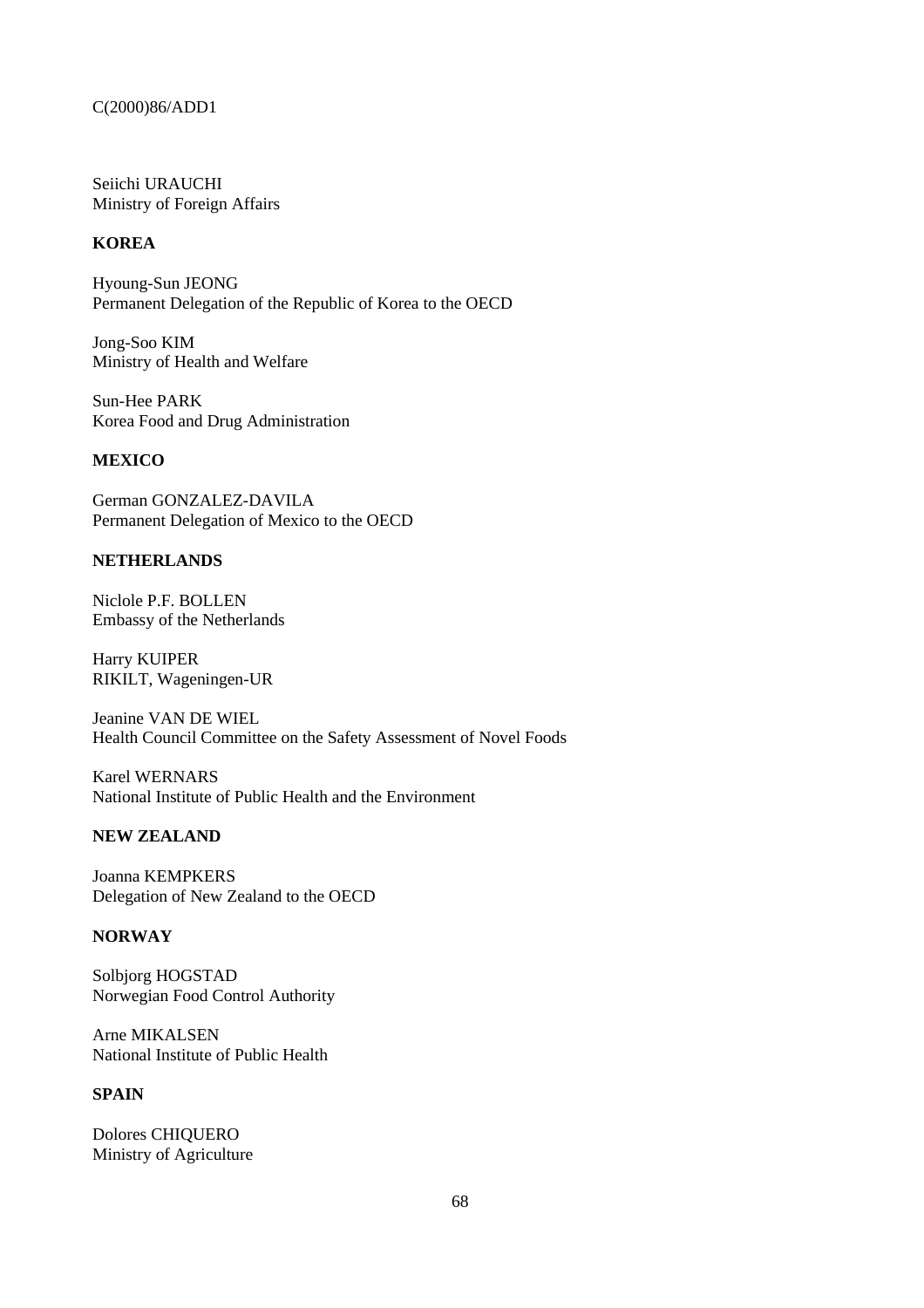Manuel NUÑEZ Instituto Nacional de Investigación y Tecnología Agraria y Alimentaria (INIA)

Ana ORTIZ Ministero de Sanidad y Consumo

# **SWEDEN**

Christer ANDERSSON National Food Administration

# **SWITZERLAND**

François PYTHOUD BUWAL

Martin SCHROTT Swiss Federal Office of Public Health

# **TURKEY**

Beyazit CIRAKOGLU Scientific and Technical Research Council of Turkey (TUBITAK), Marmara Research Center

Yonca GUNDUZ-OZCERI Permanent Delegation of Turkey to the OECD

Guner ÖZAY Scientific and Technical Research Council of Turkey (TUBITAK), Marmara Research Center

# **UNITED KINGDOM**

Andrew CHESSON Rowett Research Institute

Shaun CLEARY Permanent Delegation of the United Kingdom to the OECD

Nick TOMLINSON Ministry of Agriculture Fisheries and Food

Alisdair WOTHERSPOON Ministry of Agriculture Fisheries and Food

# **UNITED STATES**

John KOUGH Environmental Protection Agency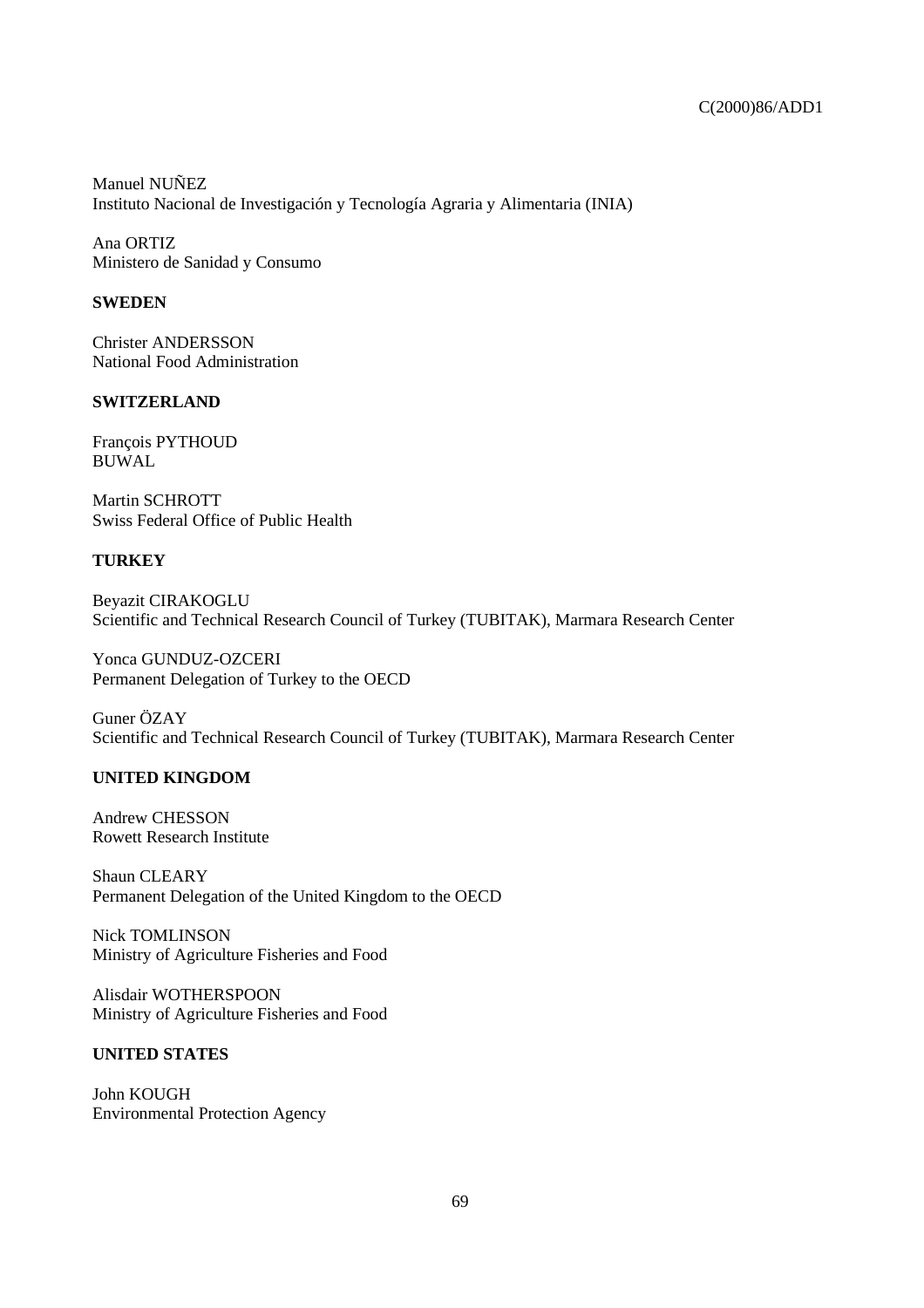Elizabeth MILEWSKI Environmental Protection Agency

James MARYANSKI Food and Drug Administration

Sally MCCAMMON Department of Agriculture

Breck MILROY Permanent Delegation of the United States to the OECD

William SCHNEIDER Environmental Protection Agency

Peter THOMAS Permanent Delegation of the United States to the OECD

# **EUROPEAN COMMISSION**

Heidi HOFFMANN

Joanna KIOUSSI

Andreas KLEPSCH

Malin LJUNGSTRÖM

Kim MADSEN

Volker MATZEIB

Martin MIESCHENDAHL

# **OBSERVERS**

# **ARGENTINA**

Monica PEQUEÑO-ARAUJO Instituo Nacional de Semillas

Felipe GARDELLA Argentine Embassy

### **RUSSIAN FEDERATION**

Konstantin SKRYABIN Russian Academy of Sciences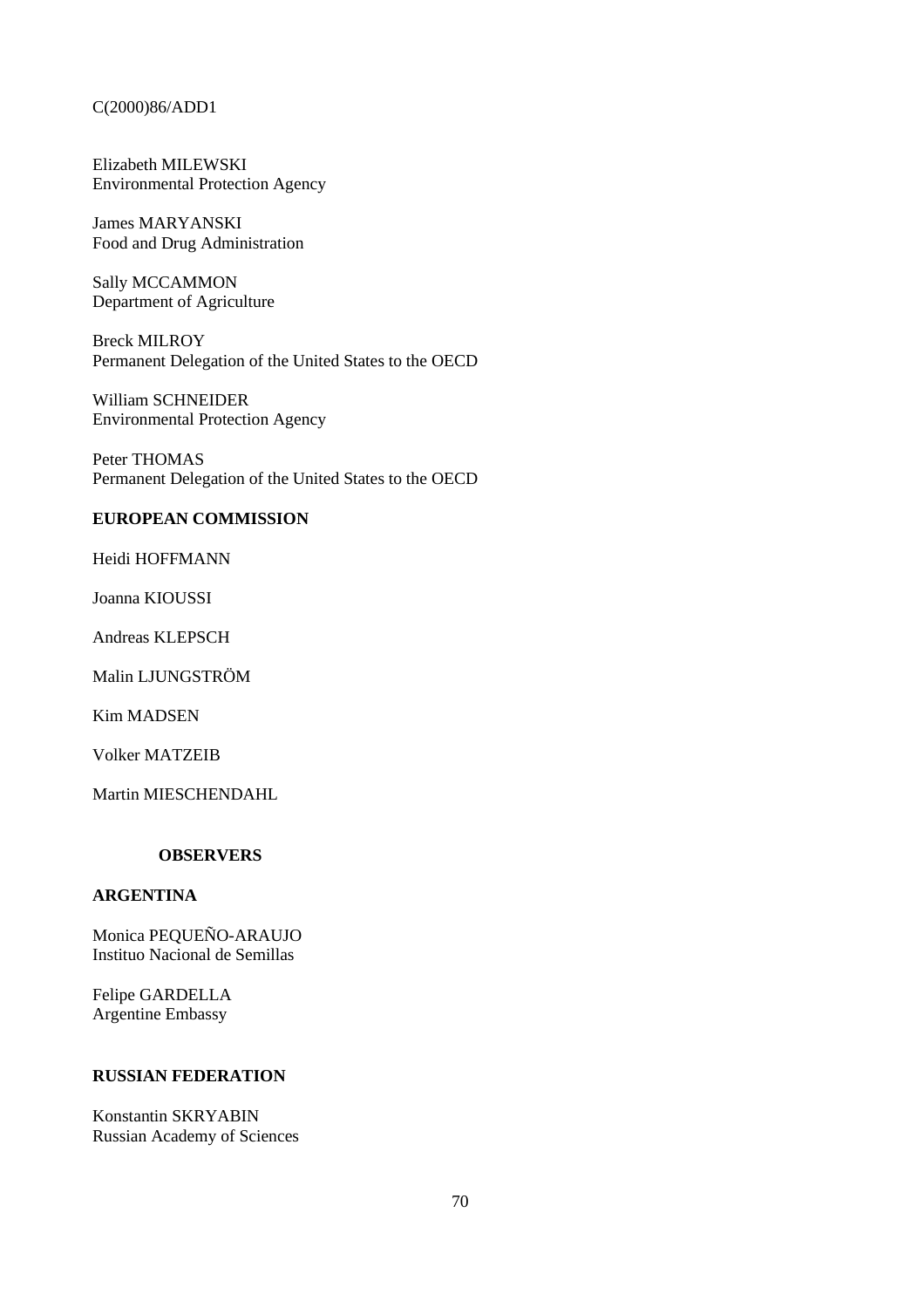**SLOVAKIA** Peter SIEKEL Food Research Institute

# **FOOD AND AGRICULTURE ORGANIZATION OF THE UNITED NATIONS (FAO)**

Makoto TABATA

# **WORLD HEALTH ORGANIZATION (WHO)**

Yasuyuki SAHARA

# **NON-GOVERNMENTAL ORGANISATIONS**

# **INTERNATIONAL ASOCIATION OF CONSUMER FOOD ORGANISATIONS (IACFO)**

Natsuko KUMASAWA Japan Offspring Fund / IACFO

Tim LOBSTEIN Food Commission / IACFO

# **BUSINESS AND INDUSTRY ADVISORY COMMITTEE TO THE OECD (BIAC)**

Lisa KATIC Grocery Manufacturers of America

Dirk KLONUS Aventis CropScience Gmbh

Ariane KÖNIG Monsanto Services International S.A.

Edward W. RALEIGH Optimum Quality Grains, LLC

Geraldine SCHOFIELD Unilever Research

Mari STULL Grocery Manufacturers of America

Scott THENELL Pulsar Internacional